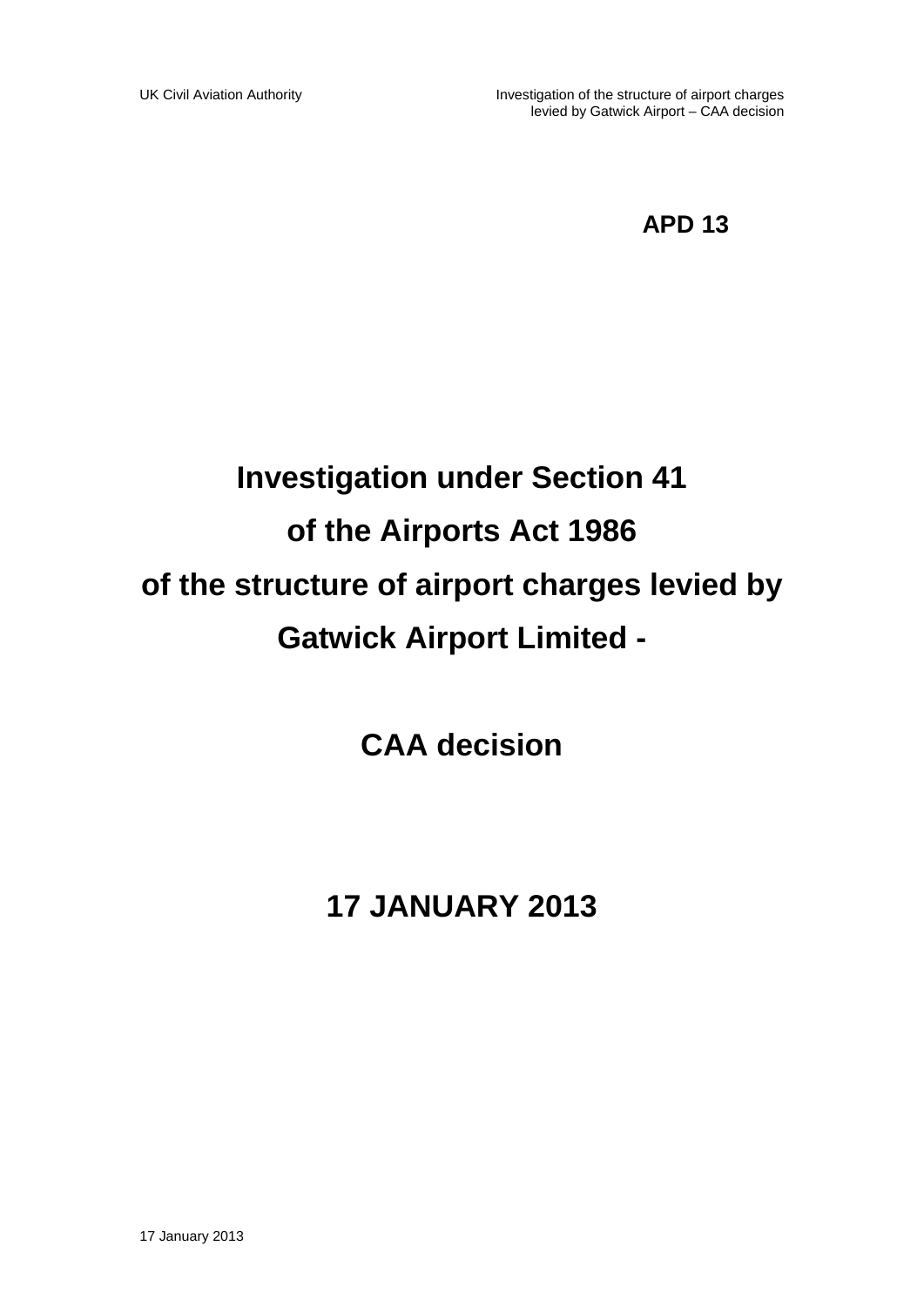### **DECISION OF AN INVESTIGATION UNDER REGULATION 11(1) OF THE CIVIL AVIATION AUTHORITY (ECONOMIC REGULATION OF AIRPORTS) REGULATIONS 1986**

#### **Before: Mr I Osborne, Member of the Authority**

#### **SUMMARY**

- S1 In April 2011, Gatwick Airport Limited (GAL) re-structured its airport charges, increasing its Summer landing charges by 62.5%, whilst reducing Winter landing charges to zero for most aircraft and leaving other airport charges unchanged. Flybe complained, under section 41 of the Airports Act 1986 that loading all of the increase in airport charges allowed under the CAA's price cap onto landing charges unreasonably discriminated against it and other operators of small aircraft at Gatwick.
- S2 The CAA investigated Flybe's complaint and in September 2012 published its provisional decision that although GAL's increased landing charges discriminated against users of small aircraft, the discrimination was not unreasonable as GAL's objective in re-structuring its charges of increasing the efficient use of its single runway justified its decision to make the changes challenged by Flybe.
- S3 The CAA has taken account of representations on its provisional decision, but has seen no evidence that has caused it to change its provisional finding.
- S4 The CAA's decision, therefore, is that GAL has not unreasonably discriminated against any particular user of the airport or class of users.
- S5 The CAA considers that some passengers may be harmed by GAL's changes to its charging structure. However, the CAA's conclusion is that the numbers involved are likely to be small and the adverse effects would be balanced by benefits to other passengers.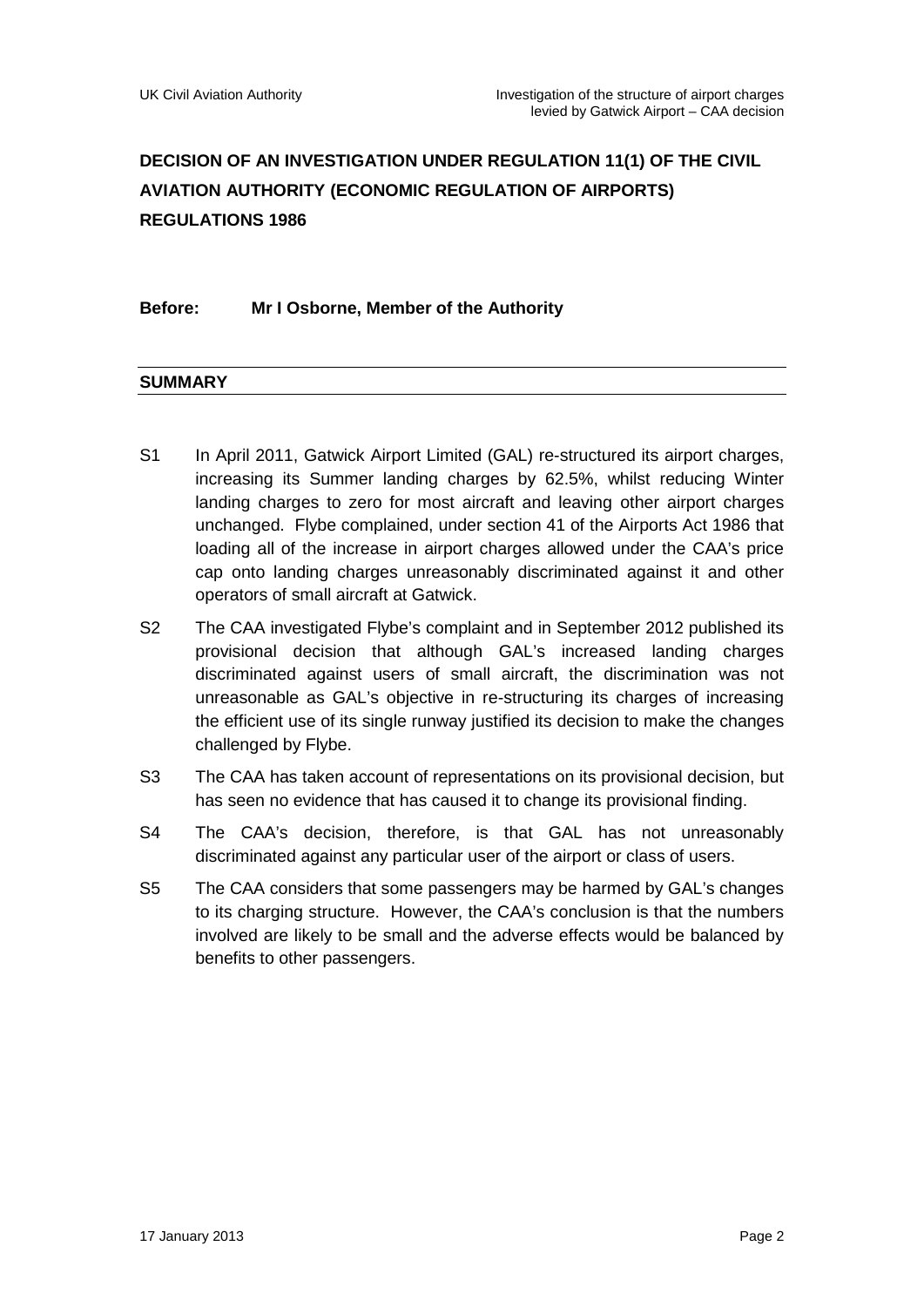#### **1. INTRODUCTION**

1.1. This document sets out the CAA's decision following its investigation, under section 41 of the Airports Act 1986 (the Act), into whether GAL unreasonably discriminated against any particular user or class of user of the airport in its landing charges when re-structuring its airport charges from 1 April 2011.

#### **Structure of document**

- 1.2. The document is structured as follows:
	- section 1 sets out the timeline of the complaint and the CAA's investigation, and the statutory and policy framework in the Act under which the CAA has powers to investigate GAL's conduct;
	- section 2 sets out GAL's changes to its structure of charges. It includes summaries of Flybe's complaint, GAL's response to the allegations, and representations from other parties. It goes on to summarise the representations on the CAA's provisional decision of 14 September 2012;
	- section 3 contains the CAA's approach to investigating an airport operator's conduct under section 41, a consideration of the appropriate users and classes of users for this investigation, whether GAL discriminates against any of these users or classes of users, and, if there was discrimination, whether the discrimination was unreasonable or GAL had an objective justification for its conduct;
	- section 4 considers how GAL's charges have affected Flybe, competition between airports, competition between airlines, and regional services;
	- section 5 states the CAA's conclusions having regard to its statutory duties under the Act; and
	- section 6 sets out the CAA's decision.

#### **Summary of the complaint against Gatwick Airport Limited (GAL)**

- 1.3. Flybe complained to the CAA on 29 March 2011 that when GAL set its airport charges for 2011/12, the airport operator carried out a course of conduct specified in section 41 of the Act. In setting its airport charges GAL:
	- put all of the maximum increase permitted by the CAA price control onto landing charges, leaving per passenger charges and aircraft parking charges unchanged;
	- increased Summer landing charges by 62.5%; and
	- reduced Winter charges for most aircraft types to zero.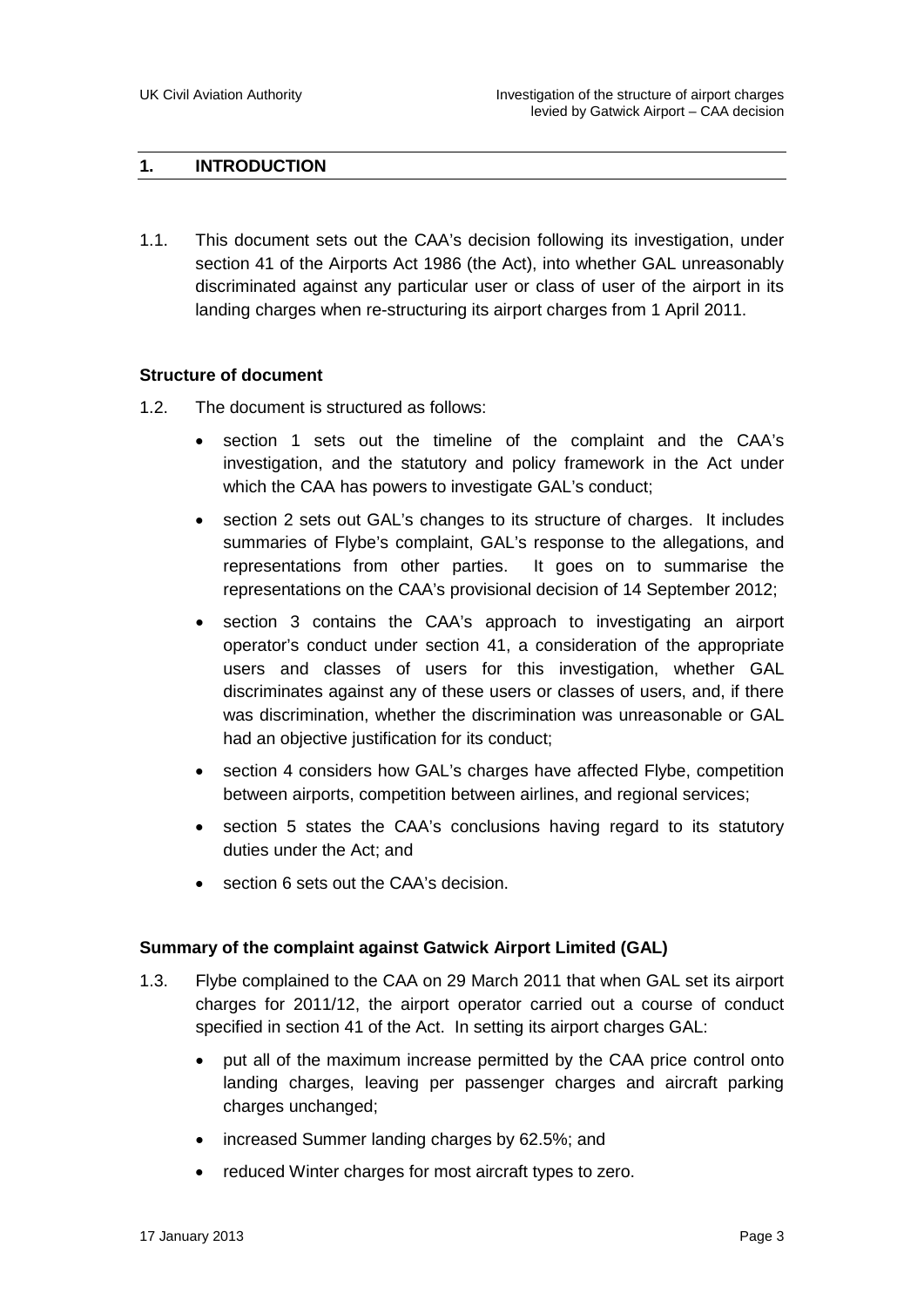- 1.4. Flybe alleged that:
	- GAL's new charging structure represented an unreasonable discrimination against Flybe and/or against all operators of small aircraft at Gatwick and that GAL (as a dominant operator) was subject to a special responsibility not to act in a way that harms competition, without objective justification;
	- GAL's charging structure would not achieve the airport operator's declared objective of seeking to increase the average number of passengers per aircraft movement; and
	- GAL's charging structure might not be in the reasonable interests of the users of airports in the United Kingdom because it would limit the potential for point-to-point travel to/from London and the rest of the UK and the chance for the whole of the UK to connect to the world.
- 1.5. In September 2011, the CAA said that after a preliminary assessment of the case it was not minded to investigate the complaint further<sup>[1](#page-3-0)</sup>. The CAA's provisional view was that GAL had an objective justification for the charging structure it had adopted as it was designed to enhance the efficient use of Gatwick's scarce airport capacity – its single runway. Before confirming its view, however, the CAA invited representations from interested parties.
- 1.6. The CAA received responses to its consultation from GAL, Flybe, Aurigny, the States of Guernsey, BAA, Ryanair, Thomas Cook and two general aviation pilots<sup>[2](#page-3-1)</sup>. Flybe's response raised some issues that the CAA considered were worthy of further consideration. These included: the extent to which the effects of GAL's revised structure of charges could be observed at the time; whether the slot allocation system could frustrate GAL's aim of increasing the passenger use of its runway; and whether the revised charging structure affected competition between airlines.
- 1.7. On 10 May 2012, the CAA held an oral hearing at which Flybe and GAL set out their respective cases to the CAA and the CAA questioned both parties. To assist its deliberations, the CAA sent the parties a statement of core issues on which it would particularly value submissions at the hearing. The key issues, which the parties endeavoured to address at the hearing, were:
	- Is GAL in a position of significant market power?
	- Is there an objective justification for the pricing structure that GAL has adopted?
	- Does GAL's revised pricing structure cause harm or have the potential to cause harm to passengers and/or the competitive process?

<u>.</u>

<span id="page-3-0"></span><sup>1</sup> 'Investigation under section 41 of the Airports Act 1986 of a complaint made by Flybe against Gatwick Airport Limited – a consultation' (September 2011), on the CAA website at

[http://www.caa.co.uk/docs/5/GatwickFlybeConsult.pdf.](http://www.caa.co.uk/docs/5/GatwickFlybeConsult.pdf) <sup>2</sup> The responses are on the CAA website at

<span id="page-3-1"></span>[http://www.caa.co.uk/default.aspx?catid=5&pagetype=90&pageid=12786.](http://www.caa.co.uk/default.aspx?catid=5&pagetype=90&pageid=12786)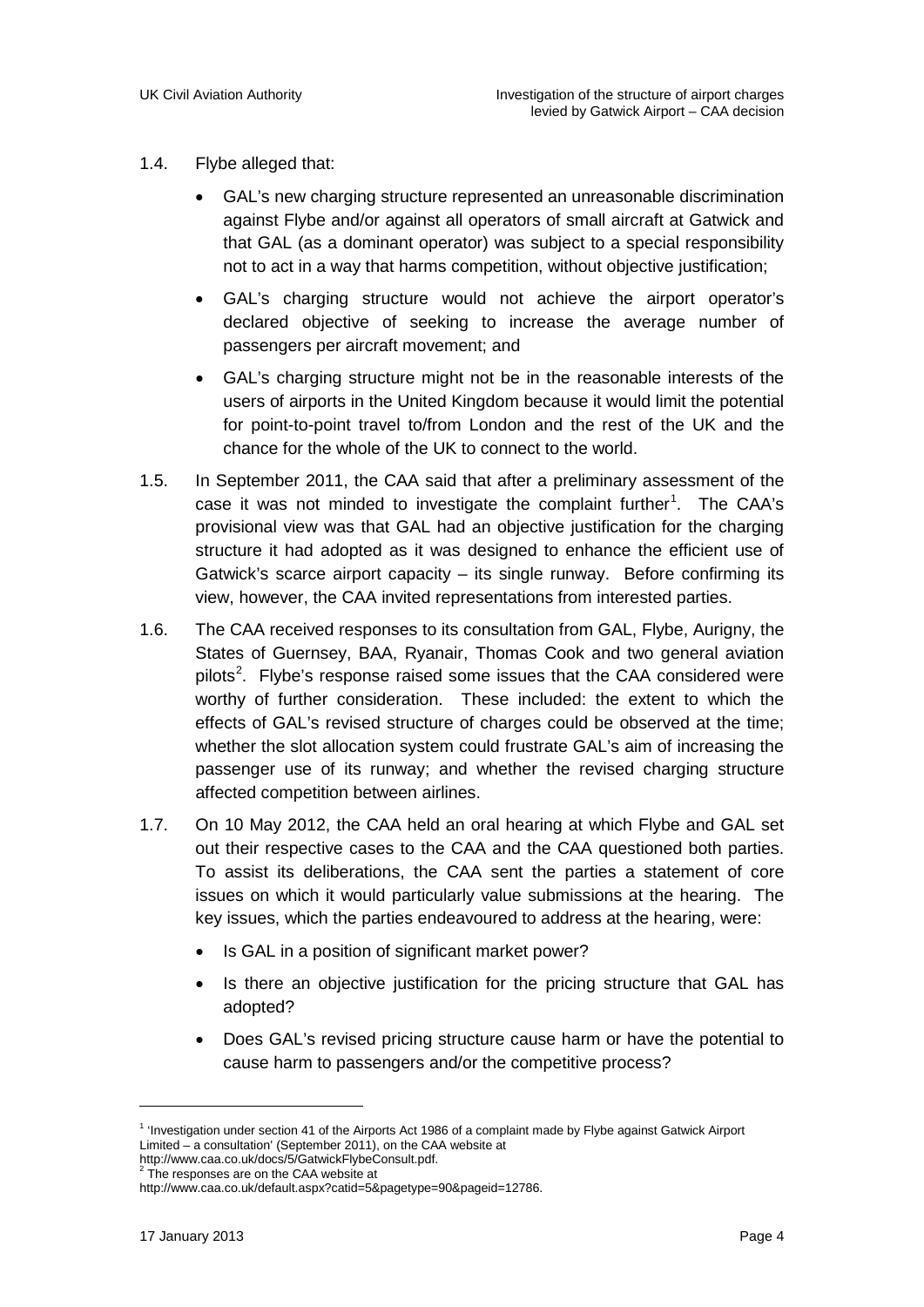- 1.8. On 14 September 2012, the CAA published its provisional decision that GAL had not unreasonably discriminated against operators of small aircraft**[3](#page-4-0)** . The CAA said it was making a provisional decision rather than a final decision at that stage, because it had examined its own statistical and survey data in considering the case, and had also used additional information on GAL's bilateral discussions with airlines provided by GAL at the CAA's request. The CAA wanted to give interested parties the opportunity to comment on its use of such data and the conclusions drawn from it. The CAA also wanted to give the parties the chance to comment on the CAA's reasoning in the case.
- 1.9. The CAA received representations on its provisional decision from GAL, Flybe and the Aberdeen and Grampian Chamber of Commerce.

#### **Statutory and Policy Framework for the CAA's investigation**

- 1.10. The economic regulation of airports in Great Britain is currently governed by the  $Act<sup>4</sup>$  $Act<sup>4</sup>$  $Act<sup>4</sup>$ . . Under the Act, an airport operator with an annual turnover exceeding £1m must obtain a permission to levy airport charges. A permission to levy airport charges has been granted in respect of Gatwick Airport.
- 1.11. Under section 41 of the Act the CAA may, if it thinks fit and where there is a permission to levy airport charges in force, impose a condition on the airport operator where it appears that it is carrying out a course of conduct specified in section 41(3). One of the courses of conduct is:
	- (a) the adoption by the airport operator, in relation to any relevant activities carried on by him at the airport, of any trade practice, or any pricing policy, which unreasonably discriminates against any class of users of the airport or any particular user or which unfairly exploits his bargaining position relative to users of the airport generally.
- 1.12. Users of the airport are defined in section 82 of the Act as:
	- a person for whom any services or facilities falling within the definition of "relevant activities" are provided at the airport; or
	- a person using any of the air transport services operating from the airport.
- 1.13. This definition includes both airlines operating at the airport and passengers flying to or from the airport.

<u>.</u>

<span id="page-4-0"></span><sup>&</sup>lt;sup>3</sup> 'Investigation under section 41 of the Airports Act 1986 of the structure of airport charges levied by Gatwick Airport Limited – CAA provisional decision (14 September 2012), on the CAA website at

<span id="page-4-1"></span><http://www.caa.co.uk/docs/2175/GALChargesProvDecision.pdf> . <sup>4</sup> The framework for the economic regulation of airports will undergo significant changes under the Civil Aviation Act 2012 that received Royal Assent on 19 December 2012. See paragraph 1.19.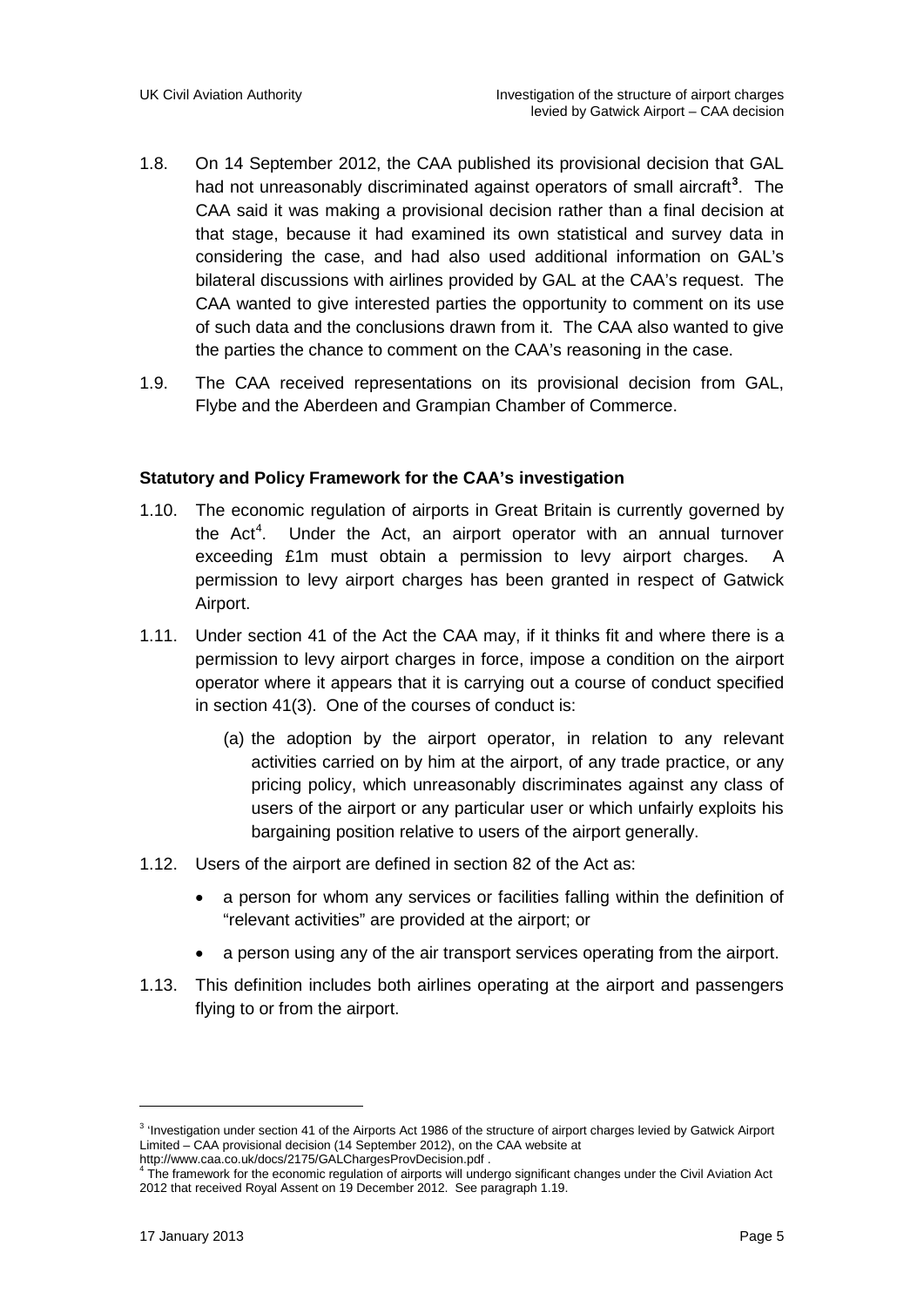- 1.14. Relevant activities are defined in section 36(1) of the Act as the provision at the airport of any services or facilities for the purposes of:
	- the landing, parking or taking off of aircraft;
	- the servicing of aircraft (including the supply of fuel); or
	- the handling of passengers or their baggage or of cargo at all stages while on airport premises (including the transfer of passengers, their baggage or cargo to and from aircraft).
- 1.15. Flybe and the other airlines which were said to fall within the ambit of the alleged discrimination receive relevant activities from GAL at Gatwick and so are users of the airport.
- 1.16. Under Regulation 11(1) of the Civil Aviation Authority (Economic Regulation of Airports) Regulations 1986 (the Regulations), if it appears to the CAA that an airport operator *may* be pursuing one of the courses of conduct specified in section 41(3) of the Act, the CAA shall investigate the matter. The Regulations do not specify the form of the CAA's investigation. The CAA therefore has broad discretion in deciding how it should conduct an investigation. The CAA's process allows for both written and oral representations to be made to it.
- 1.17. In carrying out its regulatory functions under the Act, including assessing whether it appears that an airport operator has engaged in conduct described in section 41 of the Act, section 39 of the Act requires that the CAA does so in the manner it considers is best calculated:
	- to further the reasonable interests of users of airports within the United Kingdom;
	- to promote the efficient, economic and profitable operation of such airports;
	- to encourage investment in new facilities at airports in time to satisfy anticipated demands by the users of such airports; and
	- to impose the minimum restrictions that are consistent with the performance by the CAA of its regulatory functions under the Act.
- 1.18. In December 2006, the CAA published its policy and processes for handling section 41 cases<sup>[5](#page-5-0)</sup>. It said that it would handle cases in a way that was consistent with its statutory powers and duties in the Act and, to avoid the danger of arbitrary or distortionary regulatory interventions, would expect to adopt an approach that was consistent with the application of competition law, except where the circumstances of a particular case suggested it should follow a different approach. The rationale for this is that the exercise of the

<span id="page-5-0"></span><sup>5</sup> The CAA's use of section 41 of the Airports Act 1986 – the CAA's policy and processes (December 2006), available at <http://www.caa.co.uk/docs/5/ergdocs/section41policy.pdf> .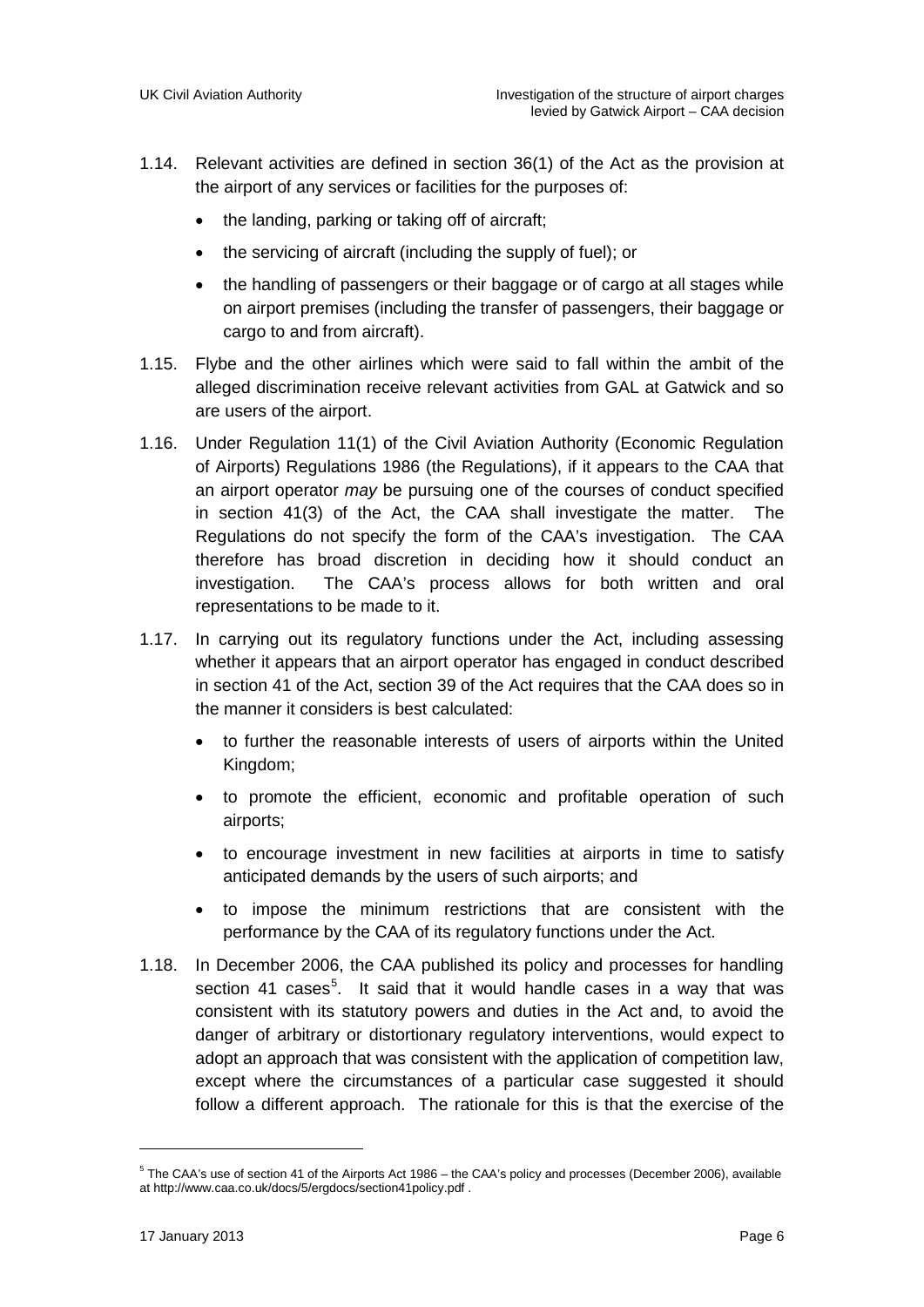CAA's functions under section 41 is sufficiently akin to the power of the Office of Fair Trading (OFT) when it applies competition law for the CAA to have regard to the analytical framework that would be adopted by the OFT when handling comparable cases under the Competition Act. The CAA observed that, in practice, this is likely to result in decisions which would be consistent under both section 41 and national and European competition law. The CAA made clear that it would, however, remain open to argument, in any particular case, that its powers and duties may lead it to a different conclusion than would result from applying the Competition Act.

1.19. In the present case, this means that the CAA will have regard to the approach taken to discriminatory conduct under competition law in considering whether it appears that GAL has pursued a course of conduct that amounts to unreasonable discrimination under section 41. The relationship between section 41 and competition considerations is expanded upon in paragraphs 3.2 to 3.10.

#### *Statutory remedy*

1.20. Should the CAA find at the end of this investigation that it appears that an airport operator has pursued a course of conduct described in section 41 it can, if it thinks fit, impose conditions on the airport operator to remedy or prevent what it considers to be the adverse effects of that conduct. Under section 41(6) the CAA would have to notify the airport operator of any conditions it proposed to impose and if, within one month, the airport operator objected to the proposal the CAA could not proceed with the implementation of its proposed conditions, but could instead make a reference to the Competition Commission under section 43(3) of the Act.

#### *Airport regulation under the Civil Aviation Act 2012*

1.21. The Civil Aviation Act 2012 received Royal Assent on 19 December 2012. The Act introduces a new regime of economic regulation of airports which will replace that of Part IV of the Airports Act 1986, including section 41. The Government is currently consulting on the transitional arrangements for bringing the new regime fully into effect by 1 April 2014. In the meantime, the CAA would retain its powers under section 41 with respect to designated airports (Heathrow, Gatwick and Stansted) until 31 March 2014. Consequently, the CAA would be able to investigate airport operator conduct under section 41 until that date and, where appropriate, apply conditions. However, any conditions imposed by the CAA under section 41 would lapse on 31 March 2014 although the CAA would have powers to enforce a condition on an airport operator where a breach occurred before 31 March 2014. The CAA, however, will, under the Civil Aviation Act 2012, have the powers to impose licence conditions on an airport operator that meets the market power test. The CAA will also, under the Civil Aviation Act 2012, obtain concurrent powers, with the OFT, that will enable it to investigate the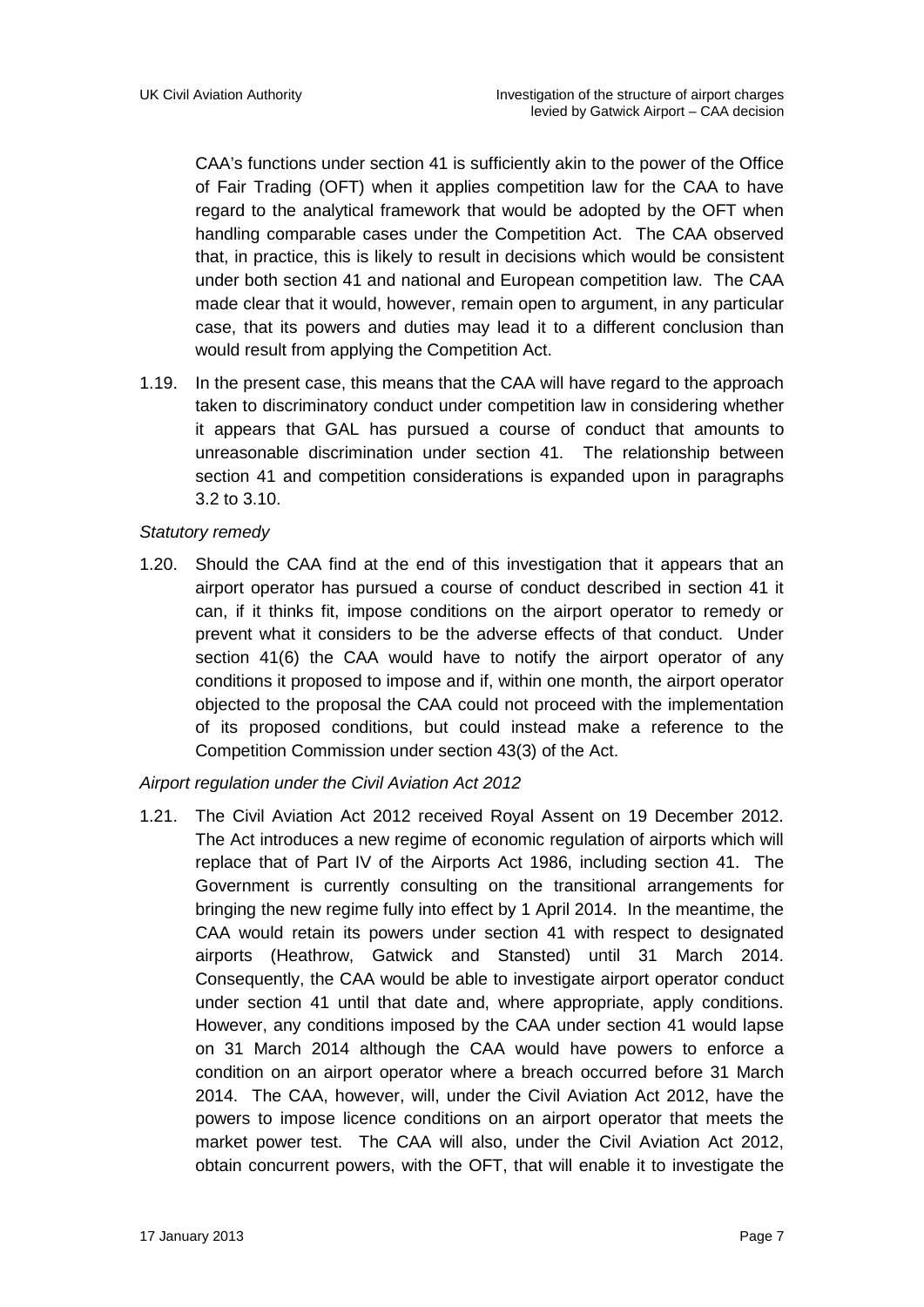conduct of an airport operator under the Competition Act 1998<sup>[6](#page-7-0)</sup>. Where the CAA is in the process of investigating a complaint brought under section 41 and there is not a reasonable prospect of the investigation (and any subsequent process) being completed by 31 March 2014 it could decide to use its competition powers instead in relation to the same complaint.

<span id="page-7-0"></span> $6$  Agreements between undertakings, decisions by associations of undertakings or concerted practices which may affect trade within the UK, and have as their object or effect the prevention, restriction or distortion of competition within the UK; and abuses of a dominant position in a market that may affect trade within the UK are prohibited under the Competition Act.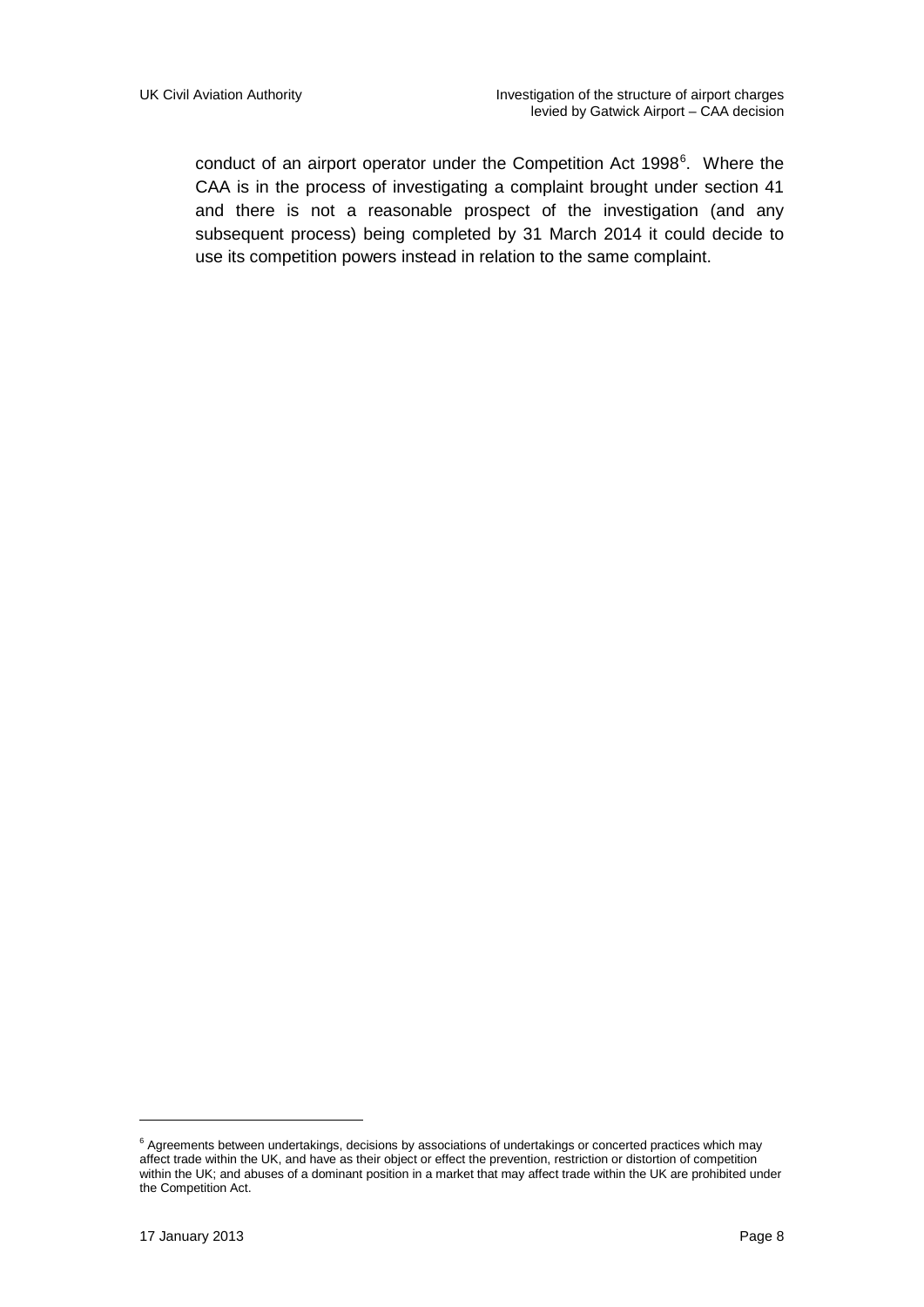#### **2. BACKGROUND TO THE COMPLAINT**

2.1. This section sets out GAL's changes to its structure of charges. It then includes summaries of Flybe's complaint, GAL's response to the allegations, and representations from other parties. Finally, it summarises the representations made in response to the CAA's provisional decision of 14 September 2012.

#### **GAL's changes to its structure of charges**

- 2.2. Gatwick Airport is designated by the Secretary of State under section 40(10) of the Act for price control. In March 2008, the CAA set a price control that limits the maximum average revenue per passenger that GAL can receive from airport charges at the airport for each of the five years from 1 April 2008 to 31 March 2013<sup>[7](#page-8-0)</sup>.
- 2.3. The price control does not prescribe the structure of airport charges at Gatwick and GAL therefore has discretion to structure its charges within the constraint of the overall price cap. In its price control decision the CAA said that the structure of charges was first and foremost the responsibility of the airport operator following consultation with its airline users. The CAA did not propose to involve itself in the determination of the structure of airport charges although it would consider under its section 41 powers, and in line with its guidelines for the operation of these powers, any case brought by an airline which alleged undue discrimination which might have been effected through changes in the structure of charges<sup>[8](#page-8-1)</sup>.
- 2.4. GAL's airport charges for 2011/12 consisted of charges on departing passengers, aircraft parking charges, an emissions charge (NOx charge), and aircraft landing charges.
- 2.5. In July 2010 GAL had commenced discussions with the airline community on changes to the structure of charges through the Finance Performance and Regulatory Charging Group (FPRCG). GAL said that one of the key principles that shaped its proposals was to encourage the efficient use of scarce resources. In particular, it wanted to encourage better utilisation of the airport facilities at peak hours and during the off-peak seasons (effectively the Summer off-peak (April-June and September-October) and the Winter season (November-March)). GAL regarded the public interest in the efficient use of existing airport infrastructure as aligned to the interests of the airport and airlines as increased traffic handled through the existing infrastructure would, other things being equal, reduce the unit operating and capital costs for the

<span id="page-8-1"></span><span id="page-8-0"></span> $^7$  In April 2011, the CAA extended the price control for an additional year so it expires on 31 March 2014.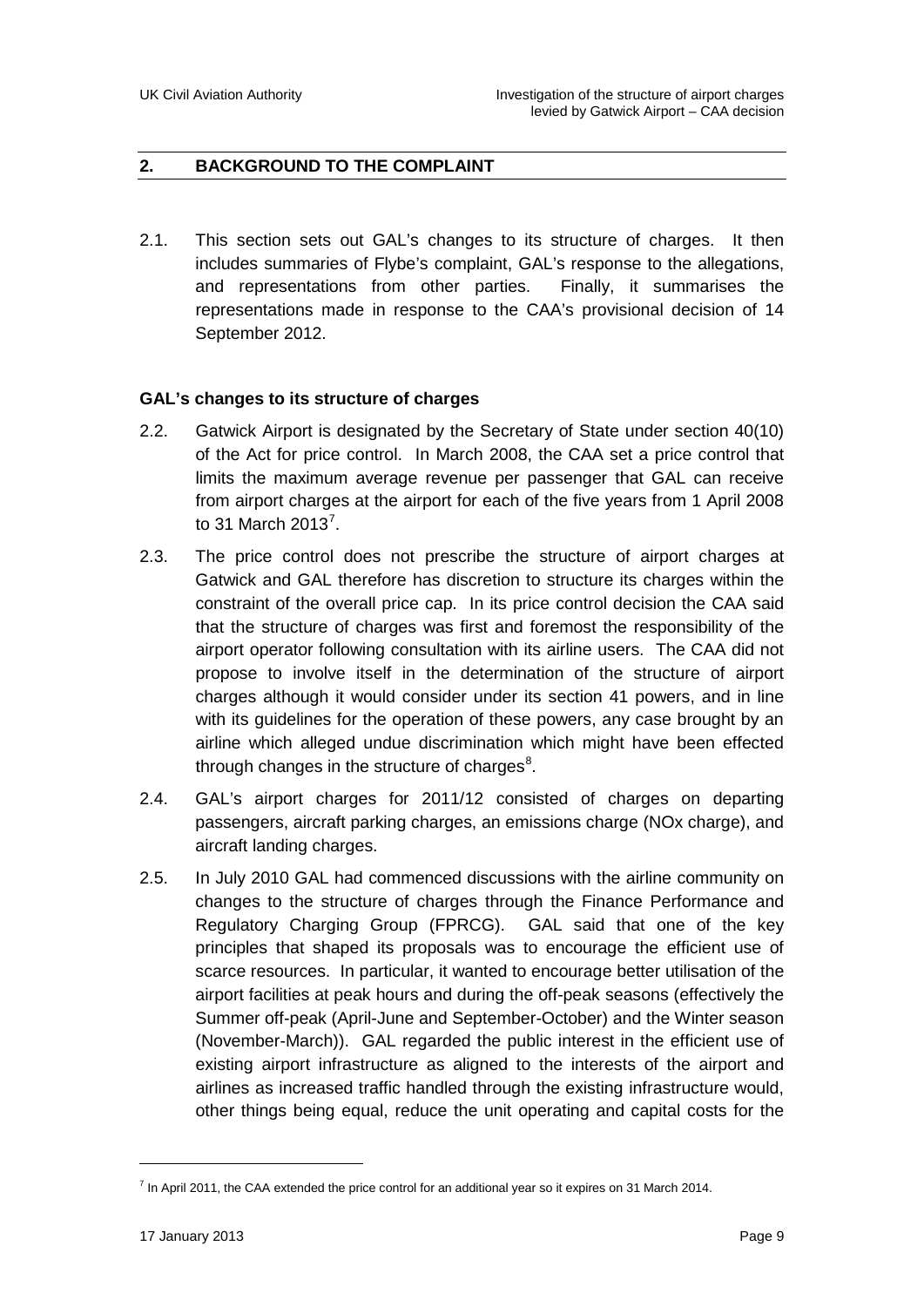airlines and enhance the competitive positioning of Gatwick. GAL also stated the following would be key elements of the structure of charges:

- balance between passenger and landing charges;
- peak/off peak and summer/winter differentials; and
- environmental signalling.
- 2.6. In January 2011, GAL announced its decision on its airport charges for 2011/12. Its decision was:
	- to charge up to the maximum average price cap of £7.946 per passenger;
	- to increase Summer landing charges by 62.5%;
	- to reduce Winter landing charges for most aircraft to zero;
	- to leave per passenger charges (domestic, Republic of Ireland and international charges) unchanged;
	- to leave aircraft parking charges unchanged; and
	- to leave emissions charges unchanged.
- 2.7. The whole of the permitted increase in charges was therefore loaded onto Summer landing charges.

#### **Summary of Flybe's complaint**

- 2.8. Flybe argued that the revised structure of charges, with all of the increase allowed under the CAA price cap loaded onto landing charges, unreasonably discriminated against it as well as other operators of smaller aircraft at Gatwick. Flybe also complained about peak pricing. However, in subsequent correspondence and at the hearing Flybe mentioned that its main concern was with the loading onto landing charges of all of the permitted increase allowed under the price control.
- 2.9. Flybe estimated that the total airport charges it paid at Gatwick would rise on average by 18% per departing passenger in 2011/12 compared to the previous year. On a route by route basis the increase ranged from 5% to 22% on domestic routes and between 35% and 68% on its international routes. Since it was the largest operator of domestic scheduled services at Gatwick, and the third largest overall in terms of aircraft movements, Flybe argued that an average increase of 18% would have a significant impact upon a large number of passengers through higher fares or the withdrawal of services on particular routes. Therefore, in the context of the CAA's duties under section 39 of the Act, Flybe contended that the CAA should consider the impact of the structure of GAL's charges on a wide market of passengers

<sup>8</sup> Economic Regulation of Heathrow and Gatwick Airports 2008-2013 – CAA Decision (March 2008) paragraphs 3.28 and 3.29. Available a[t http://www.caa.co.uk/docs/5/ergdocs/heathrowgatwickdecision\\_march08.pdf.](http://www.caa.co.uk/docs/5/ergdocs/heathrowgatwickdecision_march08.pdf.)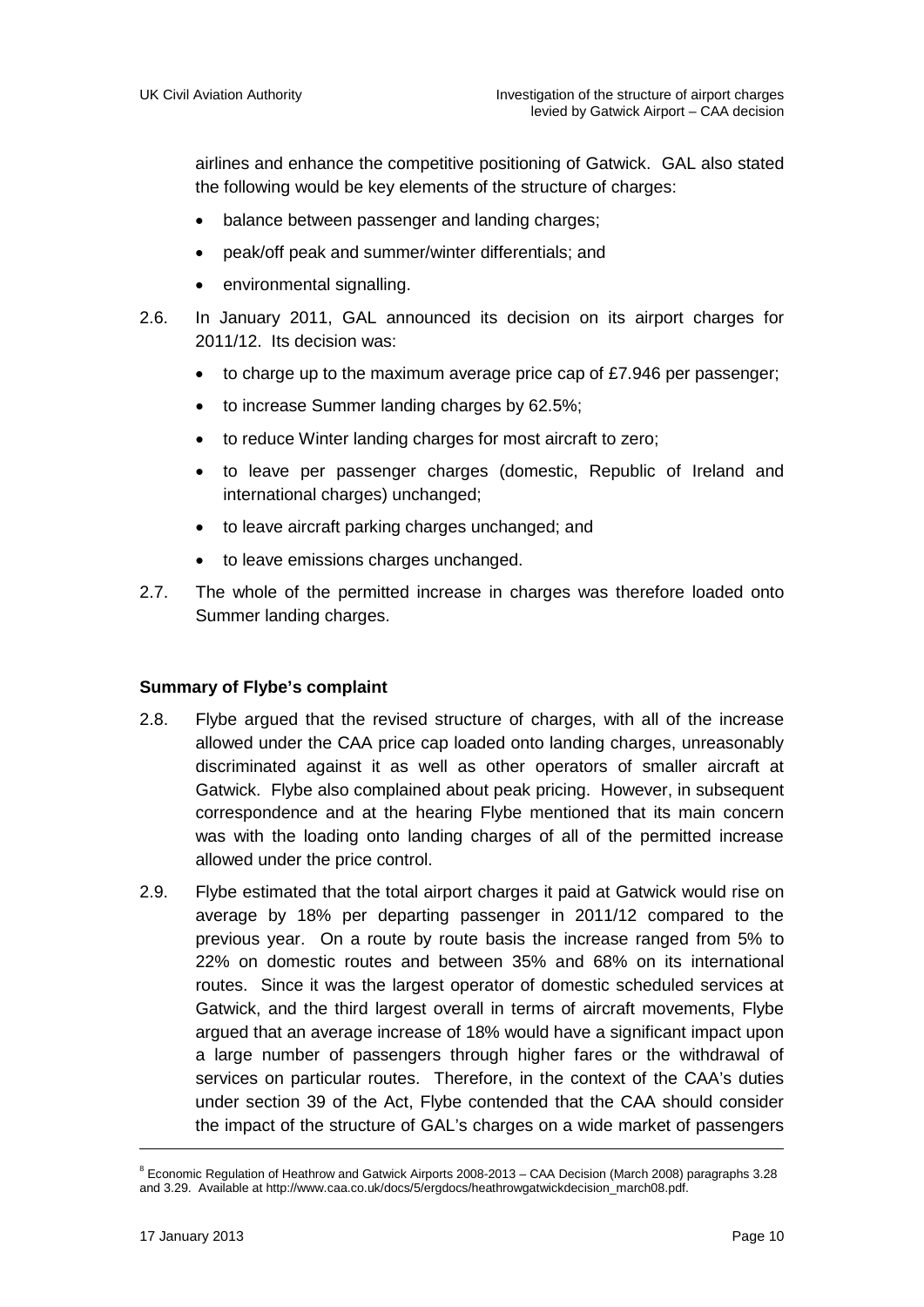including those travelling point to point between London and regional points and those wishing to connect to the world via Gatwick.

- 2.10. Flybe said that during the consultation on charges GAL had made it clear that its intention was to encourage the use by airlines of wide-body long haul aircraft at the expense of small aircraft. Flybe argued that Government policy with regard to runway capacity in the South East had placed a special responsibility on GAL not to abuse the special position it held as the proprietor of Gatwick's single runway. Furthermore, Flybe thought that GAL had a special responsibility under competition law not to abuse its dominant position.
- 2.11. Flybe stressed its position as a specialist in the provision of regional services and its contribution to a policy of developing regional air services in response to pressures on airport capacity in the South East. By undermining Flybe's services GAL's charges had a damaging effect on regional services and communities.
- 2.12. Flybe claimed it had invested significantly in establishing its Gatwick base and it had a legitimate expectation that it would be supported by GAL.
- 2.13. Flybe contended that the increase in landing charges had a particularly severe impact on its operations because there were fewer passengers across whom an operator of smaller aircraft could spread the charges. Furthermore, because it generally operated a four times a day service, more of its frequencies were caught by the higher peak charges than some of its competitors such as easyJet which operated fewer daily services.
- 2.14. Flybe thought it was not certain that GAL's revised airport charges would achieve its objective to increase the average number of passengers per air transport movement at Gatwick. Flybe played a significant role in both providing domestic and short haul European services into Gatwick and in feeding traffic into the networks of other short haul and long haul operators at the airport. If Flybe, and other short haul airlines, were squeezed out of Gatwick, long haul airlines would be more likely to choose to operate at other airports. This would not meet the CAA's statutory objective of promoting the efficient, economic and profitable operation of Gatwick.
- 2.15. Flybe also thought that the rigidities in the system of slot allocation meant that GAL's pricing policy would not have the intended effects, as there was no mechanism by which it could ensure that users of small aircraft would give up slots, nor that users of larger aircraft would obtain the slots necessary for them to operate new services at Gatwick.
- 2.16. If the CAA found that GAL had been unreasonably discriminating, Flybe suggested that the remedy should be a restriction on increases in charges on any one airline that is limited to twice the maximum percentage permitted increase in yield per passenger under the price control. This remedy would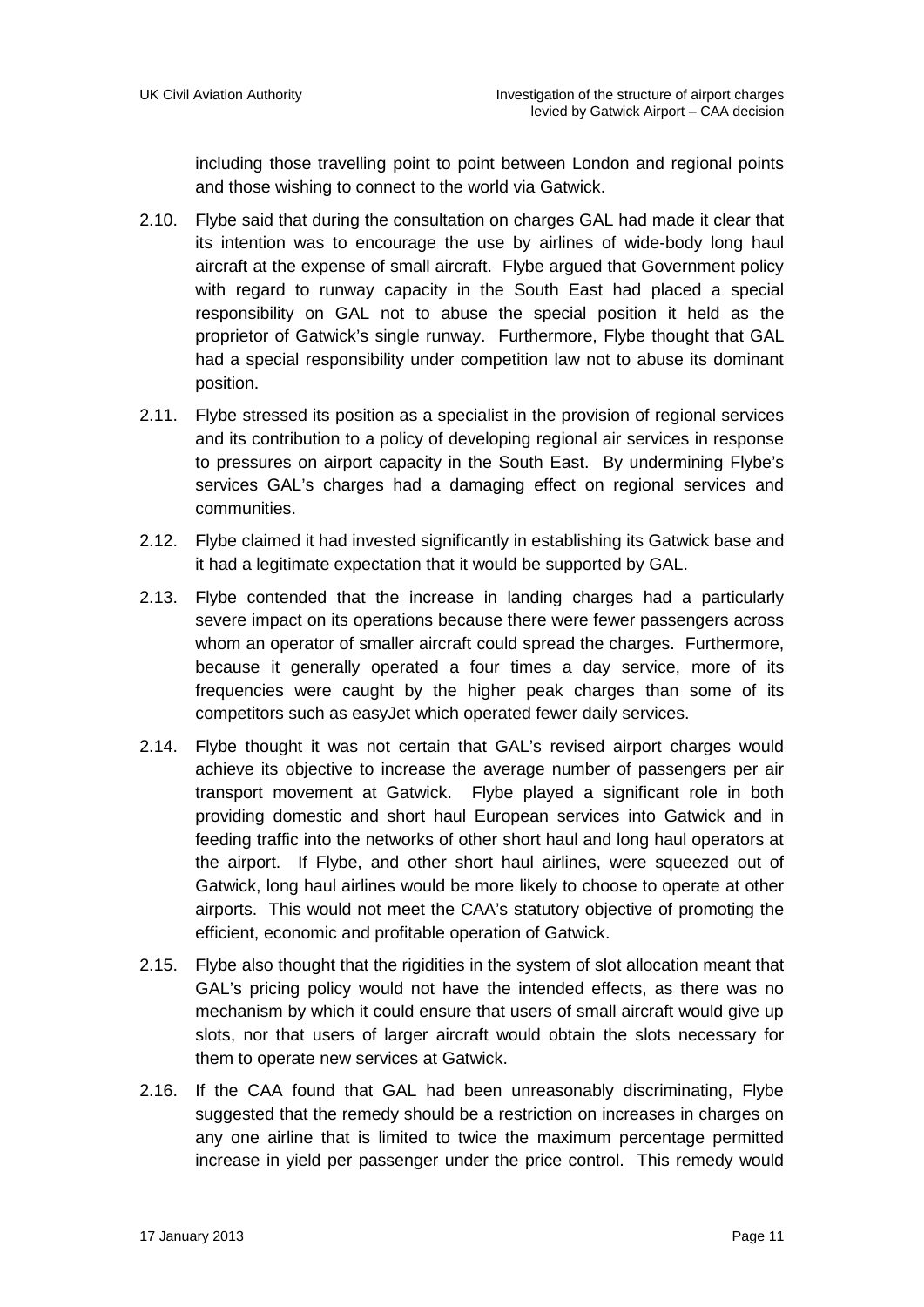be similar to that in a 1989 section 41 case about Heathrow's charges for domestic services<sup>[9](#page-11-0)</sup>.

#### **Summary of GAL's Response**

- 2.17. GAL contended that its new charging structure was objectively justified by the reasons for its introduction as set out in paragraph 2.5 above - the need to make efficient use of a scarce resource - being the single runway at Gatwick. GAL said that there was excess demand for arrival and departure slots throughout most of the day, in most days of the week during the Summer months. This prevented passengers and airlines that would like to access the constrained facilities at Gatwick from doing so even if they attached greater value to the use of the slot than the incumbent passengers and airlines.
- 2.18. GAL referred to a European Commission report on sub-optimal slot use at congested airports<sup>[10](#page-11-1)</sup>, which concluded that the system of slot co-ordination should be designed to ensure that limited capacity is used as effectively as possible. This report referred to the fact that the high proportion of small aircraft at some airports had limited the number of passengers using the airports and had prevented efficient slot use. GAL was seeking to encourage the effective utilisation of peak slots by attaching a premium to those slots, and encouraging slot use across the Summer period, whilst incentivising slot use outside peak periods.
- 2.19. GAL was seeking to encourage the use of peak slots by aircraft carrying more passengers, by both higher load factors and, potentially, larger aircraft. Those using smaller aircraft should recognise the opportunity cost associated with their use of those slots.
- 2.20. GAL said that the CAA's Q5 decision set an overall price cap which offered price protection to airlines and passengers as a whole<sup>[11](#page-11-2)</sup>. It was left to its own discretion to set the structure of charges within the confines of the revenue yield per passenger price cap. It had chosen to do so in a way which addressed, at least in part, the inherent inefficiency of the slot allocation mechanism.
- 2.21. GAL said that the services which Flybe had ceased operating since the introduction of the new charging structure were the worst performing with load factors significantly below Flybe's average at Gatwick. This was evidence of

<span id="page-11-0"></span> $9$  APD3 – Decision on investigation under Regulation 11(1) of the Civil Aviation Authority (Economic Regulation of Airports) Regulations 1986 at http://www.caa.co.uk/docs/5/ergdocs/APD3HeathrowDomestic.pdf .

<span id="page-11-2"></span><span id="page-11-1"></span> $^{10}$  European Commission: Impact assessment of revisions to Regulation 95/93 – Final report (March 2011).<br> $^{11}$  In its response to the CAA's provisional decision Flybe said this was factually incorrect as the price con offer Flybe any price protection. This is an incomplete picture. The price control limits the amount that GAL can receive from airport charges per passenger in total (or 'as a whole'). However, the price control does not limit the amount that GAL can receive from individual airlines or passengers, nor the total revenue that the airport operator can receive from airport charges as it can receive more if it attracts more passengers. Section 41 offers protection for individual airlines and passengers, as the CAA has powers to remedy charges levied on an individual airline (or class of airlines) that are unreasonably discriminatory.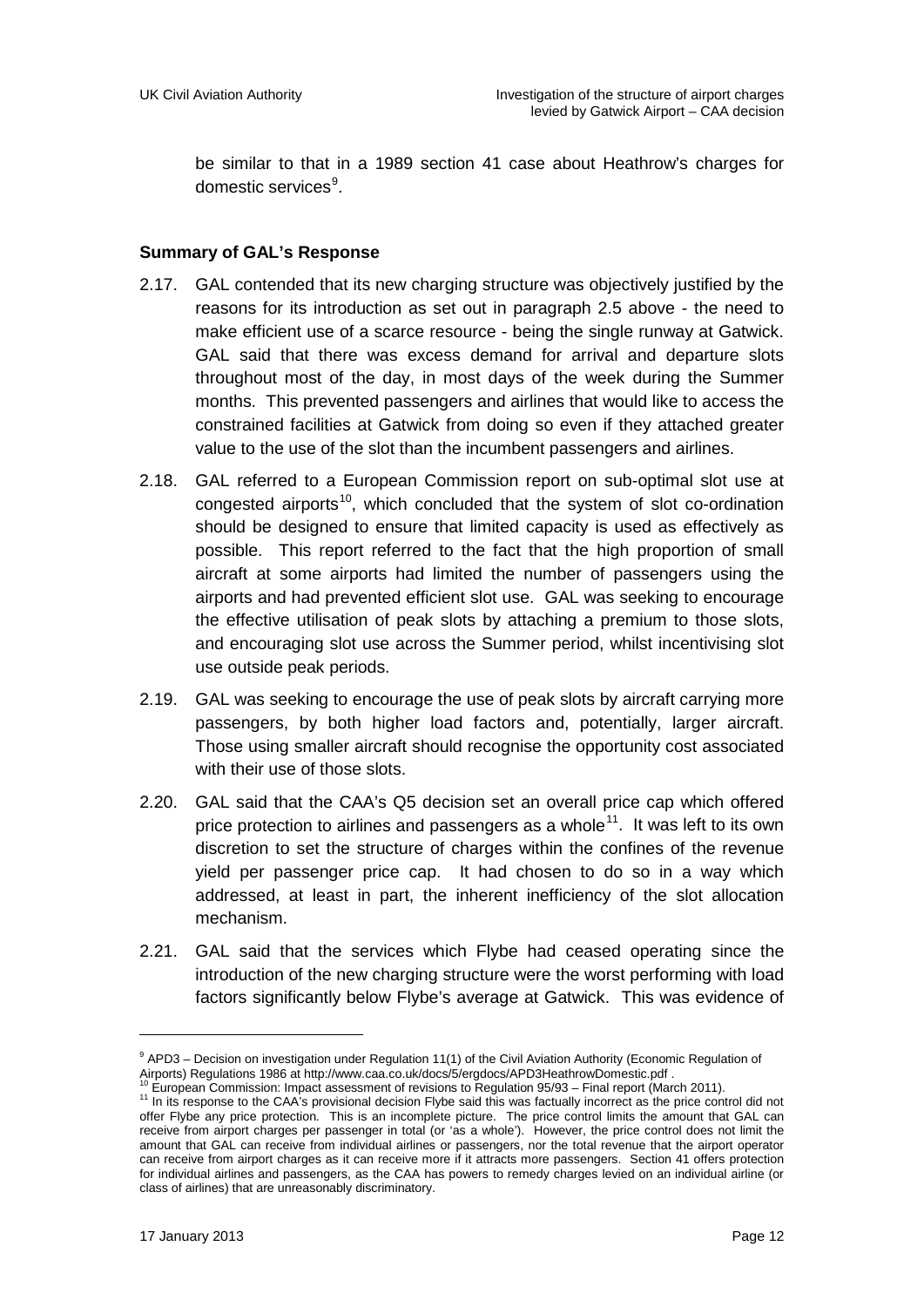the new charges starting to deliver the more efficient use of scarce assets to the benefit of passengers.

- 2.22. GAL denied that it intended to unreasonably discriminate against operators of smaller aircraft, but was recognising the economic cost of airlines using slots at peak periods.
- 2.23. GAL agreed with the CAA's position in its September 2011 consultation that it should not use section 41 to pursue wider policy goals of regional connectivity, and should rather apply its section 39 duties alone.

#### **Summary of other submissions**

- 2.24. Aurigny Air Services (which operates services between Gatwick and Guernsey) said that GAL had acknowledged that it would be the most proportionally affected operator as a result of the re-structuring of charges. Aurigny said that the logical conclusion of GAL's pricing strategy would be that operators of relatively small aircraft would only operate at Gatwick in the Winter. Aurigny considered that the CAA had a duty to protect airport users who are providing vital regional routes on a year round basis.
- 2.25. The States of Guernsey regarded GAL's charges as discriminatory against operators of small aircraft, operators of year-round scheduled services and the passengers of those airlines, as they did not recognise the disproportionate impact they have on regional airlines operating smaller aircraft which operate lifeline services on a year round basis. It also thought the policy impacted disproportionately and unreasonably on operators of year-round scheduled services. The States of Guernsey said that the CAA had no statutory power to balance the interests of hypothetical future users of the airport against the interests of current users.
- 2.26. The States of Guernsey regarded Jersey and Guernsey as very dependent on their connections to the UK mainland and specifically into Gatwick which provided essential links to London and onward connections around the world. The States of Guernsey thought that any future continuation of GAL's strategy would undermine the viability of Guernsey's link to London and South East England.
- 2.27. 2.26 BAA supported the CAA's preliminary view in September 2011 that incentivising the effective use of assets could be an objective justification for a pricing policy. It also supported the CAA's view that an airport operator using its discretion to encourage more profitable traffic can be an efficient means of using capacity constrained facilities. BAA thought that an airport operator should be able to apply a pragmatic judgement so long as it had a reasonable basis on which to do so.
- 2.28. Ryanair supported competitive airport pricing structures which promoted growth and incentivised the efficient use of airport facilities. It considered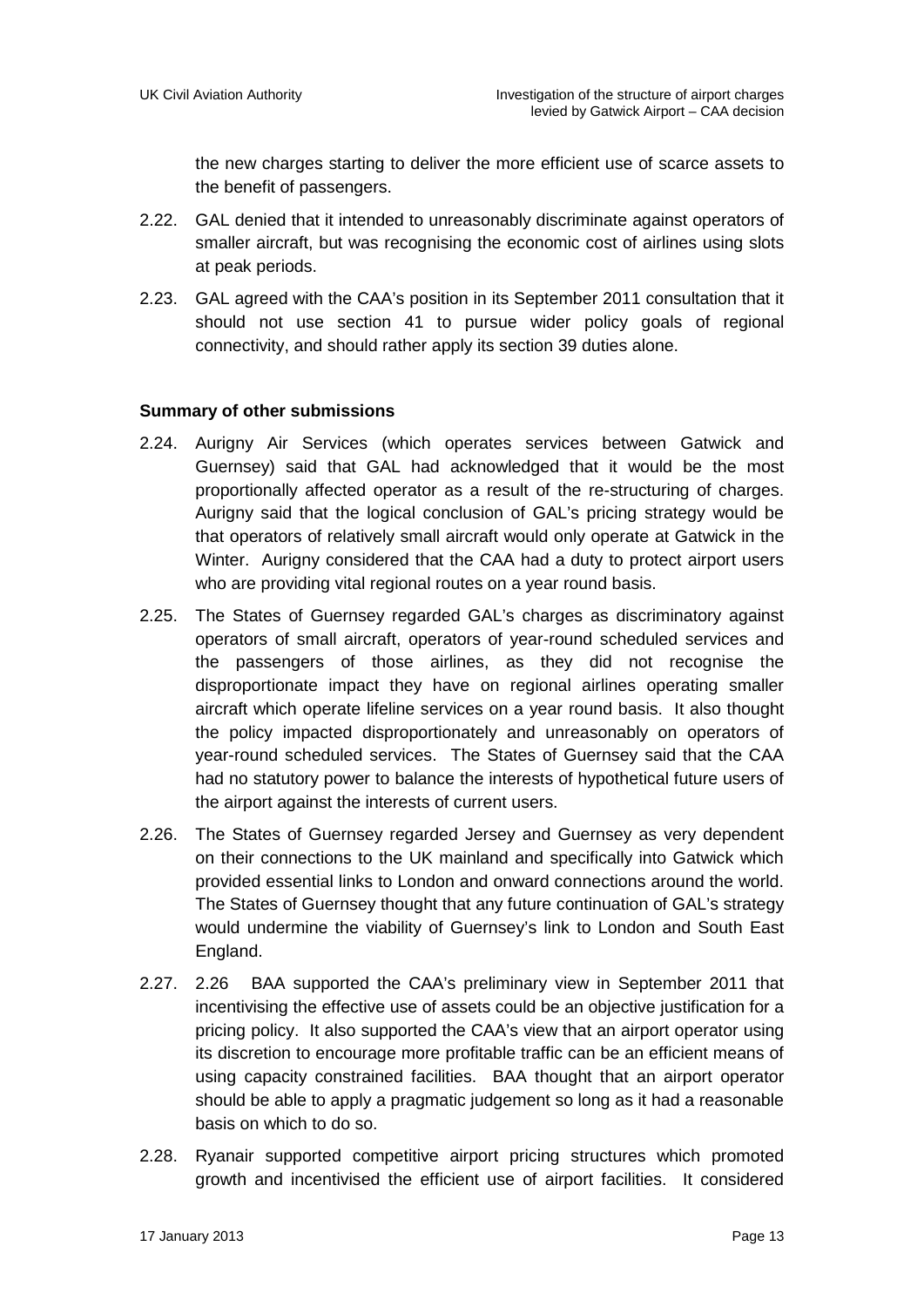that, taken in isolation, GAL's revised landing charges appeared to serve this purpose and that the CAA could not uphold Flybe's complaint on the grounds submitted. However, Ryanair urged the CAA to highlight GAL's failure to apply growth and efficiency principles or competitive market prices to its overall pricing and policies.

- 2.29. Thomas Cook thought that higher landing charges in the Summer would simply act as windfall income for GAL at the expense of airlines, tour operators and passengers. It did not regard this as being in the reasonable interests of users. The higher charges would not cause airlines to move to off-peak times as their passengers were constrained by the dates of school holidays as to when they could travel. Thomas Cook, therefore, did not believe that GAL's charges would promote the efficient and economic operation of Gatwick.
- 2.30. Two general aviation pilots said that GAL unreasonably discriminated against users of light or small aircraft. One of the pilots thought that Gatwick had the capacity to accept more general aviation traffic than at present.

#### **Summaries of responses to the CAA's provisional decision**

- 2.31. GAL agreed with the CAA's provisional decision that it had not unreasonably discriminated against a class of users of the airport or any particular user. It thought that the provisional decision was supported by the evidence. GAL did not consider that the class of user used by the CAA was necessarily the correct definition. However, it agreed that an alternative definition would not make a material difference to the outcome of the case. GAL thought that the CAA should have taken account of opportunity costs in its consideration of direct discrimination. The CAA, therefore, should have been more equivocal in its conclusion that the common landing charge in the peak directly discriminated against operators of small aircraft.
- 2.32. Flybe did not agree with the CAA's provisional decision. It thought that GAL's charging policy was unreasonably discriminatory in principle and harmful to airline competition in practice. It made three main points:
	- that GAL's charges discriminated between business models by charging Flybe which uses 78 seater aircraft 60% more than a competitor using 156 seater aircraft for the same capacity in terms of aircraft seats;
	- GAL had levied unfair and discriminatory increases in costs. Flybe's landing charges had increased by 83% since 2008, whilst a competitor using 156 seater aircraft had faced landing charge increases of 50% over the same period; and
	- there was little evidence that GAL's charging policy would achieve the desired effect, therefore, GAL's arguments were only a theoretical justification not supported by adequate reasoning.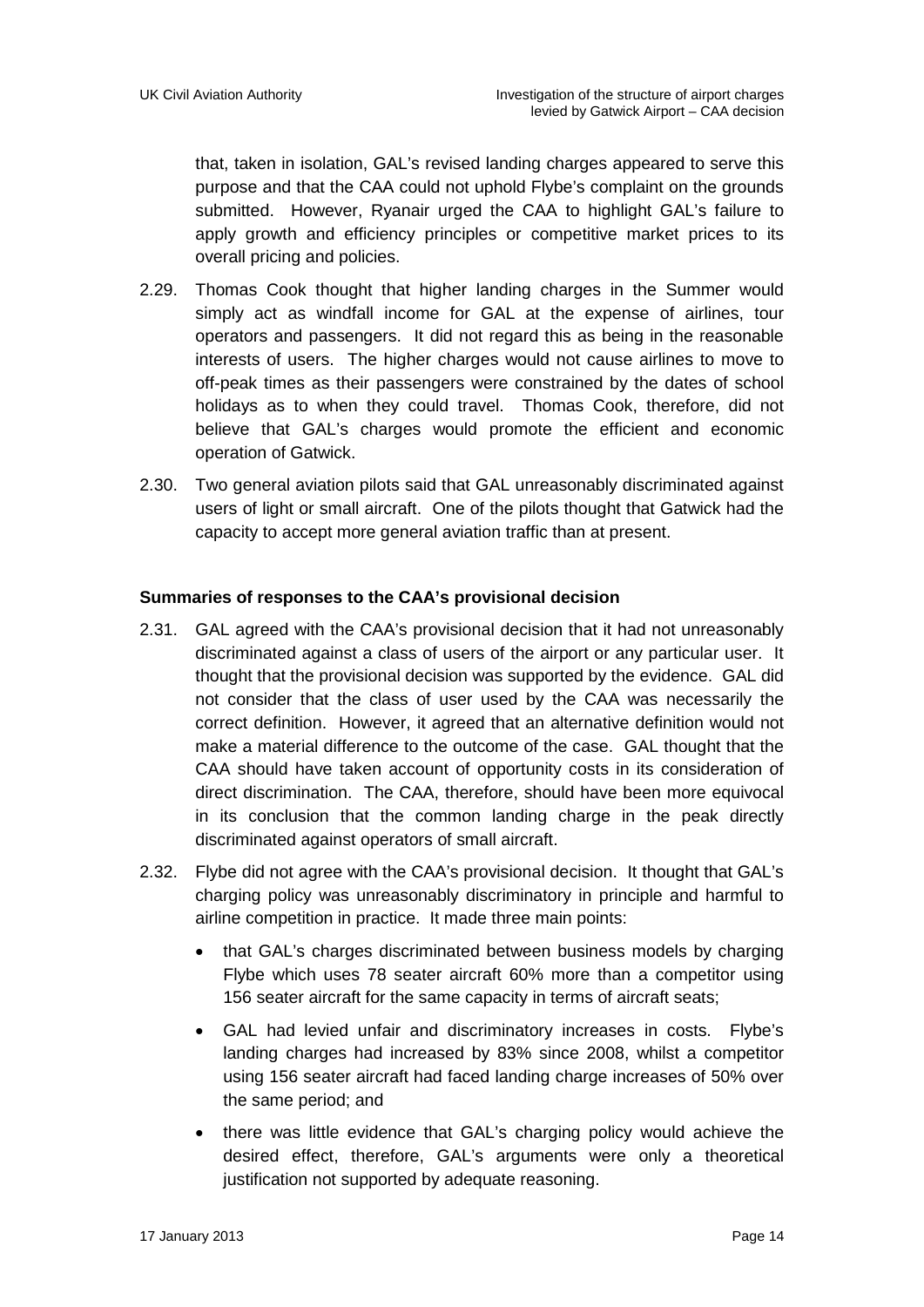- 2.33. Flybe said it was not seeking the maintenance of the status quo, rather the CAA should define ex ante the broad limits of GAL's discretion.
- 2.34. Flybe said that the CAA had committed a breach of natural justice by accepting in evidence, without testing, information provided by one party and not shared with the other. In particular it mentioned the evidence provided by GAL on its confidential business development discussions and the evidence of Airport Coordination Limited  $(ACL)^{12}$  $(ACL)^{12}$  $(ACL)^{12}$  Flybe alleged that the CAA had taken the evidence at face value without testing its quality and robustness. Flybe thought that both GAL and Flybe would have no specific knowledge or experience of an airline's negotiating stance or strategic purpose. Flybe said that the CAA should disregard the evidence entirely.
- 2.35. Flybe thought that the CAA had failed to address the relevant precedent of the CAA's 1989 decision on a complaint by domestic airlines against Heathrow Airport's charges.
- 2.36. Flybe also thought that the CAA's failure to assess GAL's market power meant that it could not, on its own reasoning, properly assess the degree of harm or the degree to which the claimed objective justification is proportionate to it.
- 2.37. Flybe mentioned that the CAA had failed to address in its provisional decision:
	- the States of Guernsey's argument that the CAA would be acting *ultra vires* if it took into account the views of hypothetical users of the airport. Flybe thought the CAA should explain why hypothetical users of, for example, an airport in China should take precedence over actual users in the UK; and
	- Thomas Cook's argument that the re-structuring of charges would not achieve the desired effect because the greater part of Thomas Cook's business is in the Summer peak months where the demand would not shift to the off-peak in response to peak pricing.
- 2.38. Flybe considered that to support GAL's objective the CAA would need to conclude that GAL could contemplate with reasonable certainty when slots will have transferred from use by smaller to larger aircraft. Without being clear about how far the slot allocation system impedes or slows down the effect of peak pricing, Flybe thought that the CAA could not conclude that the slot allocation system would merely delay, and not undermine, the achievement of GAL's objectives. Flybe also thought that the CAA had not asked itself whether the other mechanisms (apart from transferring slots) by

<span id="page-14-0"></span> $12$  ACL is an independent, not for profit company with a governance structure made up of eight UK airlines. ACL is responsible for slot allocation and schedule facilitation for a number of airports in the UK (including Gatwick) and worldwide.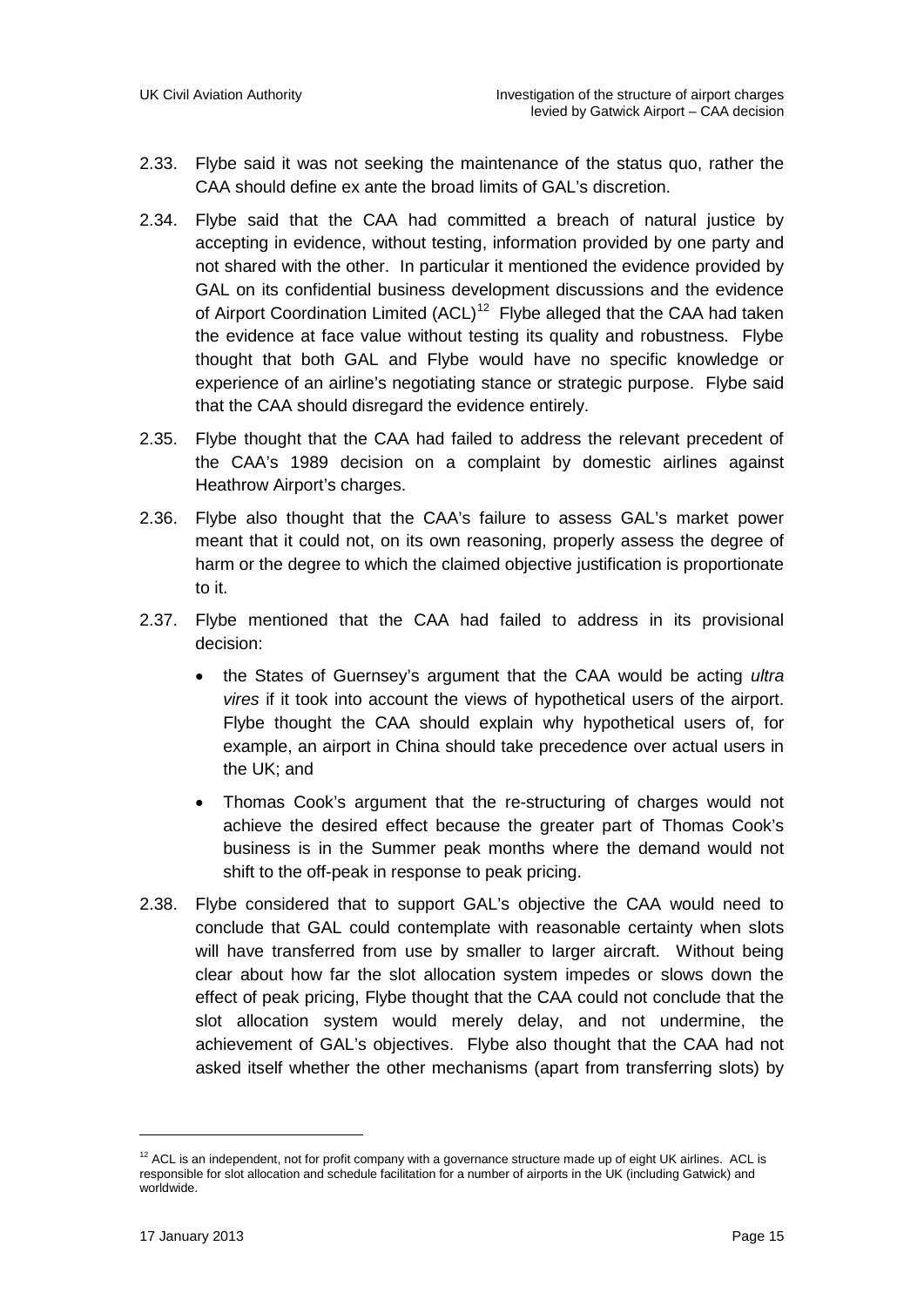which airlines could respond to the efficiency incentives created by GAL's airport charges could be expected to work in the way that GAL suggests.

- 2.39. Flybe thought that the CAA had not properly addressed its arguments that GAL's pricing policy would affect competition between different airline business models.
- 2.40. The Aberdeen and Grampian Chamber of Commerce was concerned that North East Scotland would be disadvantaged by GAL's charging structure. It said that Aberdeen Airport had a limited catchment area and a restricted market which resulted in airlines using smaller aircraft to service the market appropriately. Flybe had already announced that it would be withdrawing its Aberdeen to Gatwick service. The Chamber of Commerce thought that the CAA had deemed that passengers that cannot fly were non-passengers. It further thought that analysis of the influence of the changes to GAL's charging structure would demonstrate whether the benefits that GAL predicts are theoretical or actual.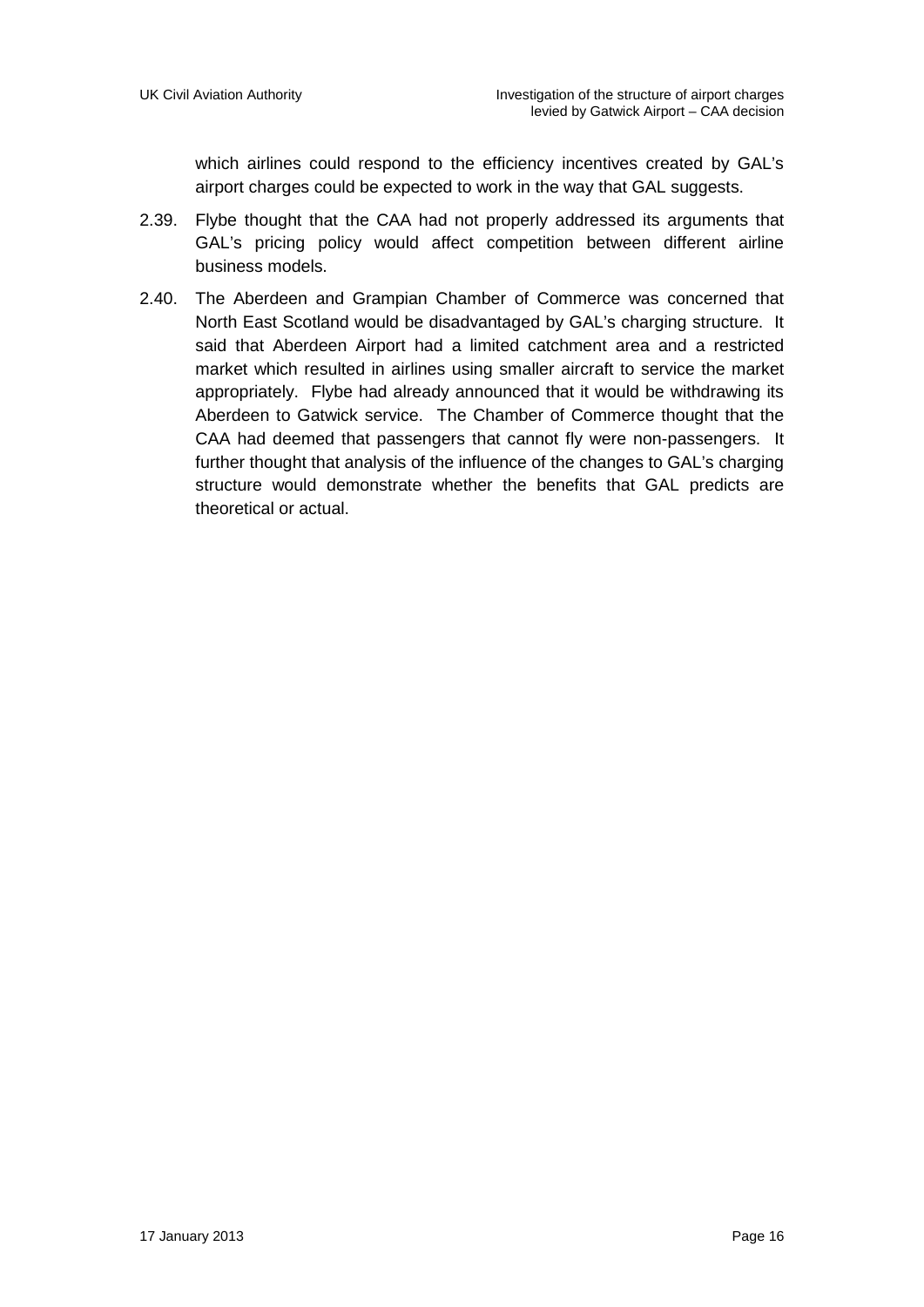#### **3. CAA ANALYSIS**

3.1. This section contains the CAA's approach to investigating an airport operator's conduct under section 41, a consideration of the appropriate users and classes of users for this investigation, whether GAL discriminates against any of these users or classes of users, and, if there was discrimination, whether the discrimination was unreasonable or GAL had an objective justification for its conduct.

#### **Approach**

- 3.2. As mentioned in paragraph 1.16, the CAA must treat section 41 cases in a manner consistent with its duties under section 39 of the Act and would expect, but is not compelled, to use an approach consistent with the application of competition law.
- 3.3. Flybe's complaint is that GAL has pursued one of the courses of conduct specified in section 41 of the Act, specifically because its new charging structure represents unreasonable discrimination against Flybe and/or all operators of small aircraft at Gatwick. In this regard, the CAA notes that:
	- discrimination, being the course of conduct of which Flybe complains, is also one of the forms of conduct which may constitute an abuse of a dominant position under Article 102 of the Treaty on the Functioning of the European Union and/or the Chapter II prohibition in the Competition Act 1998, in particular where it involves the application of dissimilar conditions to equivalent transactions with other trading parties, thereby putting them at a competitive disadvantage<sup>[13](#page-16-0)</sup>; and
	- the need for discrimination to be unreasonable under section 41 will turn, at least in part, on whether there is an objective justification for discriminatory conduct. Similarly, under competition law, discriminatory conduct which might otherwise constitute an abuse of a dominant position may be objectively justified and hence not infringe competition law<sup>[14](#page-16-1)</sup>.
- 3.4. Flybe's complaint therefore raises issues which are comparable to issues which may arise under competition law in these respects, and the CAA will have regard to the framework of competition law where relevant<sup>[15](#page-16-2)</sup>.

<span id="page-16-0"></span><sup>&</sup>lt;sup>13</sup> Case law has also developed the proposition that discrimination can also involve the application of similar conditions to unequivalent transactions (see paragraph 3.13).

<span id="page-16-1"></span>This refers to the concept of objective justification developed by the European Court and Commission. See for example Case 27/76 *United Brands v Commission* [1978] ECR207, paragraphs 189-192. The right of a dominant company to take proportionate steps to protect its position is an aspect of this.<br><sup>15</sup> For completeness, the CAA notes that, although not relevant to this case, the course of conduct specified in the

<span id="page-16-2"></span>remaining limb of section 41(3)(a) is that an airport operator has unfairly exploited its bargaining power relative to users of the airport generally. This is akin to a complaint of abuse of dominant position.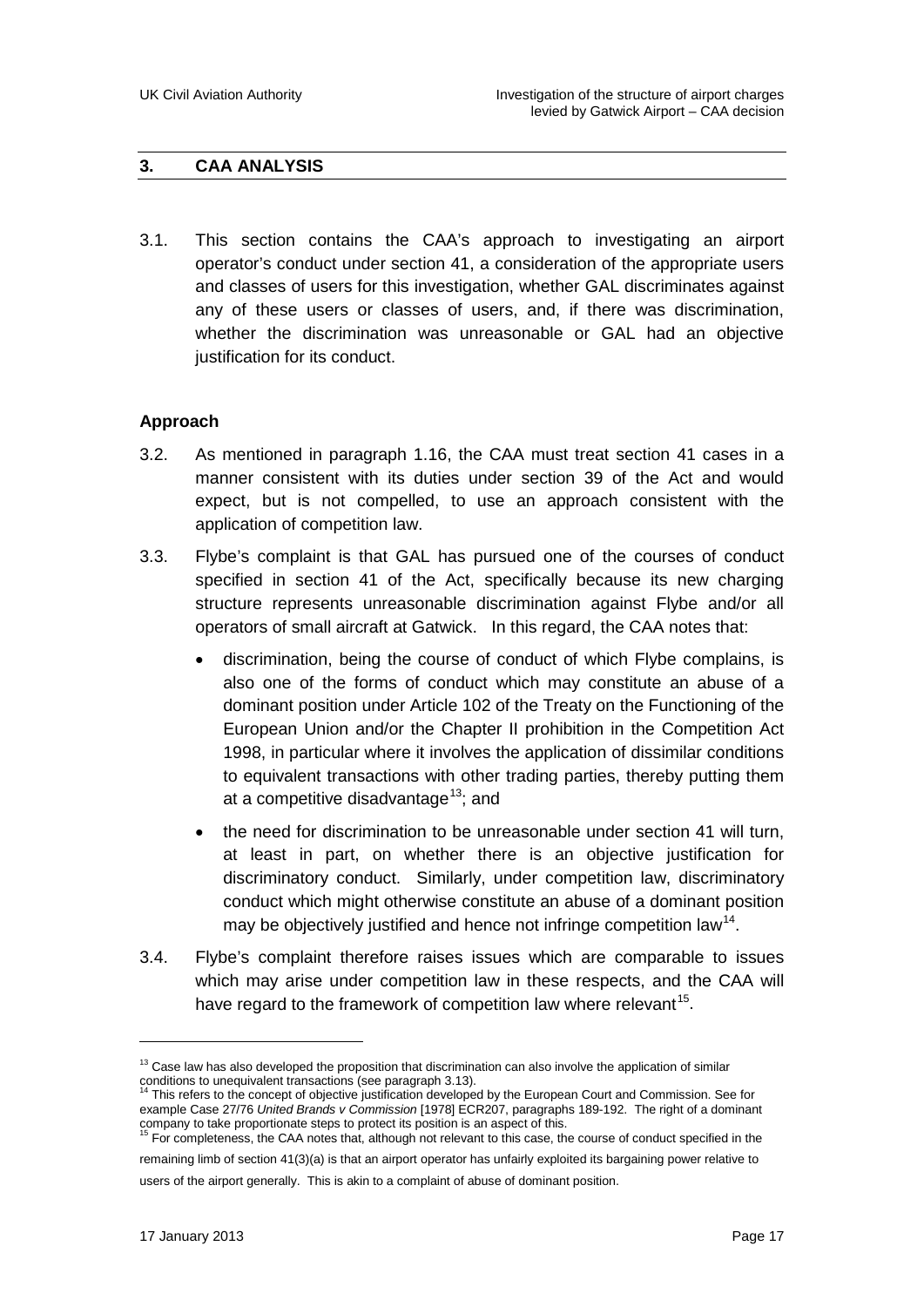- 3.5. In considering whether conduct that is otherwise discriminatory is objectively justified, the CAA will have regard to the market power of the party alleged to have carried out a course of conduct and to the effect of the conduct on competition. In *United Brands*, it was held that even if the possibility of a counter-attack (in that case by a refusal to supply) is acceptable, that counterattack must still be proportionate to the threat taking into account the economic strength of the undertakings confronting each other. Where the degree of market power is greater, the risk of harm must be greater and therefore the justification must be more clearly demonstrated to be proportionate<sup>[16](#page-17-0)</sup>.
- 3.6. Similarly, conduct which has significant negative effects on competition will require stronger and more cogent justification. In *British Airways* [17,](#page-17-1) the Court of Justice stated that the assessment of the economic justification for conduct (in that case, a system of discounts or bonuses) is to be made on the basis of the whole of the circumstances of the case, including whether the exclusionary effect arising from the conduct in question which is disadvantageous for competition may be counterbalanced, or outweighed, by advantages in terms of efficiency which also benefit the consumer. This decision indicates that the degree of harm must be balanced against the potential benefits from efficiency enhancements<sup>[18](#page-17-2)</sup>. It follows that the greater the negative effects of the conduct in question, the greater the strength of the justification required to outweigh those effects. A similar approach is set out in the European Commission's Guidance Communication on Article 102<sup>[19](#page-17-3)</sup>.
- 3.7. The CAA considers that this approach properly reflects its statutory duties, and in particular, the duty to further the reasonable interests of users, including both airlines and passengers. Harm to the competitive process between airlines will adversely affect not only the airline or airlines concerned, but also passengers, who are likely to benefit from competition between airlines, both in terms of price and service offering. In assessing the effect on competition, the CAA may have to take into account whether the airline in question is an efficient user of the airport's facilities.
- 3.8. If the CAA finds that GAL has pursued the course of conduct alleged, it can, if it thinks fit, impose conditions to remedy or prevent the adverse effects of that course of conduct. The CAA notes that it has a power, and not a duty, to impose a remedy in such circumstances.
- 3.9. In considering whether (and if so how) to exercise its power to impose a remedy, the CAA will have regard to (1) whether the airport operator in question has substantial market power and (2) the effect of the course of

<span id="page-17-2"></span><span id="page-17-1"></span><span id="page-17-0"></span><sup>&</sup>lt;sup>16</sup> United Brands, above paragraph 190.<br><sup>17</sup> Case C-05/04P *British Airways plc v Commission* [2009] ECR I-9291 paragraph 86.<br><sup>18</sup> This is an approach favoured by some competition economists. See for example W. Bishop "Pr under Article 86: Political Economy in the European Court" 1981 44 MLR 282, 286-8.<br><sup>19</sup> Communication from the Commission – Guidance on the Commission's enforcement priorities in applying Article

<span id="page-17-3"></span><sup>82</sup> of the EC Treaty to abusive exclusionary conduct by dominant undertakings, 2009/C45/02.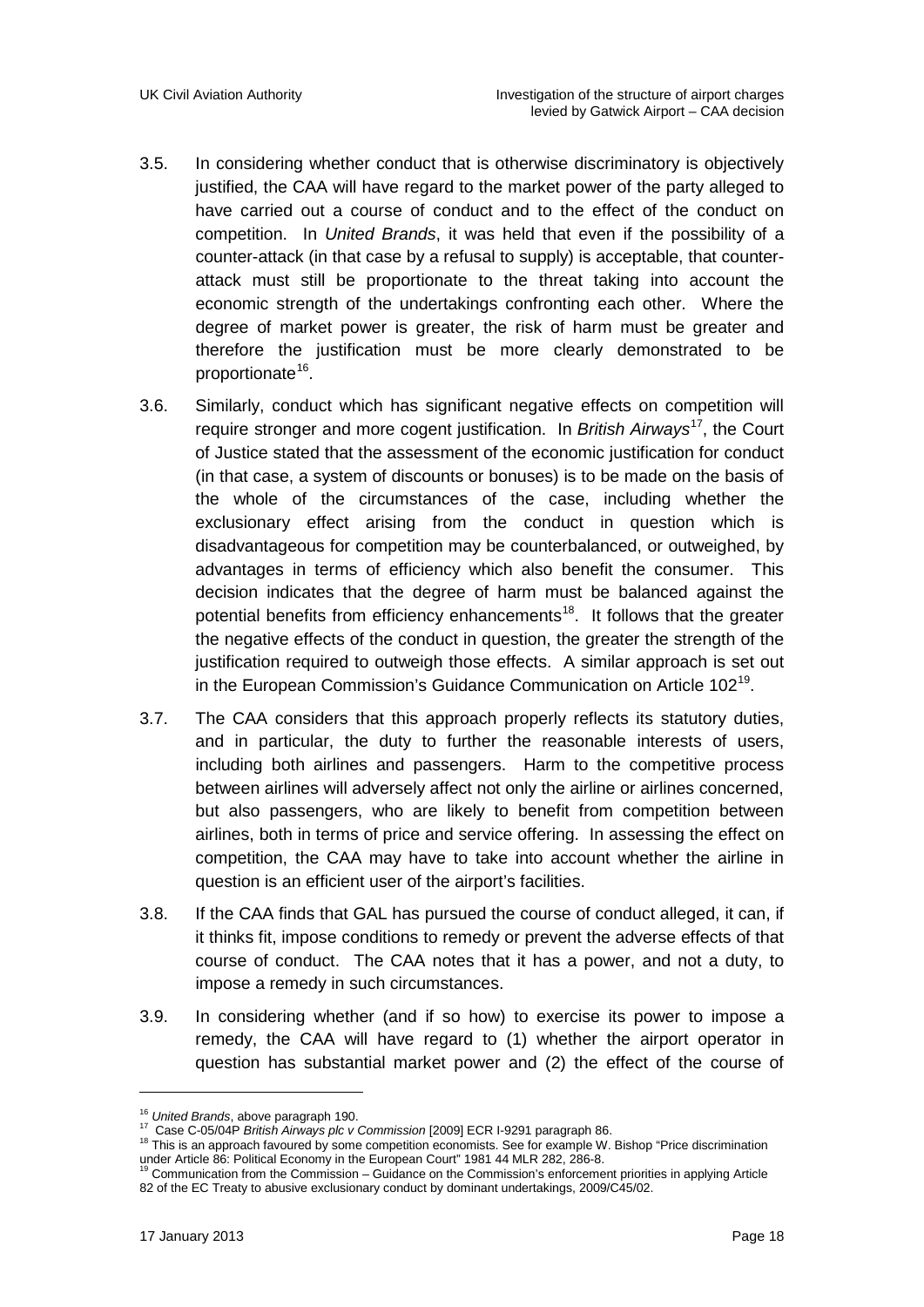conduct on competition and consumers. The CAA considers that this approach reflects and is consistent with its statutory duties. In addition, the CAA also notes that:

- its starting assumption is that to impose a condition on an airport operator without substantial market power would be likely to cut across its duty to impose minimum restrictions. Airport operators without such market power are less likely to act unreasonably against users, as the users are more likely to respond to such conduct by using an alternative airport. The CAA will therefore consider whether an operator has substantial market power before imposing any remedy. (As noted above, the degree of market power is also relevant to a finding that conduct is harmful and therefore likely to be found to be unreasonable within the terms of section 41 as it will affect the strength of objective justification needed to offset any harm as set out at paragraph 3.5 above); and
- whilst harm to competition may militate in favour of the imposition of a remedy, an absence of harm or potential harm to competition is a relevant consideration in the context of its duty only to impose minimum restrictions.
- 3.10. In addition to considering the effect on competition, the CAA will also consider whether any other aspect of its statutory duties has a bearing on the imposition of a remedy.
- 3.11. Accordingly, the approach taken in this decision is as follows:
	- first, to consider whether Flybe is a particular user of Gatwick and whether operators of small aircraft are a class of users at Gatwick;
	- second, to consider whether GAL's new charging structure constitutes discrimination against all operators of small aircraft at Gatwick (as a class of users of Gatwick) or Flybe (as a particular user of Gatwick);
	- third, to consider the objective justification advanced by GAL, and some of the criticisms made of it by Flybe;
	- fourth, to consider the effect of GAL's new charging structure on competition and passengers; and
	- fifth, to draw conclusions, having regard to the CAA's statutory duties as a whole.

#### **User and class of user**

3.12. Users of airports are defined in section 82(1) of the Act. The definition encompasses both airlines operating at the airport and passengers who use the air transport services operating from the airport. As an airline operating at Gatwick, Flybe is a user of the airport. In its complaint, Flybe defined the users affected by GAL's alleged unreasonable discrimination as 'airlines who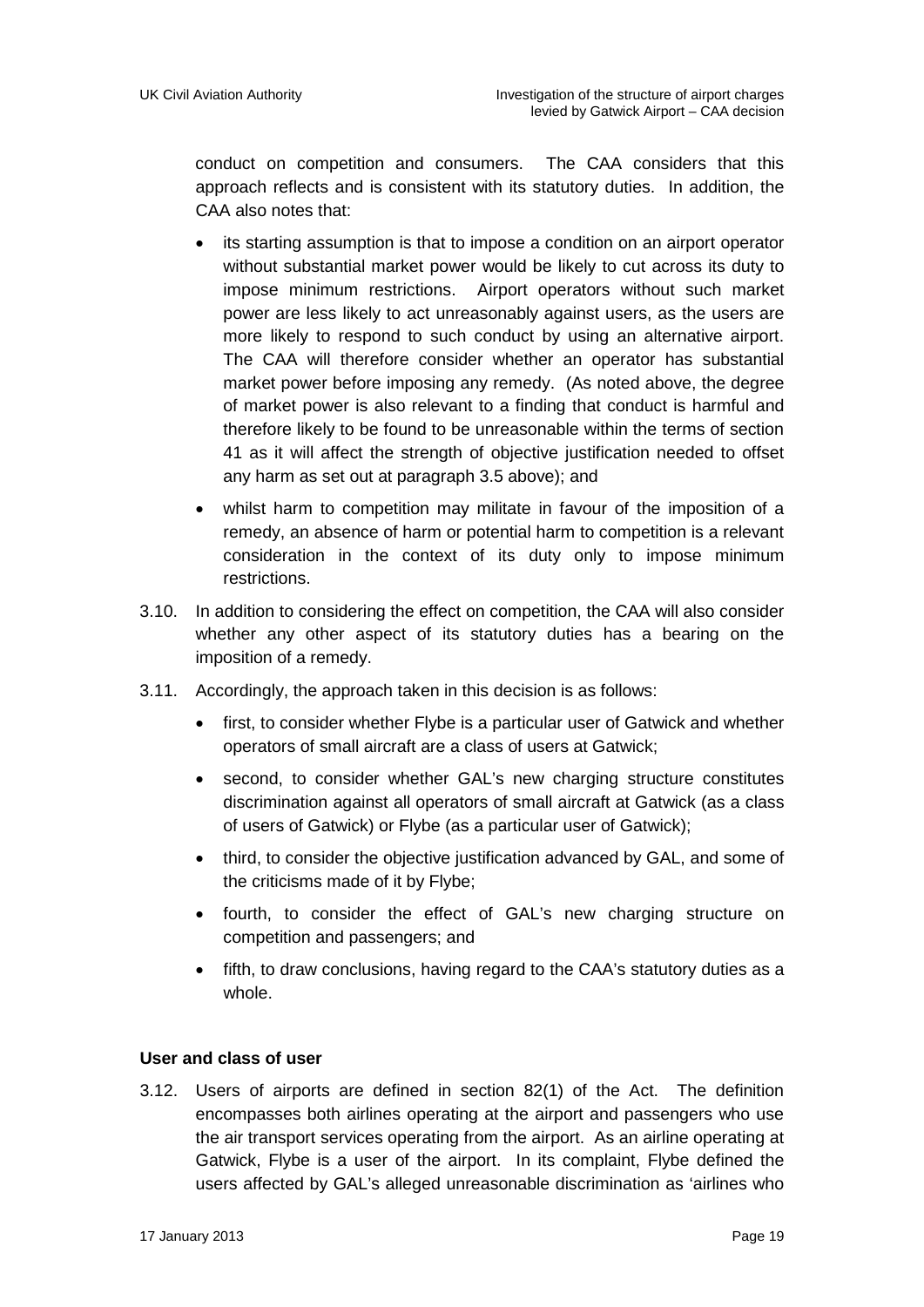provide domestic regional services into Gatwick with aircraft whose capacity is below 120 seats<sup>'20</sup>. This is a detailed definition that specifies both the destination at the other end of the route and the size of the aircraft. There is no one definitive categorisation of aircraft size. ACL uses nine categories in its start of season reports. These could be split into three bands, of which 0- 149 seats could be classified as 'small'. However, although alternative definitions of a class of user could be used, the CAA does not consider that using an alternative definition would make a material difference to its deliberations in this case<sup>[21](#page-19-1)</sup>. The CAA used Flybe's definition in its provisional decision. In its response to the CAA's provisional decision GAL said that it did not consider that the class of user used by the CAA was necessarily the correct definition. However, it agreed that using an alternative definition would not make a material difference.

3.13. The CAA, therefore, uses Flybe's definition of 'airlines who provide domestic regional services into Gatwick with aircraft whose capacity is below 120 seats' as a class of users of the airport, which includes Flybe and Aurigny.

#### **Has GAL discriminated against any class of users of the airport or any particular user?**

- 3.14. Price discrimination for the purposes of section 41 can cover applying dissimilar terms for transactions which are equivalent in terms of cost of supply or similar terms for transactions which are dissimilar in terms of cost of supply<sup>22</sup>. The effect of such discrimination can affect the ability of the dominant supplier's rivals to compete effectively or they can affect the customer's ability to compete where the difference in treatment raises its cost in comparison with its competitors $23$ . Discrimination thus defined can be directed at a user or class of user.
- 3.15. The transaction being considered by the CAA in this case is the levying of a charge for the use of Gatwick's runway. The CAA did consider whether the relevant transaction is the wider use of Gatwick's facilities associated with an air transport movement. This is because an airline operating a passenger carrying aircraft cannot choose just to use the runway and pay landing charges. Both it and its passengers also have to use other airport facilities and consequently it has to pay other airport charges. However, the issue in section 41 in relation to a designated airport is not one of compliance with the price cap nor necessarily an examination of the totality of airport charges. It

<u>.</u>

<span id="page-19-0"></span> $^{20}$  At the hearing. Flybe mentioned that the line which GAL had drawn between the winners and losers was around 156 seats. This tied in with Flybe's analysis comparing its 4 frequency a day operations using a 78 seat Q400 with easyJet's twice a day operations using a 156 seat A319. However, Flybe did not consider it would make a material

difference whether small aircraft were defined with 120 or 156 seats.<br><sup>21</sup> The CAA will use the shorthand 'operators of small aircraft' to describe this class of users in the remainder of the

<span id="page-19-1"></span>document.<br><sup>22</sup> Deutsche Lufthansa AG v ANA – Aeroports de Portugal SA (Case C-181/106).

<span id="page-19-3"></span><span id="page-19-2"></span><sup>22</sup> *Deutsche Lufthansa AG v ANA – Aeroports de Portugal SA* (Case C-181/106). <sup>23</sup> For example, Case T-229/94 *Deutsche Bahn AG v Commission* [1997] 4 CMLR 220 and *Alpha Flight Services v Aeroports de Paris* [1998] OJ L230/10 [1998] 5 CMLR 611.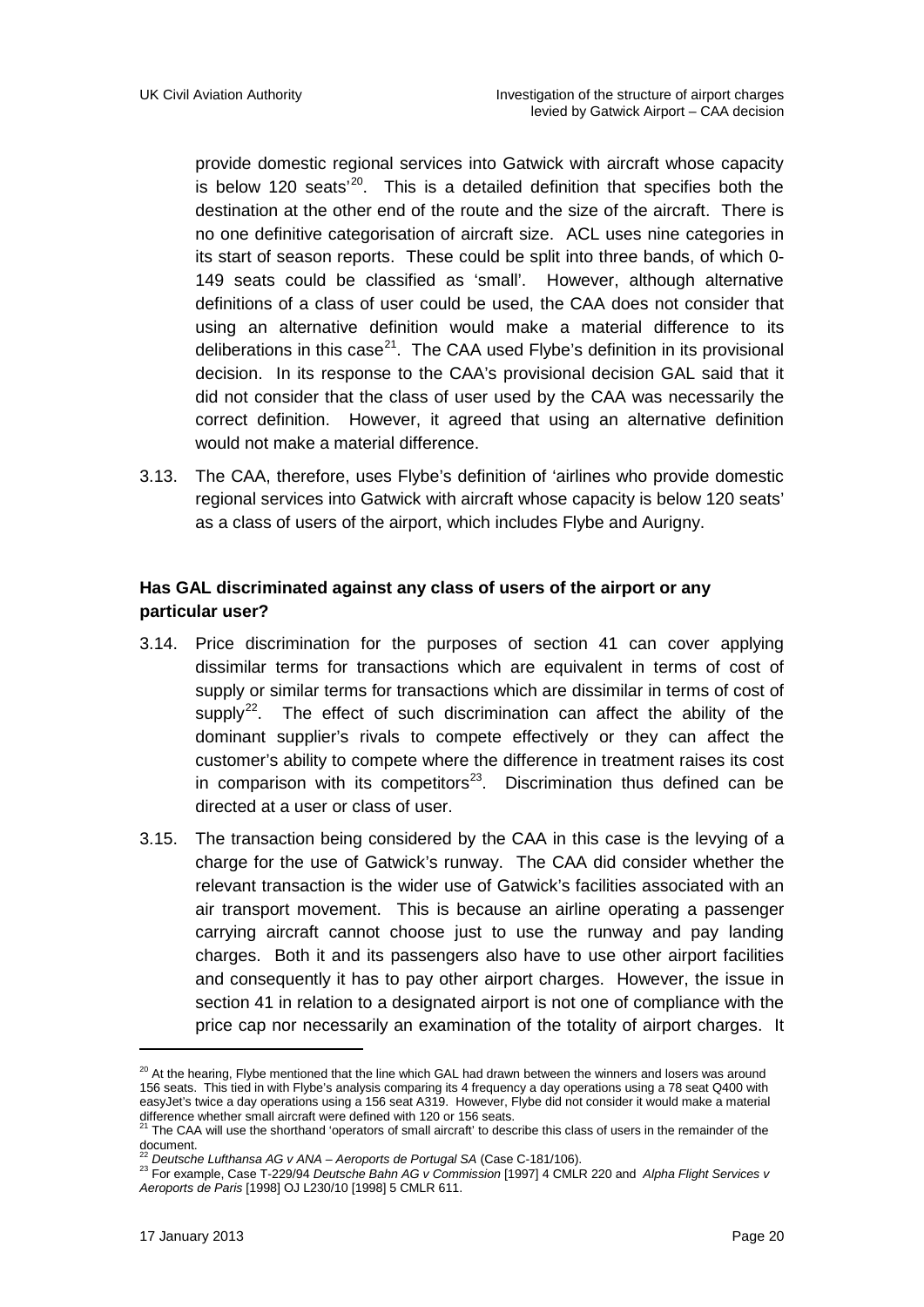requires the CAA to consider whether in relation to any relevant activity the airport operator has adopted a course of conduct which unreasonably discriminates against a particular user or class of users. As set out in paragraph 1.13, section 36(1) sets out a number of relevant activities and landing of aircraft is one of those specified. It is GAL's conduct in relation to the landing charge which is the focus of Flybe's complaint and should therefore be the transaction which must be assessed to establish whether it is equivalent for both small and large aircraft.

3.16. As shown below in Table 1 GAL's landing charges are differentiated by time period (Summer peak, Summer off-peak and Winter), by noise category, and, to some extent, by aircraft weight with different charges for aircraft falling within different weight bands. Landing charges are highest for aircraft operating in the Summer peak, for aircraft in noisier categories and for larger aircraft. Conversely landing charges are lower for aircraft operating in the Winter, for quieter category aircraft and for lighter aircraft. No respondent has raised any concerns about varying charges by noise category.

| $\mathbf{f}$              | Chapter 2 &<br>non-<br>certificated | Chapter 3<br>high | <b>Chapter 3</b><br>base | <b>Chapter 3</b><br>minus | <b>Chapter 4</b> |  |
|---------------------------|-------------------------------------|-------------------|--------------------------|---------------------------|------------------|--|
| Summer<br>Peak            |                                     |                   |                          |                           |                  |  |
|                           | 4,769.56                            | 2,384.78          | 1,589.85                 | 1,430.87                  | 1,351.37         |  |
| Summer off-<br>peak       |                                     |                   |                          |                           |                  |  |
| Less than 16<br>tonnes    | 462.54                              |                   |                          |                           |                  |  |
| Less than 50<br>tonnes    | 1,387.62                            | 693.81            | 462.54                   | 416.29                    | 393.16           |  |
| Greater than<br>50 tonnes | 1,565.49                            | 782.74            | 521.83                   | 469.65                    | 443.55           |  |
| Winter                    |                                     |                   |                          |                           |                  |  |
| Less than 16<br>tonnes    | 462.54                              |                   |                          |                           |                  |  |
| Less than 50<br>tonnes    | 1,387.62                            | 693.81            | $\Omega$<br>$\Omega$     |                           | $\overline{0}$   |  |
| Greater than<br>50 tonnes | 1,565,49                            | 782.74            | $\Omega$<br>$\Omega$     |                           | $\Omega$         |  |

| Table 1 - Gatwick Airport landing charges from 1 April 2011 to 31 March 2012 |  |
|------------------------------------------------------------------------------|--|
|------------------------------------------------------------------------------|--|

*Source: GAL – Conditions of Use: including airport charges 1st April 2011*

3.17. Flybe's particular complaint was about GAL's Summer peak landing charge which, unlike the Summer off-peak charge, is not differentiated by aircraft weight. The same price, therefore, is applied to the landing of a small aircraft as to the landing of a large aircraft with the same noise classification. This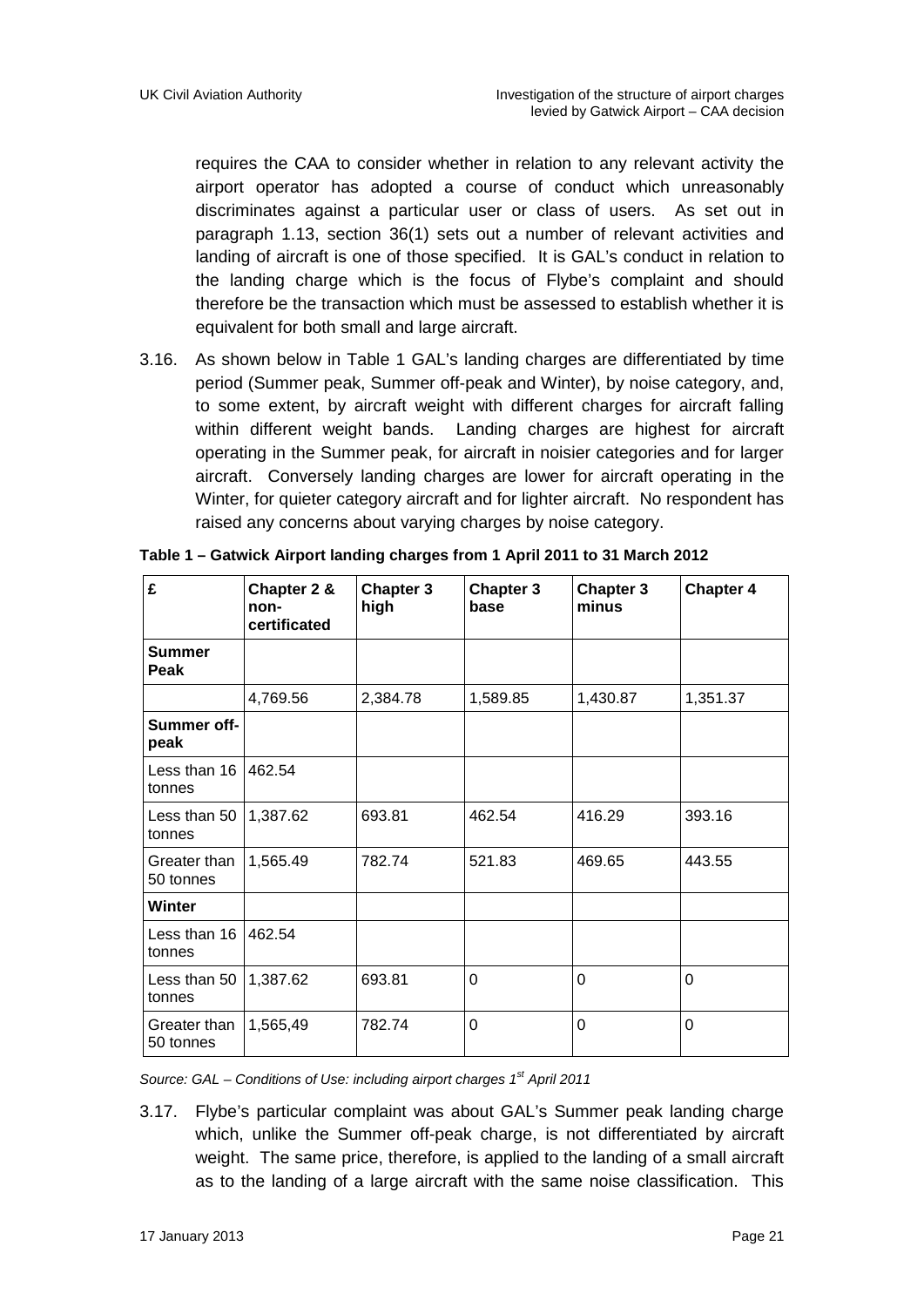would not be discriminatory if the landing of a small aircraft is equivalent to the landing of a large aircraft in terms of the costs imposed on the airport operator. However, if these are not equivalent transactions, GAL's charges could be considered discriminatory. The CAA has been provided with no evidence on whether the costs imposed on GAL by aircraft of differing sizes are materially different, but the CAA considers that a smaller aircraft that does not require the full use of the runway is likely to impose lower costs than a larger aircraft that requires a longer runway to be provided and maintained $^{24}$  $^{24}$  $^{24}$ . That GAL does differentiate its landing charges by aircraft weight to some extent at off-peak times implies that GAL might consider there to be a cost difference. This suggests that GAL's common charge in the peak directly discriminates against operators of small aircraft.

- 3.18. Information provided by GAL showed that when setting its charges it expected landing charges for Flybe and Aurigny to increase proportionally less than landing charges for other Gatwick airlines, as their flights were less concentrated in peak times than services of other airlines. However, because of their use of small aircraft carrying fewer passengers than the average Gatwick flight<sup>[25](#page-21-1)</sup>, landing charges account for a higher proportion of total airport charges paid by Flybe and Aurigny than they do for other airlines. Furthermore operators of small aircraft will have to recover the fixed landing charge in the peak from a smaller number of passengers than operators of larger aircraft. As GAL only increased landing charges and not the other elements of airport charges in 2011/12 GAL expected Flybe and Aurigny would face higher proportionate increases in their total airport charges than other airlines. This is consistent with the view that the new proposed landing charges do not reflect the accounting cost of supply. As GAL's changes to its airport charges affected both Flybe and Aurigny to a similar extent, the CAA does not consider that any discrimination would be against Flybe as a particular user of the airport.
- 3.19. In its decision of September 2012 the CAA provisionally concluded that GAL's landing charges discriminated against operators of small aircraft.
- 3.20. In its response to the provisional decision, GAL said that the CAA should take into account opportunity costs when considering direct discrimination. The CAA's approach, however, has been to consider accounting costs when considering direct discrimination. If it finds discrimination it then goes on to look at whether there is an objective justification for the airport operator's conduct. The CAA has considered opportunity costs in the context of the issue of objective justification which appears to be logical as they are not as

<span id="page-21-0"></span><sup>&</sup>lt;sup>24</sup> The ICAO Airports Economics Manual (Doc 9562) says that aircraft weight is an 'accepted parameter to reflect how wear and tear and use of airport-provided facilities tend to increase as the weight of aircraft increase' (paragraph

<span id="page-21-1"></span><sup>5.15).</sup> <sup>25</sup> The average number of passengers on Flybe's Gatwick flights were: 58 (in 2009), 55 (in 2010) and 58 (in 2011). In comparison the average number of passengers on all Gatwick flights in these same years were respectively 132, 134 and 138.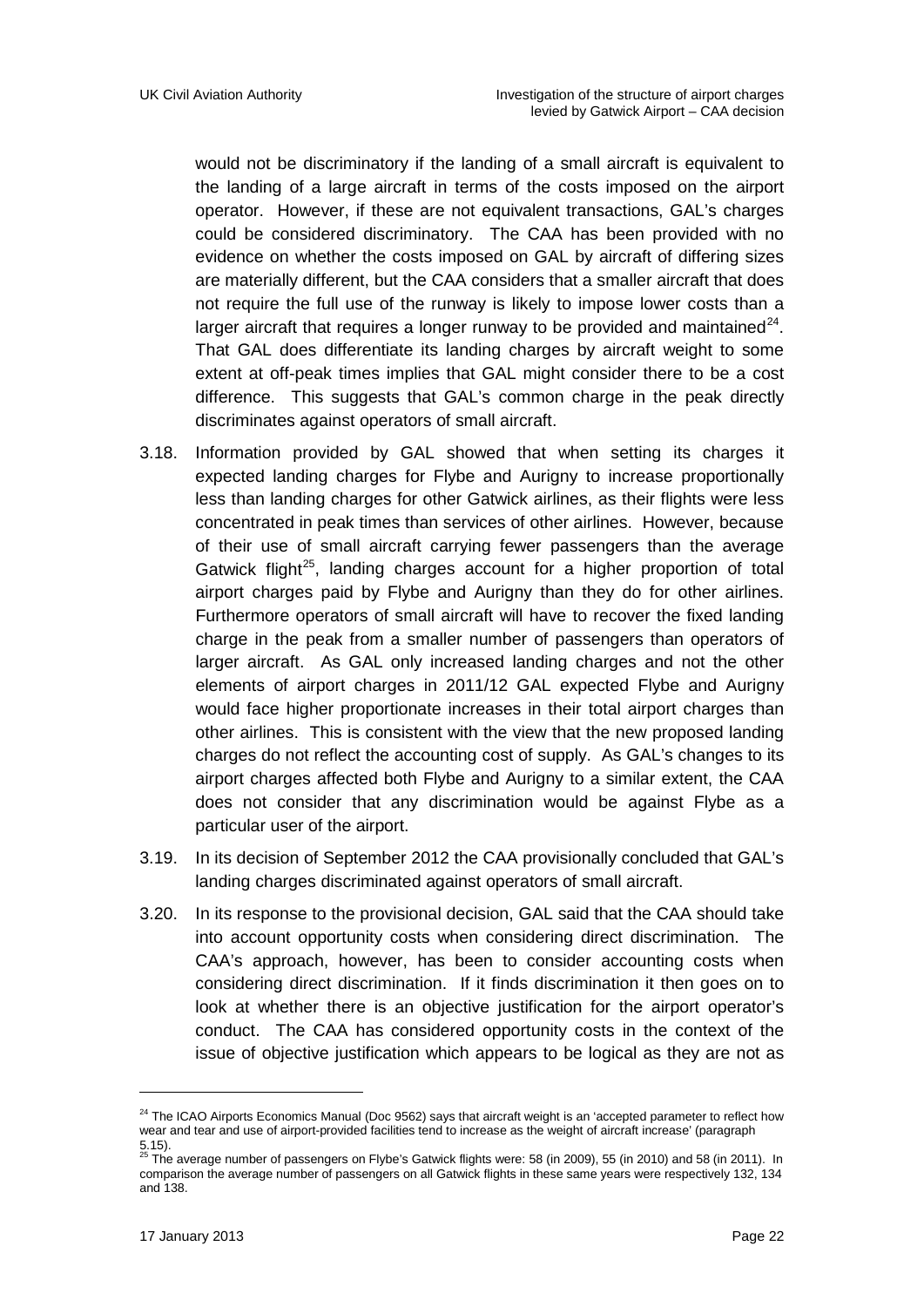tangible as accounting costs, and, therefore, has not taken account of opportunity costs in deciding whether GAL's charges are discriminatory. In practice, at what stage the CAA considers opportunity costs does not make a difference to its decision on whether an airport operator has unreasonably discriminated. This is the test in section 41(3)(a).

- 3.21. The CAA, therefore, finds that GAL's landing charges discriminate against operators of small aircraft at Gatwick.
- 3.22. The CAA must now go on to consider whether this discrimination is unreasonable in terms of section 41(3). This requires considering whether there is a legitimate reason for the discrimination in the charging structure.

#### **Does GAL have an objective justification for its charging structure?**

- 3.23. In this section the CAA discusses GAL's proposed objective justification for its new charging structure, and a number of the criticisms made of it by Flybe. First, the CAA needs to consider whether GAL is in a position of substantial market power.
- *Is GAL in a position of substantial market power?*
- 3.24. In its September 2011 consultation, the CAA said that it had worked on the presumption that GAL had substantial market power while it remained an operator of an airport designated by the Secretary of State for price control. In January 2012, the CAA published its initial views on a more up-to-date assessment of GAL's market power<sup>[26](#page-22-0)</sup>. The CAA's view was that while GAL appeared to still hold substantial market power on the basis of the evidence currently available, it was not able to come to a definitive finding at that stage of its assessment, and that there were a number of issues it needed to assess further.
- 3.25. GAL said it did not have substantial market power. Given the airport's sale by BAA to GIP, GAL thought it would be irrational for the CAA to assume it had substantial market power based on its current designation status and without a detailed assessment.
- 3.26. Flybe thought that GAL was a dominant operator in relation to certain classes of its customers who were effectively captive, including airlines such as Flybe who provided domestic regional services into Gatwick with aircraft with less than 120 seats. It said that slot constraints at Heathrow meant that it could not move its Gatwick services to Heathrow. Furthermore, none of Luton, Stansted or London City were effective substitutes for its Gatwick services. Ryanair and the States of Guernsey also thought that GAL had substantial market power. In its response to the CAA's provisional decision Flybe said

<span id="page-22-0"></span> $26$  'Gatwick – Market power assessment - non-confidential version: the CAA's initial views' (February 2012) on the CAA website at<http://www.caa.co.uk/docs/5/GatwickMarketPowerAssessment.pdf> .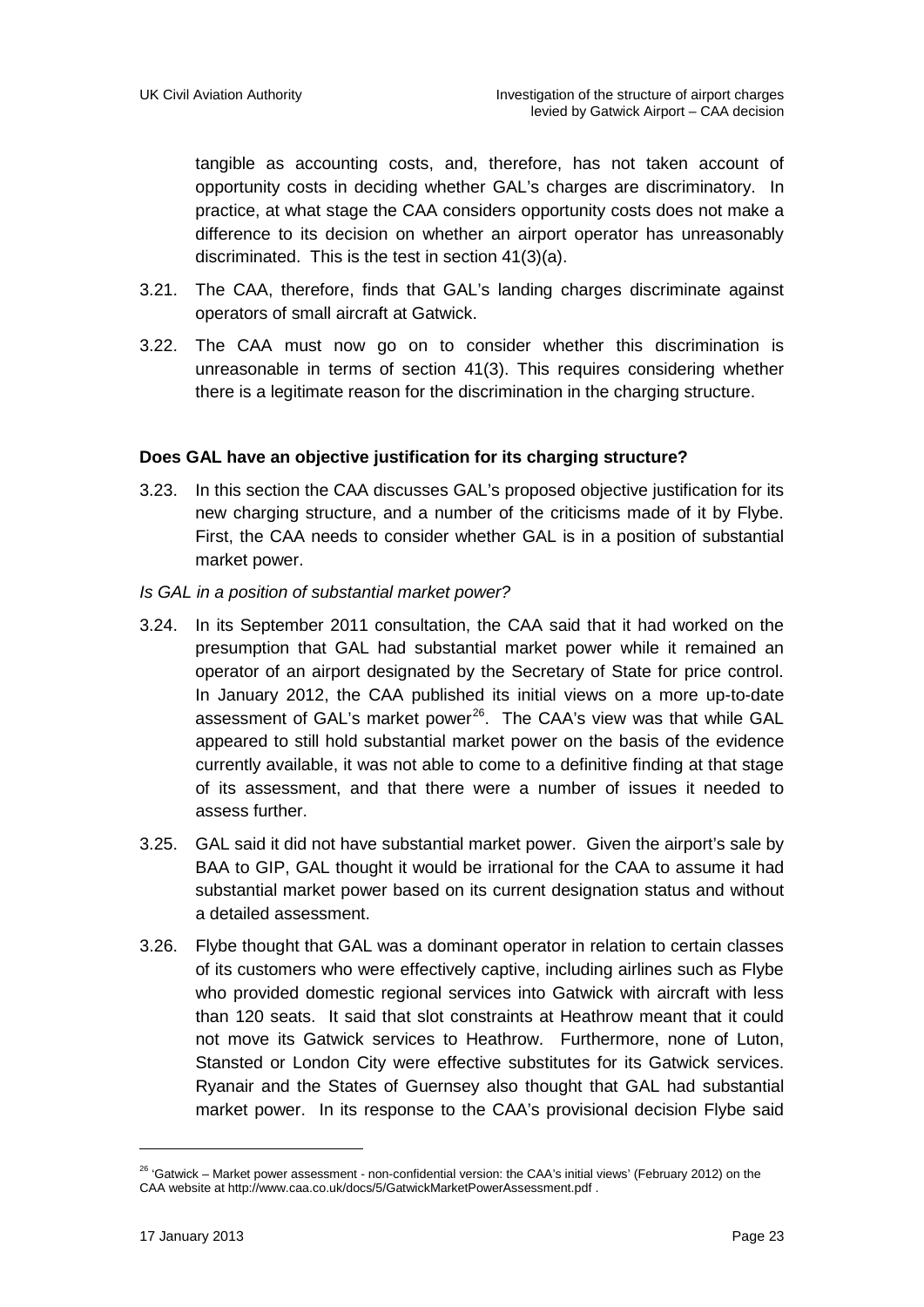that the CAA had, in setting out its approach to section 41 cases, cited the case of *United Brands* in saying that the degree of market power affected the risk of harm and, therefore, the need to clearly demonstrate the objective justification<sup>[27](#page-23-0)</sup>. Flybe also said that as the CAA had not analysed the degree of GAL's market power, it could not properly assess the degree to which the objective justification is proportionate to it.

3.27. For the purposes of considering the effects of GAL's charging structure the CAA continues to presume that GAL has substantial market power. The CAA rejects Flybe's argument that it cannot reach a conclusion on unreasonable discrimination without carrying out a detailed assessment of GAL's degree of market power. The CAA's analysis has been carried out on the basis of an assumption which is favourable to Flybe, namely that the degree of market power held by GAL is substantial.

#### *GAL's objective justification*

- 3.28. GAL argued that its airport charges were objectively justified as it needed to make efficient and effective use of its single runway  $-$  a scarce resource<sup>[28](#page-23-1)</sup>. GAL thought that increased utilisation of its runway would improve its profitability within the current price control period as its fixed costs would be spread over more passengers. Furthermore, GAL said that as a rational commercial company it would make decisions it expects will be profitable for it. It therefore had a strong incentive to ensure greater efficiency.
- 3.29. It was common ground between GAL and Flybe that GAL's justification could be a proper objective justification. The CAA agrees. However, Flybe argued that GAL's objective was theoretical and that while GAL's intent might have been reasonable, it might not achieve its aim<sup>[29](#page-23-2)</sup>. In its response to the provisional decision, Flybe said there was little evidence that the charging policy would achieve the desired effect.
- 3.30. In considering the effects of GAL's charges, the CAA considers that it would be unreasonable to expect GAL to be able to forecast with complete accuracy the effects of its charging policy when that policy is introduced. The CAA is also mindfuI that it is not possible to distinguish completely the effects of GAL's revised pricing structure from other factors influencing the level of GAL's traffic since 1 April 2011. The CAA therefore considers that the existence of an objective justification does not depend on whether there is evidence that the policy has in practice led to a more efficient and effective use of Gatwick's runway. Rather, the CAA will consider whether GAL, when it was setting its charges for 2011/12, had a reasonable expectation that this would be the effect. The CAA has taken account of evidence relating to the

<u>.</u>

<span id="page-23-0"></span><sup>&</sup>lt;sup>27</sup> See paragraph 3.4 of the CAA's provisional decision and paragraph 3.5 of this document.<br><sup>28</sup> See GAL's response to the CAA's September 2011 consultation.<br><sup>29</sup> At the hearing Flybe said 'that the justification for the

<span id="page-23-2"></span><span id="page-23-1"></span>confined to a general statement of principle rather than adequately based on evidence that is specific and relevant to this case.'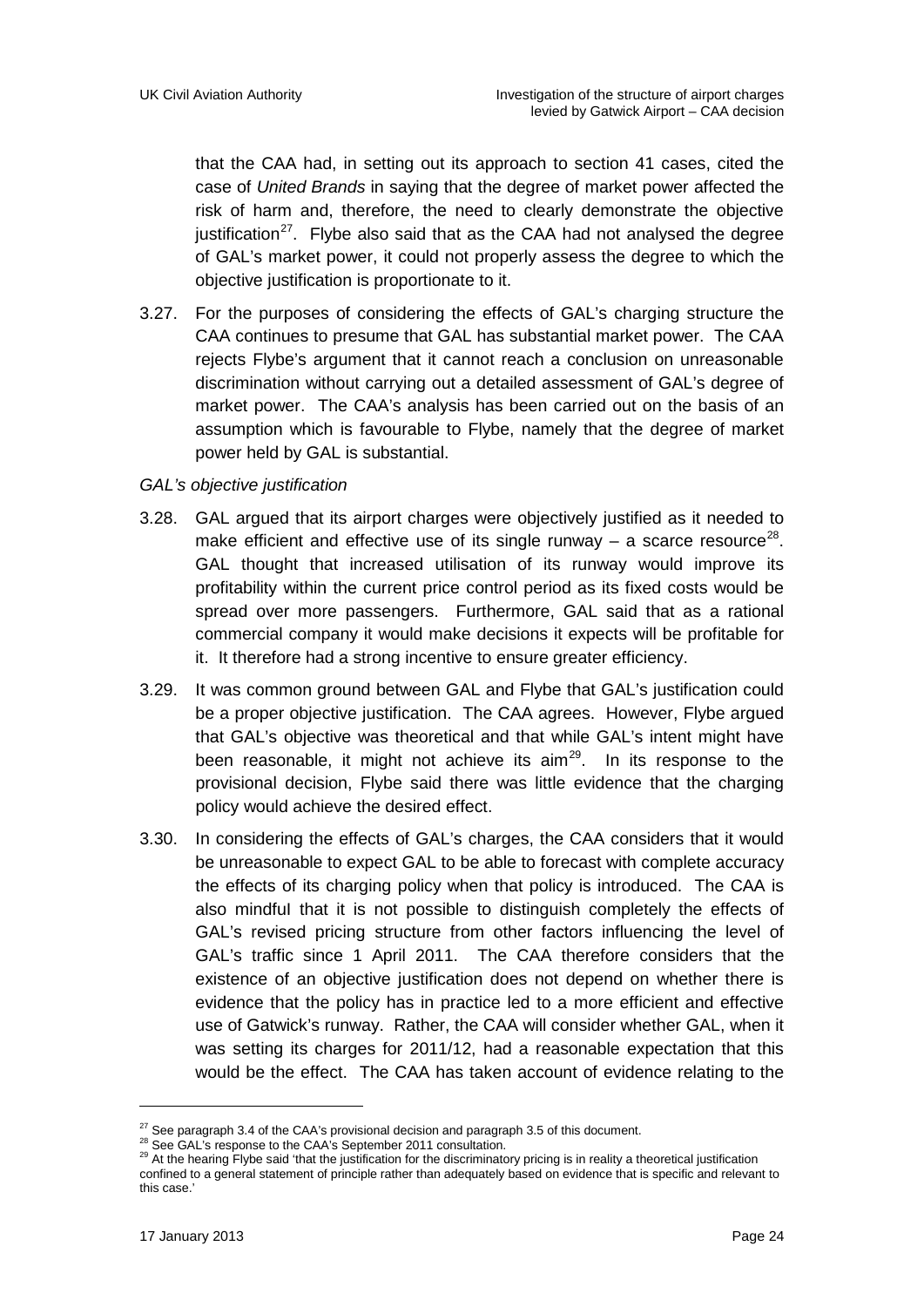position following the introduction of the new charges. The CAA's approach to this issue is consistent with the approach to objective justification under competition law. In the context of Article 102, the Commission has stated that where efficiencies are put forward by a dominant undertaking as justification for a course of conduct challenged as abusive, the efficiencies must have been, or have been *likely to be*, realised as a result of the conduct<sup>[30](#page-24-0)</sup>. The European Court recently referred to efficiency gains "*likely to* result from the conduct under consideration" (emphasis added) in the context of examining price discrimination<sup>[31](#page-24-1)</sup>.

- 3.31. In considering whether the justification put forward by GAL is likely to be realised the CAA has looked at:
	- if there is evidence of excess demand:
	- whether GAL's approach would be frustrated by the existing systems of slot allocation; and
	- what does experience so far tell us about the likely achievement of GAL's objective.

#### *Is there evidence of excess demand?*

- 3.32. GAL considered that the main evidence of excess demand for slots was data supplied by ACL showing that for the Summer 2010 season more slots were requested by airlines at the initial submissions stage of the slot allocation process than were available. The CAA spoke to ACL who said that airlines sometimes bid for slots that they do not subsequently use, perhaps because they could not obtain a slot at the other end of the route, or the demand does not materialise for the route as expected. However, even after taking such actions into account, ACL thought there was evidence of excess demand for Gatwick slots particularly during the morning peak in Summer.
- 3.33. Flybe thought that if there was excess demand for slots there would be a secondary market for them. ACL said that there was currently modest amounts of trading at Gatwick, with slots traded for modest sums. For example, the value of a slot pair at Heathrow is reportedly around £10-20m+ but is less than £1m at Gatwick. Many Gatwick slots are also not traded for a monetary value. ACL mentioned that Adria Airways had tried to sell Gatwick slots it obtained after selling Heathrow slots. Adria had tried to link the value of the slots at Gatwick to those at Heathrow. However, this did not work, as

<span id="page-24-0"></span><sup>&</sup>lt;sup>30</sup> Communication from the Commission – Guidance on the Commission's enforcement priorities in applying Article 82 of the EC Treaty to abusive exclusionary conduct by dominant undertakings, 2009/C45/02, paragraph 30.<br><sup>31</sup> Case C-209/10 *Post Danmark A/S v Konkurrencerådet*, paragraph 42

<span id="page-24-1"></span> <sup>&</sup>quot;In that last regard, it is for the dominant undertaking to show that the efficiency gains likely to result from the conduct under consideration counteract any likely negative effects on competition and consumer welfare in the affected markets, that those gains have been, or are likely to be, brought about as a result of that conduct, that such conduct is necessary for the achievement of those gains in efficiency and that it does not eliminate effective competition, by removing all or most existing sources of actual or potential competition."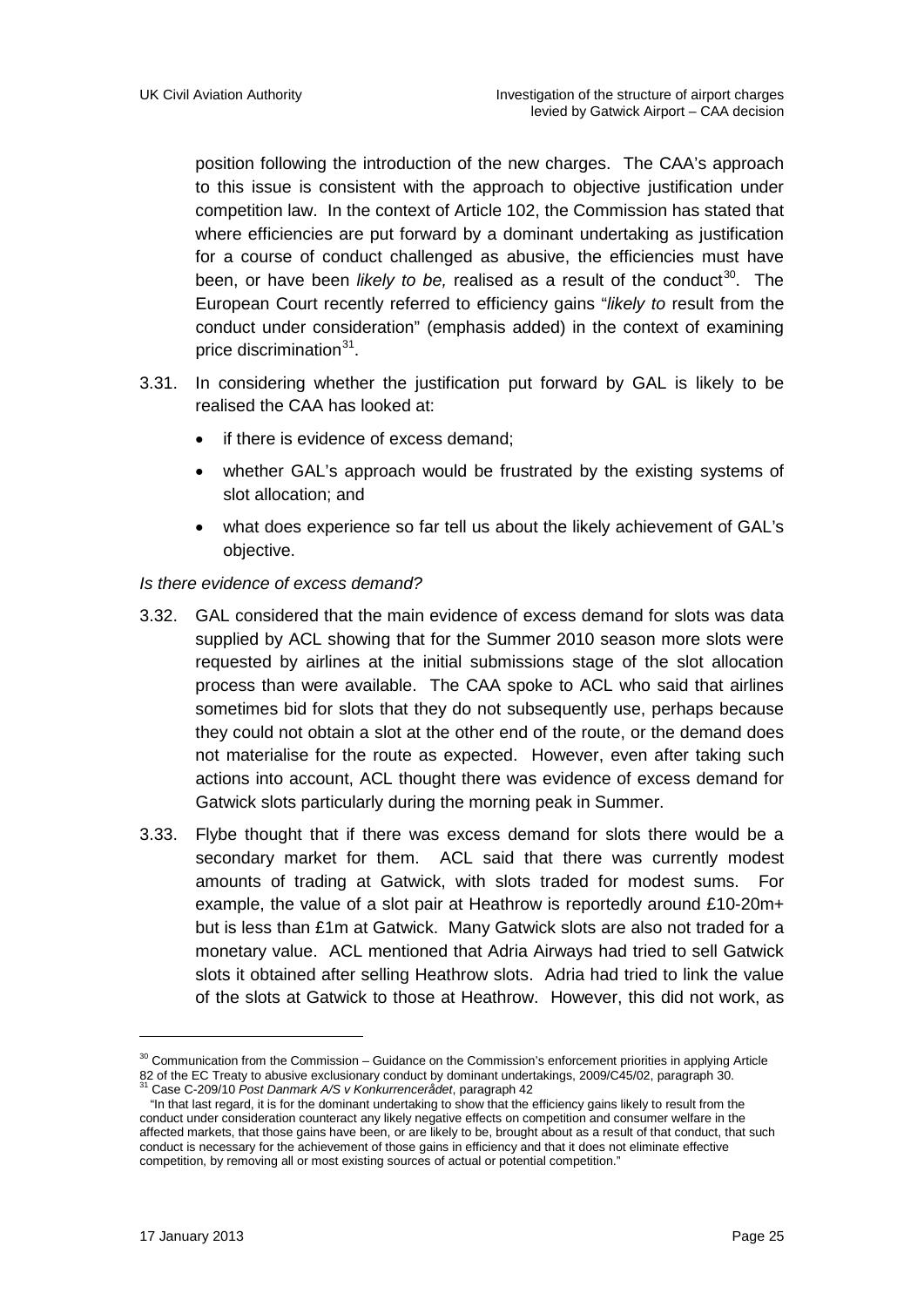the price was reportedly excessive for Gatwick, the slots were not traded and were returned to the slot pool. ACL also said that it would appear that a proportion of slot trades are undertaken by an airline to ensure that the slots do not return to the airport's slot pool and potentially be acquired by their competitors. Instead, airlines trade these types of slots with their strategic partners. The European Commission's 2011 report looked at the slots that easyJet had obtained since 2006 (a period in which its Gatwick slot holding had doubled). Of the new slots, the Commission's consultants (Steer Davies Gleave) estimated that 37% came from the acquisition of GB Airways; 18% from secondary trading and 44% were new incumbent (pool) slots. Evidence from slottrade.aero (the UK slot trading platform) shows that, following a peak in the number of slots traded per week between the Winter 2008 and Summer 2010 traffic seasons, both the number of slots traded and the number of transactions have exhibited a return to its average level $32$ . The current modest level of trading suggests that the current level of excess demand, which may be influenced by recent economic conditions, may not be as much as it was previously. It nonetheless provides support for the contention that there is some excess demand.

- 3.34. At the hearing, GAL said it was aware of airlines that could not obtain all the slots they wanted to use at Gatwick. Subsequently, at the CAA's request, GAL provided the CAA with examples of airlines that had told the airport in confidential business development discussions that they would increase their services at Gatwick if they could obtain more morning peak slots at the airport. These services would have mainly been used on European short haul routes.
- 3.35. As mentioned in paragraph 2.33, in its response to the CAA's provisional decision Flybe said that the CAA had committed a breach of natural justice by using the evidence from ACL and GAL (on its confidential business development discussions) without making it available to Flybe for comment. Flybe also said that the CAA's failure to question the credibility of this evidence was naive. Flybe thought the evidence should be disregarded entirely.
- 3.36. The CAA does not believe it has committed a breach of natural justice. The CAA included a report of its discussions with ACL in its provisional decision so that the parties had the chance to consider it and comment on it in their submissions on the provisional decision. Flybe did comment on the evidence from ACL in its submission. The CAA does not accept that it should not put any weight on ACL's comments. Despite Flybe's contentions, the CAA considers that ACL has experience of airline bids for slots and is aware that an airline may have a strategic purpose in bidding for slots that it subsequently does not use. Given its experience of the slot allocation

<span id="page-25-0"></span><sup>32</sup> [http://www.slottrade.aero/slot-trading-volumes.asp.](http://www.slottrade.aero/slot-trading-volumes.asp)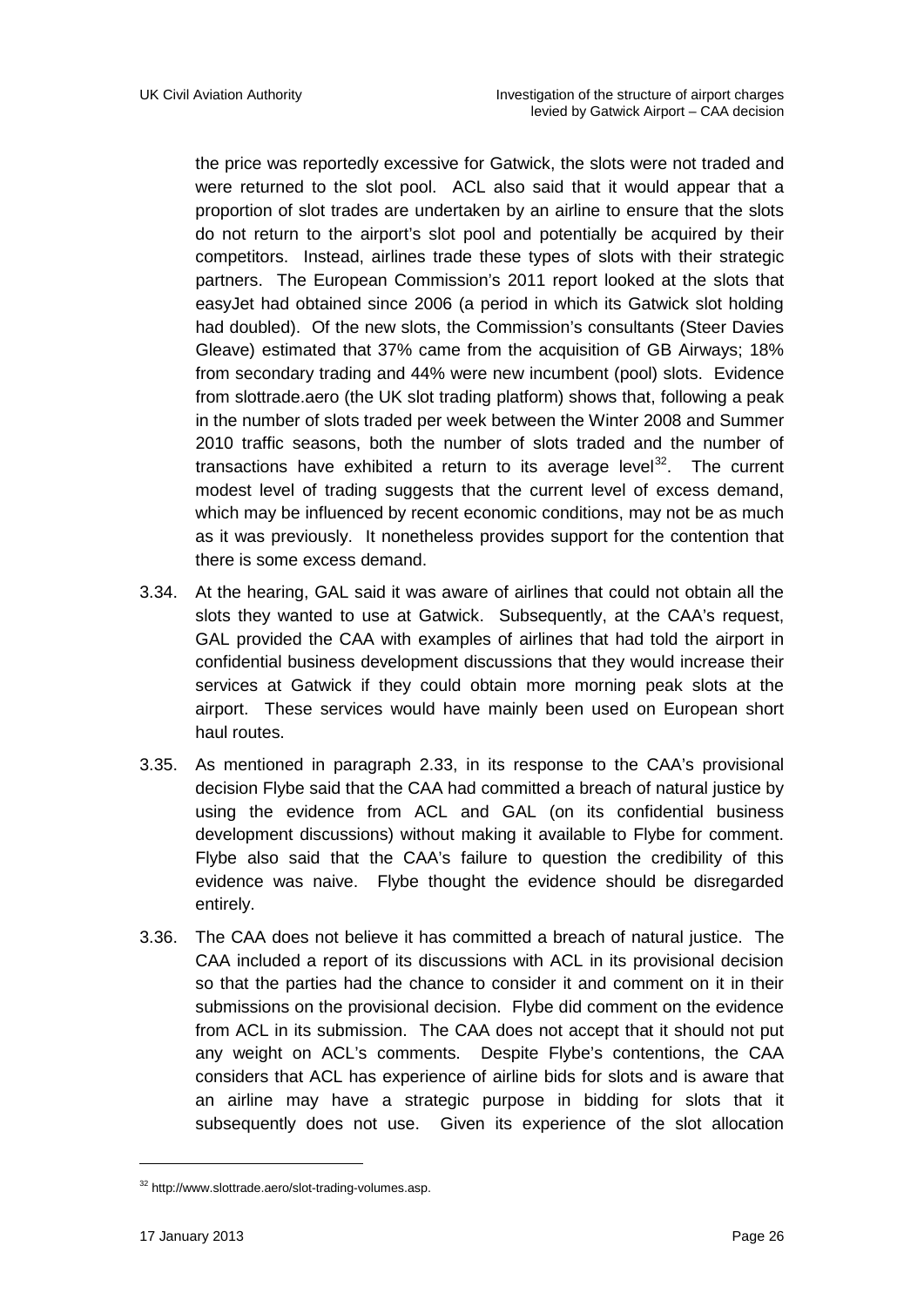process including airline bidding for slots, the CAA does not agree with Flybe that ACL cannot be expected to assess with any degree of accuracy the degree of excess demand. On the contrary, the CAA considers that ACL is well placed to comment on whether there is excess demand and its evidence should be treated accordingly. For example, ACL recognised that airlines may have different motives for bidding for slots and reflected this in its comments. The CAA, therefore, has not disregarded the evidence from its discussions with ACL.

- 3.37. The CAA also does not accept that it should disregard GAL's evidence from its business development meetings with airlines. As GAL mentioned the meetings at the hearing the CAA requested further information from GAL to substantiate GAL's comments. The CAA recognises that GAL's evidence is a subjective account of conversations whereas ACL's input was based on statistical data. The CAA notes that GAL is a party to the case, whereas ACL is not. Given these factors the CAA attaches less weight to GAL's evidence than to ACL's evidence. The CAA is aware that it must consider carefully how much weight it gives to confidential information, but it does not consider that it is unable to take such information into account at all. The CAA considers that airline business development plans are by their nature confidential and cannot be shared with their competitors, anymore than the evidence that Flybe gave in confidence at the hearing can be shared with GAL or other airlines. The CAA also does not accept Flybe's contentions that GAL has no knowledge or experience of airlines adopting negotiating positions during discussions and that therefore evidence based on such exchanges cannot be treated as objectively verifiable evidence of demand for airport infrastructure. On the contrary, the CAA considers that GAL has experience of negotiating with airlines and is able to assess the veracity of airline intentions in its discussions with them based on past experience and its general market knowledge. The CAA has also considered whether there is any reason to treat the evidence of discussions with airlines as unreliable and giving no indication of real demand, and has concluded that the evidence does show demand. The CAA, therefore, has not disregarded the evidence from GAL's business development discussions with airlines. However, it attaches less weight to GAL's evidence than it does to ACL's evidence and gives weight to GAL's evidence to the extent that it corroborates ACL's evidence.
- 3.38. ACL statistics and GAL's business development discussions with airlines show there is some excess demand for slots at Gatwick at some times of the day and year. Taking this evidence together, the CAA concludes that GAL reasonably came to the view that there was excess demand for peak slots at the airport when it set its airport charges for 2011/12.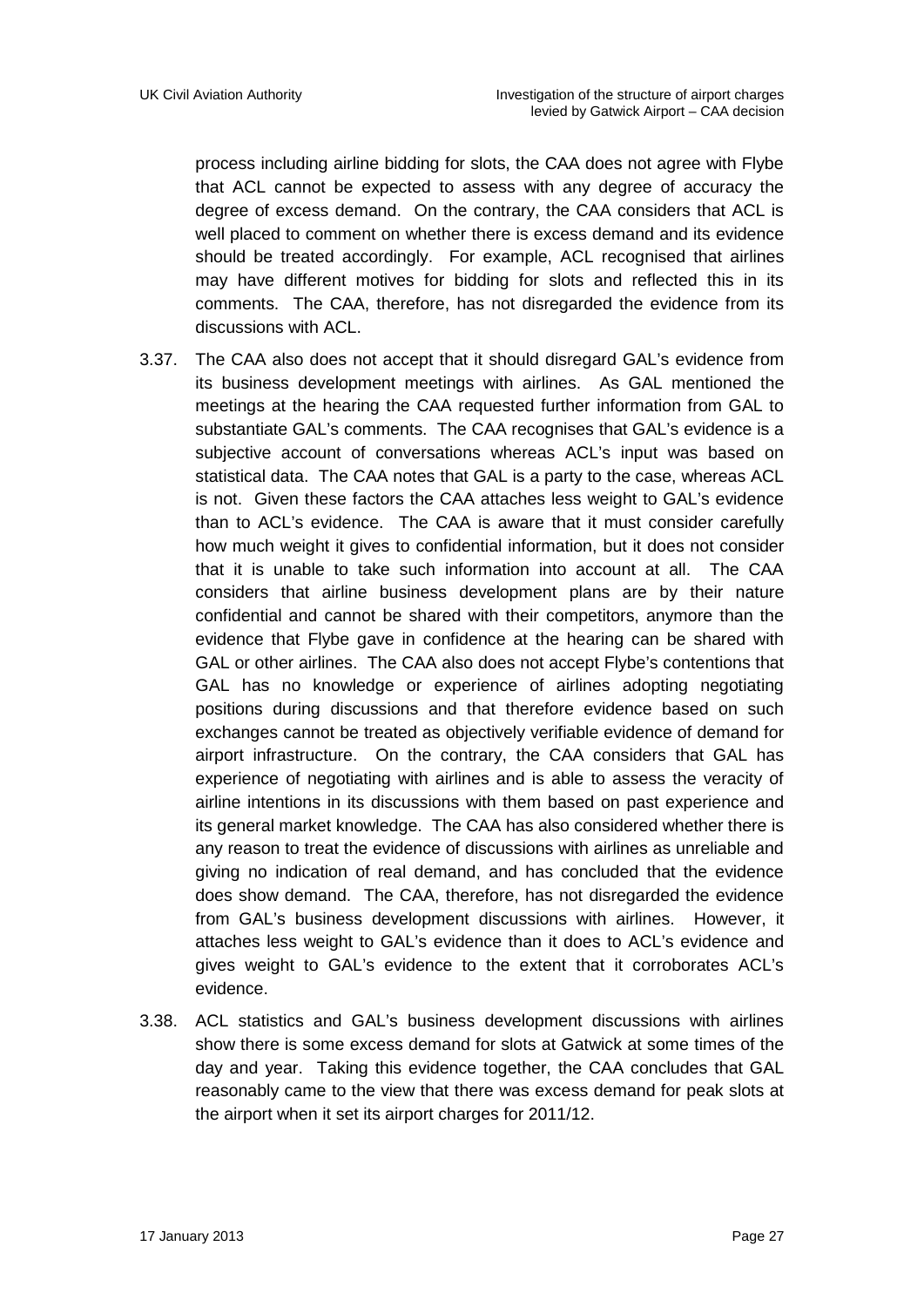*Will GAL's attempt to achieve an efficient and effective use of its runway be frustrated by the existing system of slot allocation?*

- 3.39. It is common ground that the slot allocation system reduces the effects of GAL's charging structure on increasing the efficient use of peak slots. Flybe said that if there was a well-functioning slot market, the shift of services from peak to off-peak would be facilitated. However, this was not the case and therefore a peak pricing policy would have to take into account the deficiencies of the current system. GAL recognised that the current slot mechanism was far from ideal and leads to significant inefficiencies in the use of scarce capacity. It said the system introduced stickiness in the market particularly as there was value to airlines of retaining their slots at peak periods. However, GAL thought that the stickiness would be reduced by GAL's charging policy as airlines would be less inclined to retain slots as they would face higher charges for slots at congested times, and did not believe that the slot allocation system undermined the objective rationale behind the revised structure of charges. Its position was that its changes to its charging policy could contribute to improving liquidity. The CAA agrees with GAL that the stickiness in the slot allocation system is not absolute and that it would not prevent a more efficient use of Gatwick slots, although the time period required for the effects of the incentives in the structure of charges to be realised could be longer and the effects might not be so fully realised than if there was a more efficient allocation system.
- 3.40. GAL also mentioned at the hearing that the transfer of slots is only one mechanism by which airlines might respond to the efficiency incentives created by GAL's airport charges. Other mechanisms include: discontinuing inefficient services, encouraging greater passenger numbers on existing services, and using larger aircraft. In its response to the provisional decision, Flybe said that although these alternatives provided a superficially attractive argument, in reality GAL could have no confidence that they would work. Flybe mentioned that airlines took these actions anyway and there was no linear relationship between these mechanisms and the outcomes GAL was seeking. The CAA does not consider that Flybe's comments show that GAL was being unrealistic in assuming that airlines could use the mechanisms referred to in response to GAL's charges. The CAA notes that Flybe agreed that airlines could, and in practice do, use these other mechanisms, although Flybe thought there was no guarantee that they will use them in response to GAL's changes to landing charges. The CAA, therefore continues to consider these mechanisms as feasible airline responses to GAL's charges that would not be affected by stickiness in the slot allocation system.
- 3.41. The CAA, therefore, concludes that it was reasonable for GAL to consider that the existing system of slot allocation would not frustrate its attempt to achieve an efficient and effective use of its runway.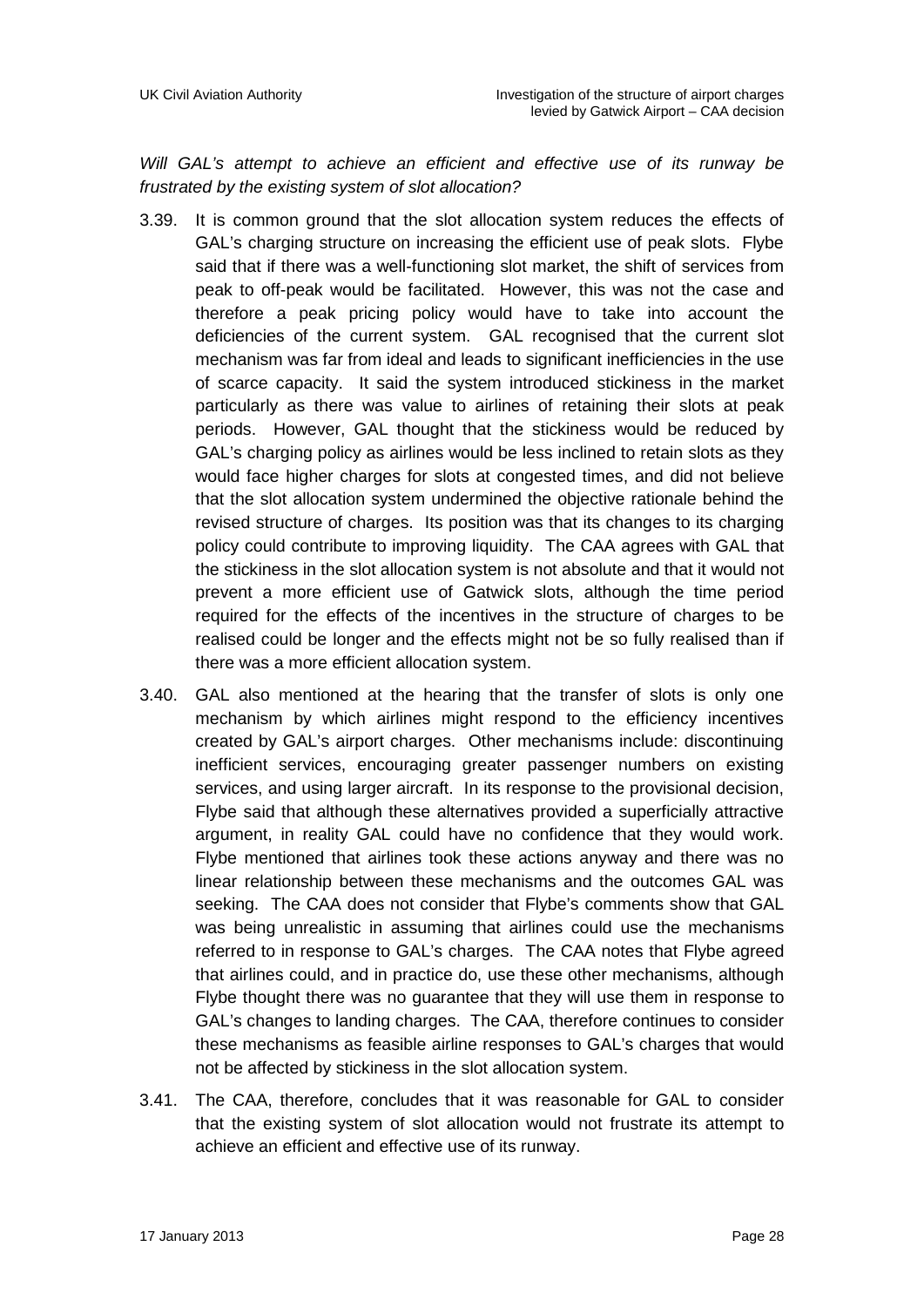*What does experience so far tell us about the likely achievement of GAL's objective?*

3.42. Although the CAA is primarily looking at GAL's expectations when it set its charges for 2011/12 it is also relevant to look at the effects of the changes. GAL provided figures showing that there had been small increases in the average number of seats per aircraft movement, passengers per plane, and load factors in recent years. This is shown in Table 2.

|      | <b>Movements</b> | <b>Terminal</b><br>passengers | Total seats | <b>Passengers</b><br>per plane | Load<br>factor | Seats per<br>Air<br><b>Transport</b><br><b>Movement</b><br>(ATM) |
|------|------------------|-------------------------------|-------------|--------------------------------|----------------|------------------------------------------------------------------|
| 2009 | 245,247          | 32,369,935                    | 41,611,905  | 132                            | 78%            | 170                                                              |
| 2010 | 233,499          | 31,348,114                    | 39,857,961  | 134                            | 79%            | 171                                                              |
| 2011 | 244,370          | 33,639,957                    | 41,955,412  | 138                            | 80%            | 172                                                              |

| Table 2 - Average passengers per aircraft, load factor and aircraft size 2009 to 2011 |  |  |  |
|---------------------------------------------------------------------------------------|--|--|--|
|---------------------------------------------------------------------------------------|--|--|--|

*Source: GAL*

- 3.43. Data published by ACL, based on its allocation of runway slots, also shows a gradual increase in the number of seats per air transport movement during the summer period between 2009 and 2012. Slots allocated for Summer 2012 indicate an average of 174 seats per ATM. In its response to the provisional decision, Flybe said that there had been no discernible shift towards the use of larger aircraft. The CAA agrees with Flybe that the data does not suggest that GAL's revised charges structure has yet had a major impact on Gatwick traffic. However, the CAA considers that instead the previous trends of small year on year increases in passengers per movement have continued. It would be wrong to read too much into these figures as the effects of GAL's charging policy are likely to take time to materialise. However, the figures so far are consistent with GAL's objective and, therefore, do not suggest that GAL's expectations were unreasonable.
- 3.44. The latest passenger numbers for Gatwick (to the end of December 2012) show overall passenger numbers at the airport rising by 1.7% in 2012. Passengers on UK and Channel Islands routes rose by 2.6% in the same period. The figures are not conclusive. They are influenced by many factors as well as GAL's structure of charges, and, as mentioned above, the effects of the charges re-structuring have not fully worked through yet. However, the figures show an increase in passengers on domestic (and Channel Islands) routes and not a decline as predicted by Flybe, Aurigny and the States of Guernsey.
- 3.45. Taken together, experience since the revised charges came into force does not show much discernible effect so far from the charges. However, there is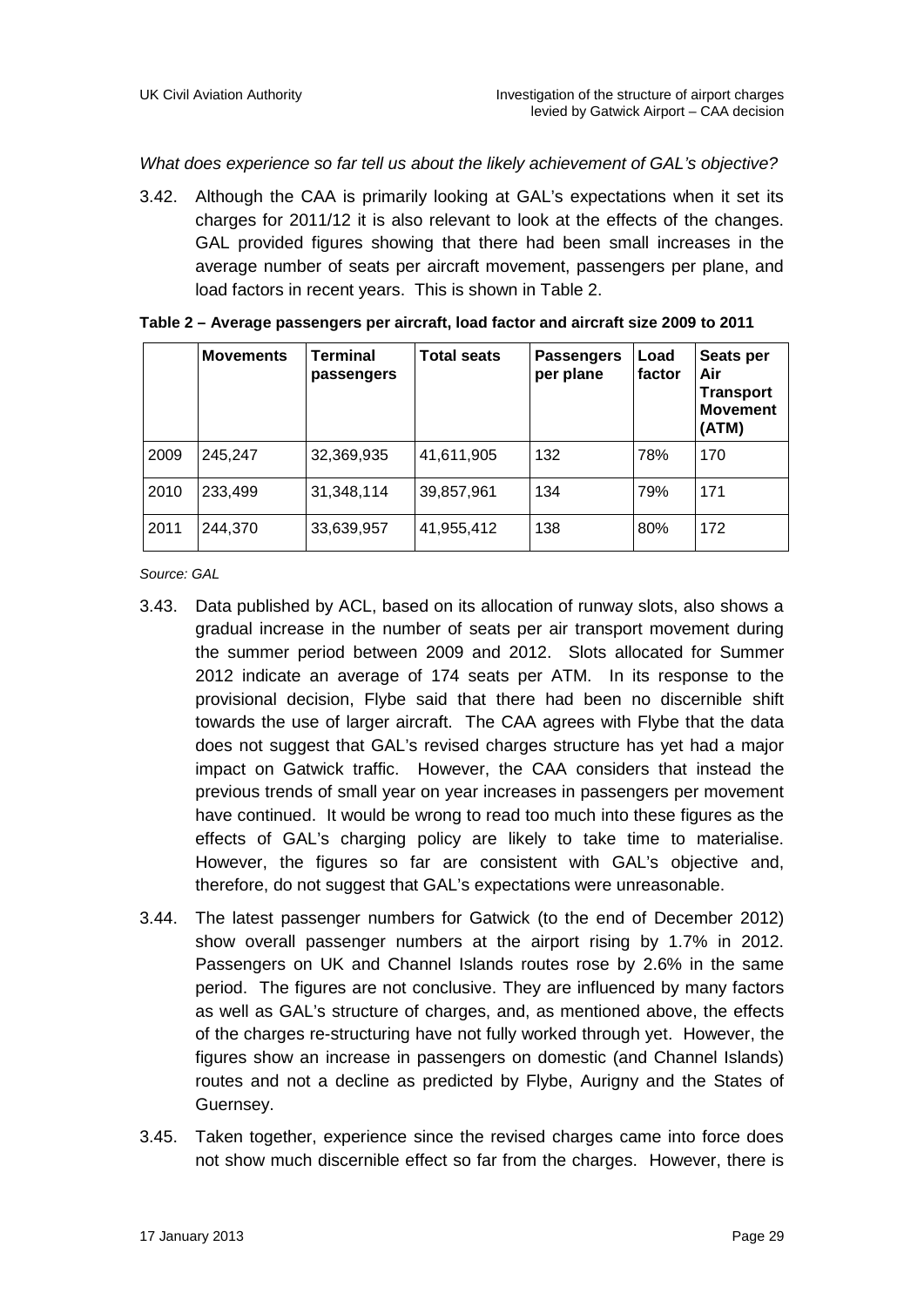no evidence that the CAA has seen that would suggest that GAL's expectations of the effects of its charges were unreasonable or unrealistic.

#### *Conclusion on objective justification*

3.46. In conclusion the CAA has found evidence of excess demand at peak times which suggests that GAL's objective justification for its charges re-structuring was reasonable and not merely theoretical. Whilst the inefficiencies in the current slot allocation system are likely to slow the pace of change to a more efficient utilisation of Gatwick's runway they do not seem likely to prevent the change altogether. Experience since the re-structuring indicates that there have not been any major differences in Gatwick's traffic characteristics, as the slow increase in runway utilisation over recent years has continued. Passenger numbers on domestic and Channel Islands routes have grown faster than total passenger numbers over the last 12 months. Overall, the CAA considers that GAL's proposed objective justification for the changes in its structure of charges is reasonable and supported by the evidence $^{33}$  $^{33}$  $^{33}$ .

*Conclusion on whether GAL has unreasonably discriminated against a class of user or any particular user of the airport*

- 3.47. The CAA has previously concluded that GAL's landing charges discriminate against operators of small aircraft at Gatwick. However, the CAA has found that GAL had a reasonable objective justification for its charges and has concluded that its landing charges did not **unreasonably** discriminate against operators of small aircraft at Gatwick.
- 3.48. The CAA has not found that GAL's conduct was unreasonably discriminatory. This is sufficient to dismiss Flybe's case without considering the effects of GAL's charges. In its response to the CAA's provisional decision, Flybe emphasised its views that GAL's charging structure entrenched discrimination between different business models and permitted unfair and discriminatory increases on costs for Flybe. For completeness in the following section the CAA examines how GAL's charges have affected Flybe, competition between airports, competition between airlines, and regional services in order to address Flybe's comments and also those from regional interest groups that GAL's charges have had detrimental effects.

*The CAA 1999 decision on a complaint about airport charges paid by domestic airlines at Heathrow.*

3.49. As mentioned in paragraph 2.34, Flybe thought that the CAA should examine the parallels in the CAA's 1989 decision on a complaint by British Midland,

<u>.</u>

<span id="page-29-0"></span><sup>&</sup>lt;sup>33</sup> In its response to the CAA's provisional decision Flybe said that the CAA's overall assessment of objective justification was inconsistent. This was because, Flybe argued, that the CAA had moved from finding that "there was no evidence that...GAL's expectations...were unreasonable or unrealistic' to finding that GAL's charges were 'reasonable and supported by the evidence". That is the CAA moves from the evidence denying the negative to it supporting the positive. However, the CAA considers that Flybe's argument is flawed. The finding that 'there was no evidence' is with respect to the effects of GAL's charges so far, and not with respect to excess demand where the CAA found positive evidence supporting GAL's charges.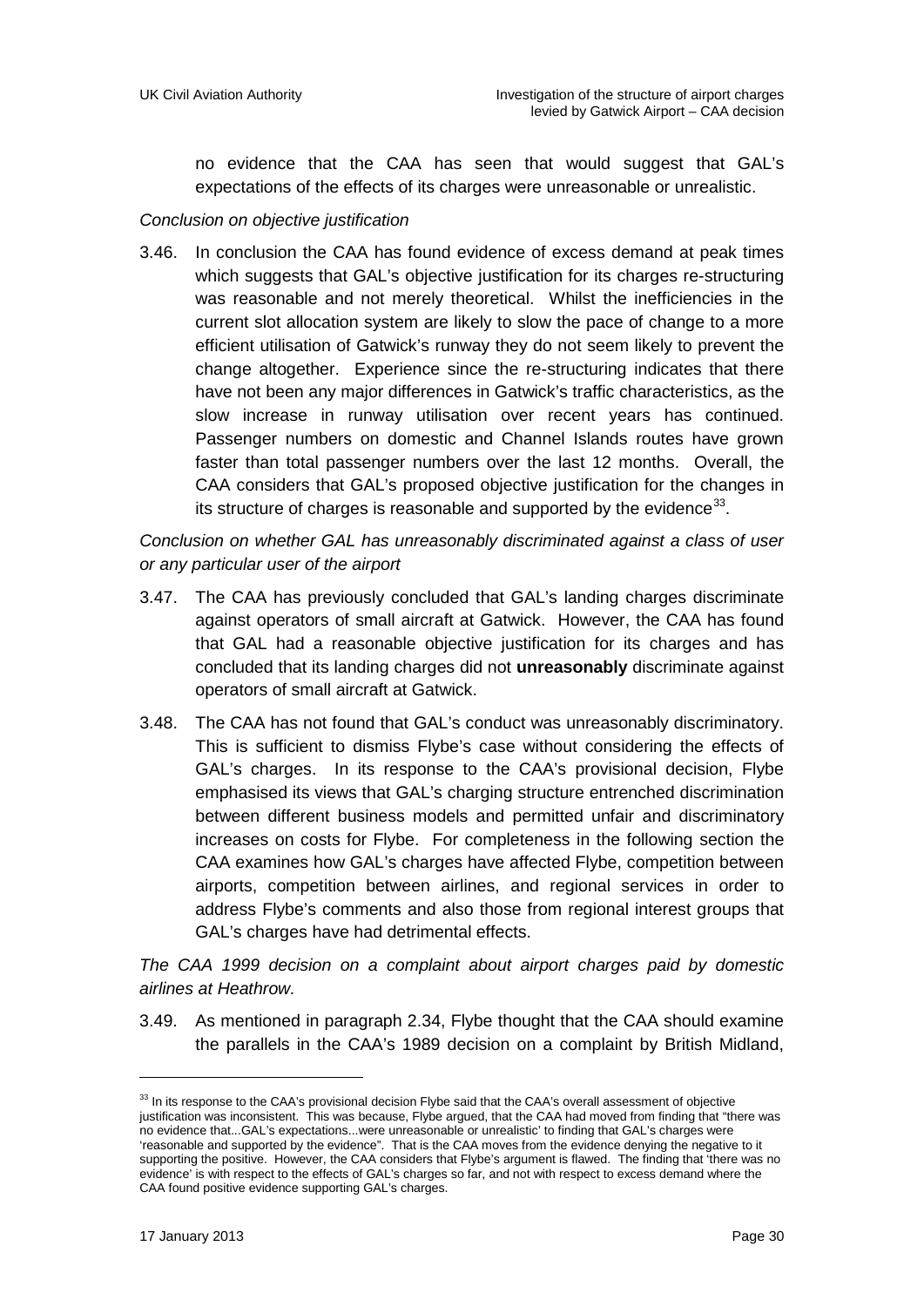Dan Air, Air UK and Manx about increases in airport charges faced by domestic airlines at Heathrow. The airlines, which all operated on domestic routes, complained that their airport charges (both landing charges and peak passenger charges) had increased at a much greater rate than the average faced by Heathrow airlines. The increases in charges for the complainants ranged from over 10% to over 36%, whilst the aggregate increase for all airlines was a little over 4%. The CAA found that Heathrow Airport Limited's (HAL's) charges were based on the economic costs imposed on it by airlines, but they also reflected the airport operator's managerial judgement about the quantum and pace of change in the charges. The CAA said that if the increases in charges had been wholly or largely justifiable by changes in economic costs which could be readily identified to all parties then it was unlikely that it would have sought an undertaking or imposed a condition on HAL. However, the CAA found it unreasonably discriminatory that very large increases in charges should, as a result of HAL's managerial judgement, be imposed on individual airlines who have very little means of avoidance in the short term. In response to the CAA's finding, HAL offered, and the CAA accepted, an undertaking limiting the amount by which airport charges levied on any individual airline could increase to no more than twice the average amount allowed by the price control.

- 3.50. The CAA agrees that there are similarities between the 1989 case and the present case as both concerned changes to the structure of airport charges that affected airlines using small aircraft on domestic routes more than other airlines. However, there are also some material differences between the cases. The 1989 case involved passenger charges as well as landing charges and in 1989 Heathrow was in common ownership with Gatwick, Stansted and other airports whilst Gatwick is now under separate ownership. Importantly, since 1989, the CAA has published guidance on how it will investigate an airport operator's conduct under section 41 (see paragraph 1.16). It said it would adopt an approach consistent with the OFT's guidelines on the application of competition law, except where the circumstances of a particular case or the CAA's powers and duties under the Act in relation to that case suggest it should follow a different approach. In this case the CAA sees no reason why it should follow a different approach. Overall, the CAA is satisfied that it has applied the correct analytical framework to Flybe's complaint and in the circumstances of the case has found that the discrimination is not unreasonable.
- 3.51. Even if the CAA had not found GAL's charges to be objectively justified and had found unreasonable discrimination, the CAA would have, consistent with OFT guidelines and competition case law, looked at whether the conduct produced adverse effects on competition or consumers. (The guidelines and case law have evolved considerably since 1989.) As mentioned in paragraph 4.22 the CAA has found no such adverse effects.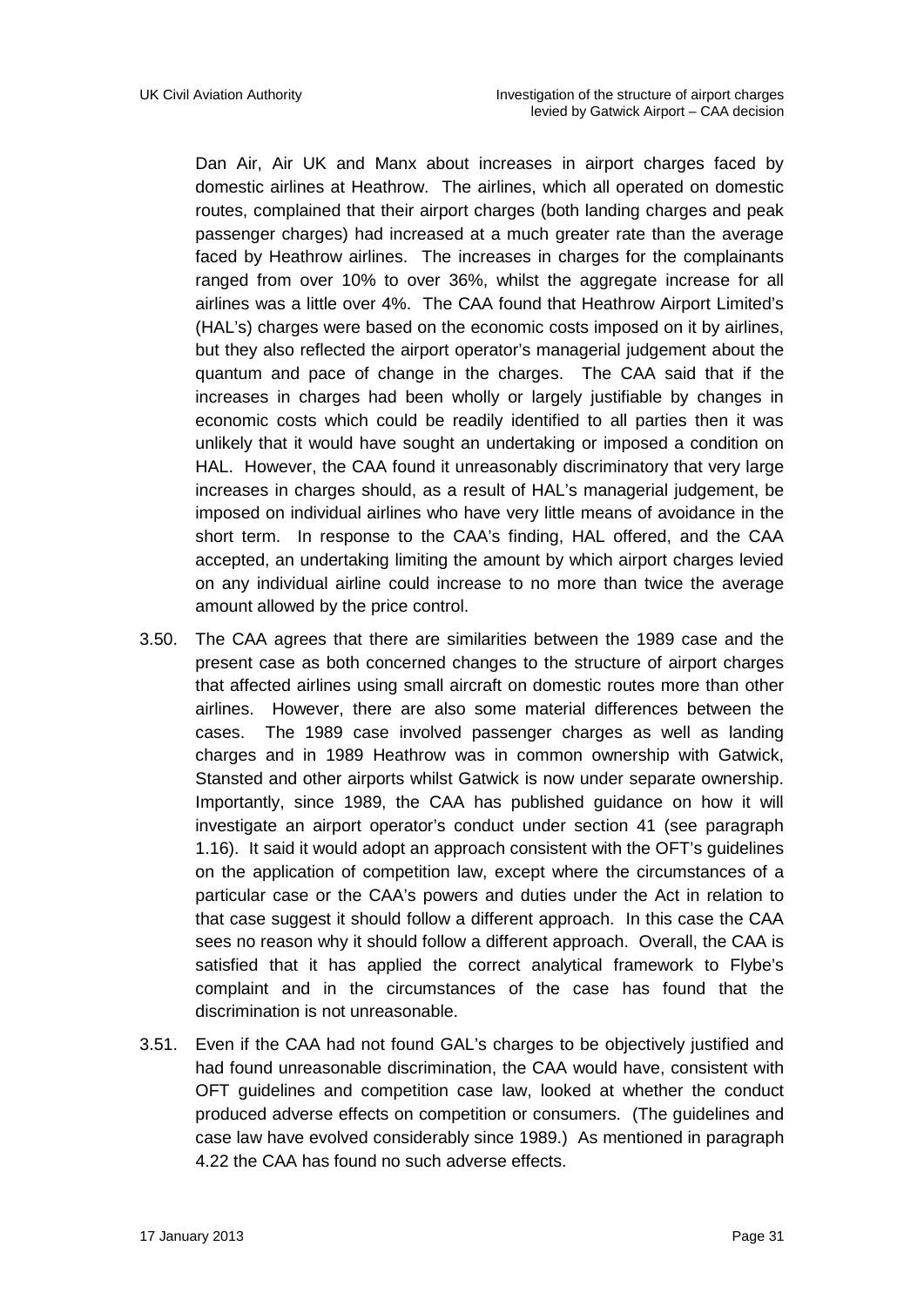#### Peak pricing

- 3.52. The CAA has seen no evidence that the peak/off-peak differential has been unreasonably discriminatory. One point made by the respondents was that GAL's landing charges did not reflect its true peak during July and August. However, at the hearing GAL produced evidence showing that movements at peak times were relatively constant during the Summer season. In contrast off-peak movements and passenger numbers were more concentrated in July and August. This evidence supports GAL's decision to levy peak landing charges at peak times of the day throughout the Summer season and not just during July and August.
- 3.53. The CAA accepts Thomas Cook's view that any airline operating a greater programme in the Summer than the Winter would be more adversely affected by GAL's peak pricing than other airlines. The CAA also accepts Thomas Cook's observation that many of its customers would not travel at a different time of the year as they are constrained by the dates of school holidays as to when they can travel, so that Thomas Cook (and airlines with similar passenger characteristics) would be unable to change the timing of their operations significantly. However, not all airlines have the same passenger characteristics as Thomas Cook, and the CAA expects the change in the structure of charges to have some impact on the distribution of flights across the year. Furthermore, the CAA considers that GAL can justifiably reflect in its charges the costs (including opportunity costs) that airlines operating in peak periods impose on the airport.
- 3.54. The CAA notes Thomas Cook's argument that the higher peak charges would lead to windfall income for GAL. However, as a price capped airport operator GAL cannot increase its average revenue per passenger from airport charges, although it can increase its total revenue from airport charges if it can increase its passenger numbers. Otherwise increased income at peak times would have to be counterbalanced by reduced income in off-peak periods. Any additional profit would be limited to the current price control period given the existing single till revenue yield regulation  $34$ .

<span id="page-31-0"></span><sup>&</sup>lt;sup>34</sup> The CAA, however, is currently considering whether to regulate and what form its economic regulation should take after the current price control expires on 31 March 2014.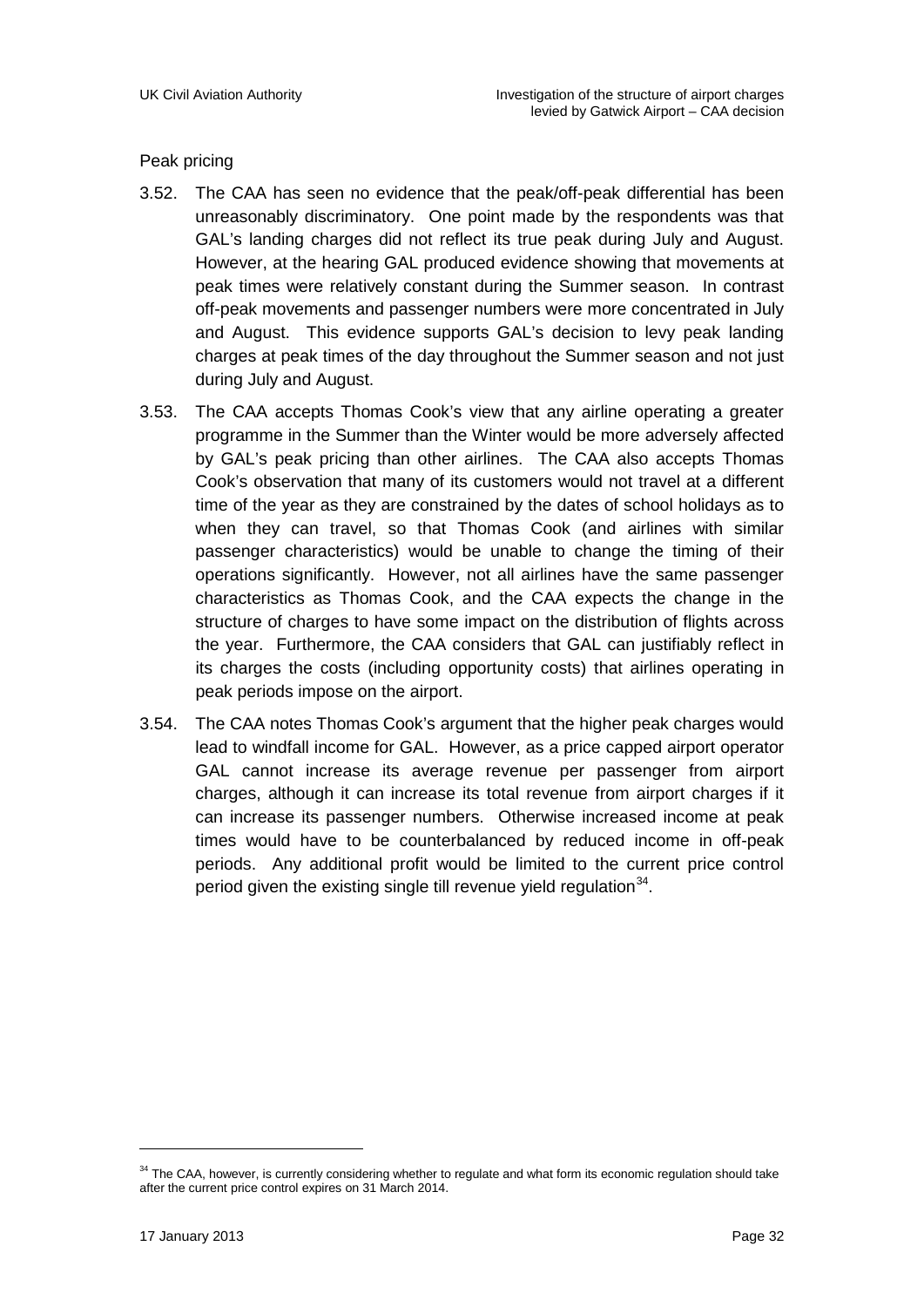#### **4. The effects of GAL's re-structuring of charges**

4.1. This section considers how GAL's charges have affected Flybe, competition between airports, competition between airlines, and regional services.

#### *How has GAL's conduct affected Flybe?*

- 4.2. Flybe compared the 83% increase in landing charges it had faced since the start of the current Q5 price control period on 1 April 2008<sup>[35](#page-32-0)</sup> to the 50% increase it said a competitor using larger aircraft would have faced over the same time<sup>[36](#page-32-1)</sup>. At the hearing, Flybe said that it had responded to the increase in charges by reducing the size of aircraft it used on some of its Gatwick routes (from 118 to 88 seats) to cut the other costs of operating these routes. Flybe said that the discrimination in the charges structure at Gatwick was not present at other large UK airports<sup>[37](#page-32-2)</sup>.
- 4.3. GAL said that Flybe's numbers were misleading as:
	- the comparisons included Flybe operating in the peak for 75% of its landings whilst its competitor was in the peak for only 50% of its landings;
	- the time period was longer than that relevant to the current complaint; and
	- they should have looked at total airport charges paid instead of just landing charges.
- 4.4. GAL produced alternative figures that adjusted for these three factors. These figures compared the increased landing charges for Flybe and a competitor (both operating half of their flights in the peak) from 2010/11 to 2011/12. Flybe's charges increased by 11% whilst its competitor's charges increased by 7%. The difference, therefore, was much smaller than that mentioned by Flybe.
- 4.5. The CAA agrees with two of GAL's reasons for why it considers Flybe's numbers to be misleading. The CAA agrees that where there is excess demand for peak slots, it is not unreasonable to expect an airline that operates three peak flights and one off-peak flight in a day should face higher prices than a competitor airline that flies the same number of passenger seats but does so operating one peak and one off-peak flight. The CAA also considers that GAL was right to question Flybe's use of relative price

<span id="page-32-0"></span> $35$  This is the increase in landing charges paid per departing passenger between 2007/08 and 2011/12 across all Flybe's operations at Gatwick. The increase was not spread evenly across the years, there were two step-changes from 2007/08 to 2008/09 and 2010/11 to 2011/12.

<span id="page-32-1"></span><sup>36</sup> Flybe's figures compared the amount paid in landing charges by an operator of a Q400 Dash 8 aircraft (with 78 seats making four landings a day) with charges paid for an A319 (with 156 seats making two landings a day). <sup>37</sup> Prior to the hearing Flybe produced figures comparing the amount paid in landing charges and per passenger

<span id="page-32-2"></span>charges by operators of a Q400 Dash 8 aircraft (with 78 seats making 4 landings a day) with charges paid for an A319 (with 156 seats making 2 landings a day) at the eight largest UK airports. The figures showed charges on the Q400 would be 60% greater than for the A319 at Gatwick. The difference in charges paid was much less at the other airports. The largest difference showed the operator of a Q400 paying 8% more than the operator of a A319.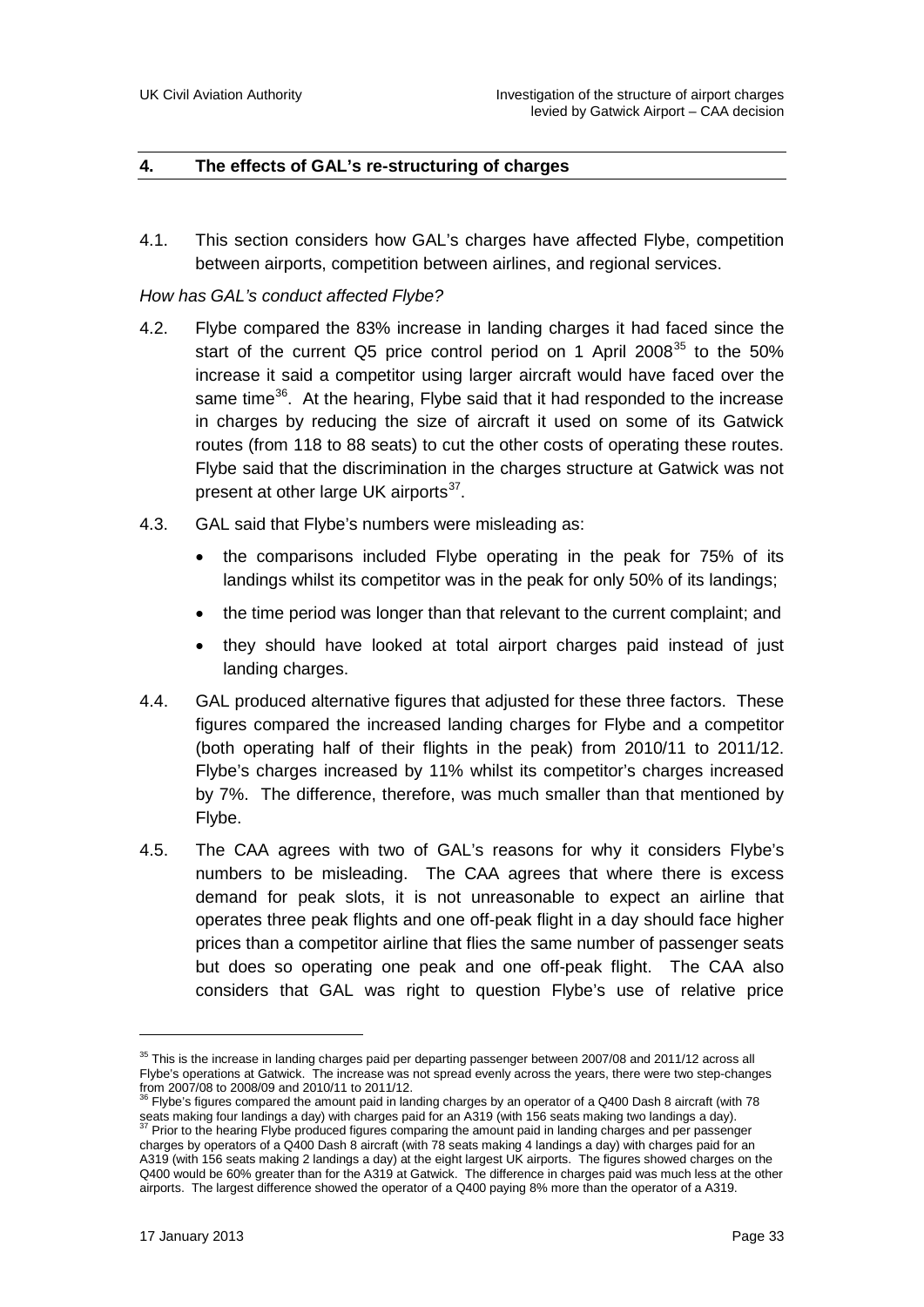increases going back to April 2008 when Flybe's complaint only covered GAL's charges since April 2011. The CAA, however, does not accept GAL's argument that the comparison should be between the total airport charges paid (that is passenger charges and aircraft landing charges as well as landing charges). The complaint is about landing charges and not aircraft charges in total. The CAA, therefore, agrees with GAL that Flybe's figures overstate the effect that GAL's changes to the charges which are the subject of this complaint have had on them. Accepting GAL's use of an equal proportion of peak and off-peak charges and in looking only at the increase in 2011/12 Flybe's landing charges increased by 22% whilst the landing charges paid by its competitor increased by 19%.

4.6. The analysis above shows how the effects on Flybe vary according to the assumptions behind the figures used. However, more fundamental to the consideration of this complaint is that section 41 is not about ensuring that no airline user, or class of airline users, faces a higher increase than another user, or class of users. Section 41 is about whether there is unreasonable discrimination, and as mentioned in paragraph 3.47, the CAA has found that GAL has not unreasonably discriminated against operators of small aircraft. The CAA made a similar point in its May 2011 decision on Ryanair's appeal against GAL's check-in and baggage charges where it said that a policy of avoiding sharp price shocks would not be a justification for a structure of charges that was discriminatory.

#### *Has GAL's conduct harmed or tended to distort competition between airports?*

4.7. There is no evidence to suggest that GAL's conduct has had an adverse effect, or has tended to have an adverse effect, on the effective competition between it and its horizontal competitors in the relevant market for airport services. Accordingly the CAA does not consider this question any further.

#### *Has GAL's conduct harmed competition between airlines?*

4.8. In cases of alleged discrimination by an undertaking in an upstream market against a player in a downstream market (such as by airport operators against an airline), it would be of particular concern to a regulator (whether applying ex ante sectoral powers or ex post competition law principles) if the company in the upstream market is trying to leverage its market power in that market into the downstream market so as to favour its own activities in the downstream market. However, GAL does not operate in the downstream airline market so it has no obvious pecuniary interest in favouring one particular airline over another with a similar operation, in terms of increasing profits it might make in that downstream market. However, GAL does have an interest in attracting larger aircraft with more passengers as they provide higher profits for the airport where the additional revenue, derived from both aeronautical charges and commercial activities, exceeds the incremental costs of handling the additional passengers. The additional profit would be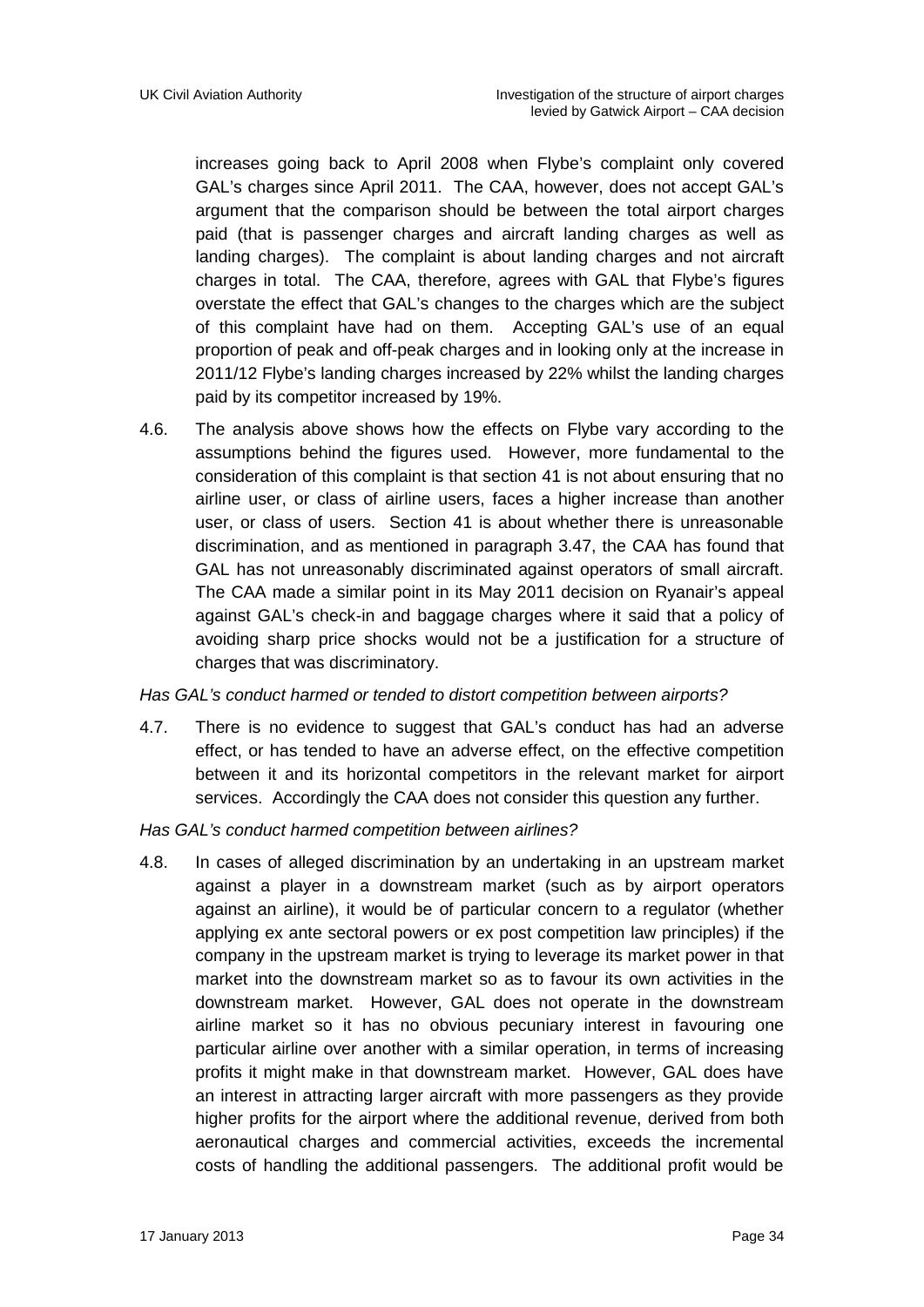limited to the current price control period given the existing single till revenue yield regulation. However, this limitation might not remain in the future as the CAA is currently considering whether GAL should continue to be price regulated and, if so, the form the regulation should take.

- 4.9. In its response to the CAA's provisional decision, Flybe said that GAL's charges entrenched discrimination between business models where Flybe was putting the same capacity in the market through 78 seater aircraft (Dash Q400) as a competitor using 156 seater aircraft (A319), but the cost to Flybe of delivering that capacity at Gatwick was 60% more than the cost to the competitor. Flybe thought this was discrimination between business models that distorted competition in the airline market.
- 4.10. The CAA does not accept that the amount of the increase in landing charges paid by Flybe since 2008 is a relevant consideration for looking at the effects of GAL's charges in 2011/12. However, the CAA has looked at how Flybe has performed on its Gatwick routes compared to other airlines on the same city pair route in this period<sup>38</sup>. Table 3 shows a mixed picture, on half of the ten routes<sup>[39](#page-34-1)</sup> that Flybe currently operates at Gatwick it has increased its market share since 2008/09 (or the time when the route commenced operation if later) whilst it lost market share on the other half. (On one of the routes where it has lost market share, Guernsey, it lost market share to Aurigny which also operates small aircraft at Gatwick.) Flybe's overall passenger numbers on these ten routes were 9.4% higher in 2011/12 than in 2008/09. In contrast on services by other airlines at Gatwick, or by Flybe or other airlines from other London airports passenger numbers fell by 15.6% in this period. These figures do not show that Flybe has necessarily suffered a competitive disadvantage at least in terms of market share since 2008. In 2011/12, the first full year of the new charging structure, Flybe gained market share on six of the ten routes. Flybe's passenger numbers on these routes increased by 6.7% whilst passenger numbers for other airlines (or for Flybe from other airports) decreased by 10.9% in 2011/12.

<span id="page-34-1"></span><span id="page-34-0"></span><sup>&</sup>lt;sup>38</sup> The figures are calculated using Gatwick, Heathrow, Stansted, Luton and London City as the airports serving London.

Flybe closed its route to Aberdeen from 28 October 2012.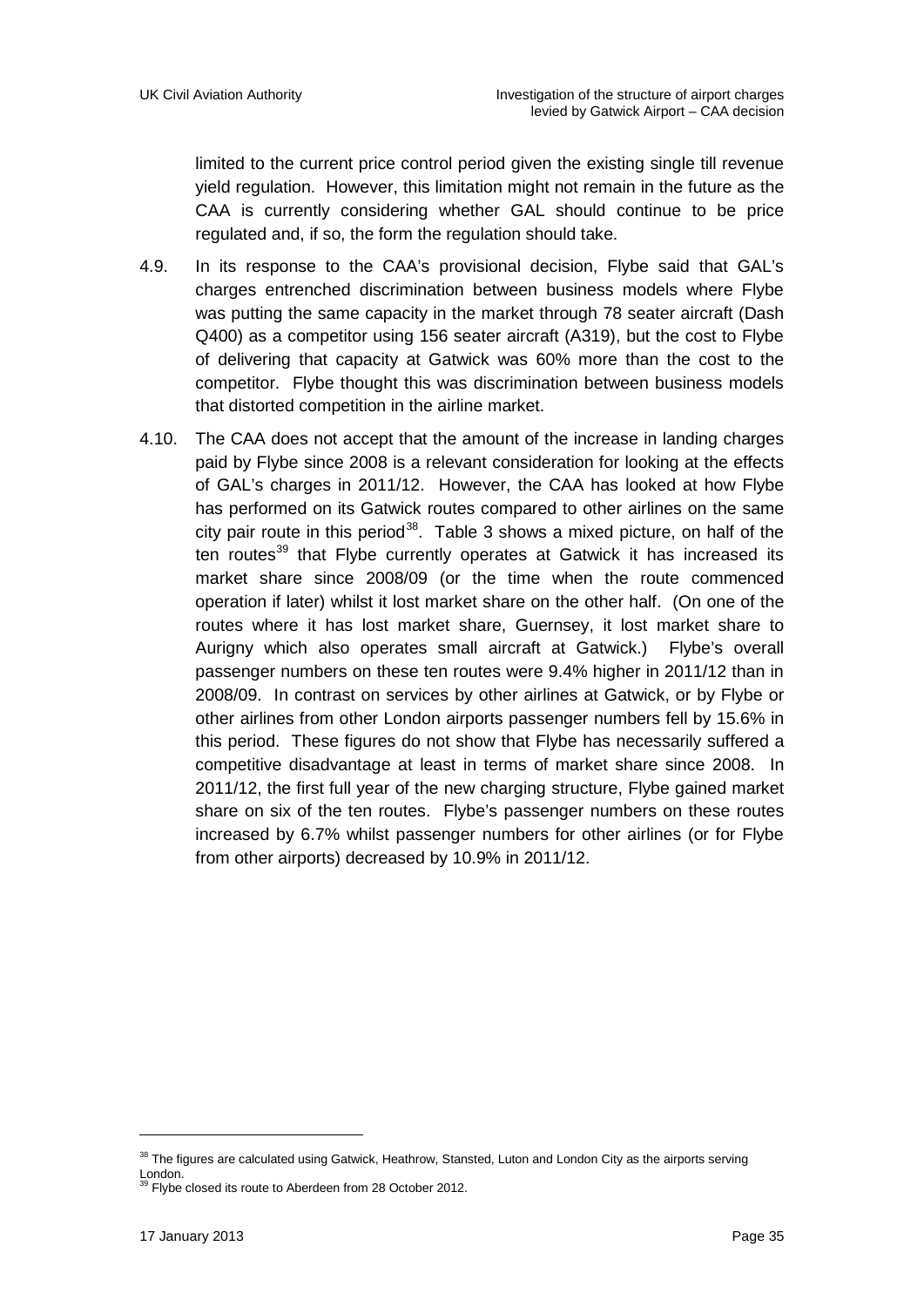|                | London             |              | 2008/09        |              | 2009/10        |              | 2010/11 |              | 2011/12 |              |
|----------------|--------------------|--------------|----------------|--------------|----------------|--------------|---------|--------------|---------|--------------|
| Destination    | airport            | Airline      | pax            | pax<br>share | pax            | pax<br>share | pax     | pax<br>share | pax     | pax<br>share |
|                | <b>LGW</b>         | <b>Flybe</b> | 130            | 14%          | 138            | 15%          | 123     | 14%          | 122     | 12%          |
| Aberdeen       | LGW.<br>LHR, LTN   | 3 others     | 781            |              | 761            |              | 769     |              | 880     |              |
| <b>Belfast</b> | <b>LGW</b>         | <b>Flybe</b> | 185            | 18%          | 221            | 20%          | 219     | 20%          | 251     | 32%          |
| City           | LHR.<br>STN, LTN   | 4 others     | 835            |              | 905            |              | 873     |              | 546     |              |
|                | <b>LGW</b>         | <b>Flybe</b> | 235            | 46%          | 264            | 46%          | 226     | 40%          | 230     | 39%          |
| Jersey         | LGW,<br><b>LTN</b> | 2 others     | 273            |              | 312            |              | 332     |              | 355     |              |
|                | <b>LGW</b>         | <b>Flybe</b> | 100            | 14%          | 110            | 16%          | 93      | 14%          | 95      | 16%          |
| Newcastle      | LHR, STN           | 2 others     | 640            |              | 599            |              | 559     |              | 486     |              |
|                | <b>LGW</b>         | <b>Flybe</b> | 193            | 53%          | 184            | 50%          | 167     | 46%          | 154     | 40%          |
| Guernsey       | LGW.<br><b>STN</b> | 1 other      | 170            |              | 185            |              | 196     |              | 231     |              |
|                | <b>LGW</b>         | <b>Flybe</b> | 143            | 43%          | 126            | 40%          | 115     | 39%          | 117     | 36%          |
| Inverness      | LGW.<br><b>LTN</b> | 1 other      | 189            |              | 185            |              | 183     |              | 211     |              |
|                | <b>LGW</b>         | <b>Flybe</b> | 145            | 75%          | 123            | 58%          | 125     | 63%          | 126     | 65%          |
| Isle of Man    | LTN, LCY           | 2 others     | 47             |              | 88             |              | 75      |              | 68      |              |
| <b>Nantes</b>  | <b>LGW</b>         | <b>Flybe</b> | $\blacksquare$ |              | $\blacksquare$ |              | 18      | 28%          | 48      | 46%          |
|                | LGW.<br>STN, LCY   | 4 others     | 149            |              | 32             |              | 48      |              | 55      |              |
| Newquay        | <b>LGW</b>         | <b>Flybe</b> | 8              | 5%           | 71             | 41%          | 79      | 73%          | 99      | 100%         |
|                | LGW.<br>STN, LCY   | 3 others     | 146            |              | 101            |              | 29      |              |         |              |
|                | <b>LGW</b>         | <b>Flybe</b> | $\overline{4}$ | 3%           | 4              | 3%           | 6       | 6%           | 8       | 9%           |
| Bergerac       | STN, LTN           | 1 other      | 107            |              | 107            |              | 97      |              | 84      |              |

#### **Table 3 – Number of terminal passengers (in thousands) and market shares of Flybe's Gatwick routes from 2008/09 to 2011/12**

*Source: CAA statistics*

4.11. The CAA, therefore, has not seen evidence showing that GAL's pricing policy has adversely affected competition between Flybe and other airlines at Gatwick, or tends to distort competition between Flybe and other airlines at Gatwick.

#### *Has GAL's conduct affected regional passengers?*

- 4.12. The CAA's duties under section 39 of the Act include 'furthering the reasonable interests of users of airports in the UK'. At the hearing Flybe described a class of users who could be harmed by GAL's charging policies as passengers who prefer the high frequency business model operated by Flybe and Aurigny. Such passengers would mainly be those on domestic routes from Gatwick (including to the Channel Islands and Isle of Man).
- 4.13. In its September 2011 consultation the CAA said that it should not use section 41 to pursue goals of regional connectivity. Instead it had to apply section 41 against its section 39 duties. The CAA noted that the Government could address regional concerns through alternative mechanisms such as public funding via Regional Development Funds or through Public Service Obligations. At the hearing Flybe accepted that section 41 was not about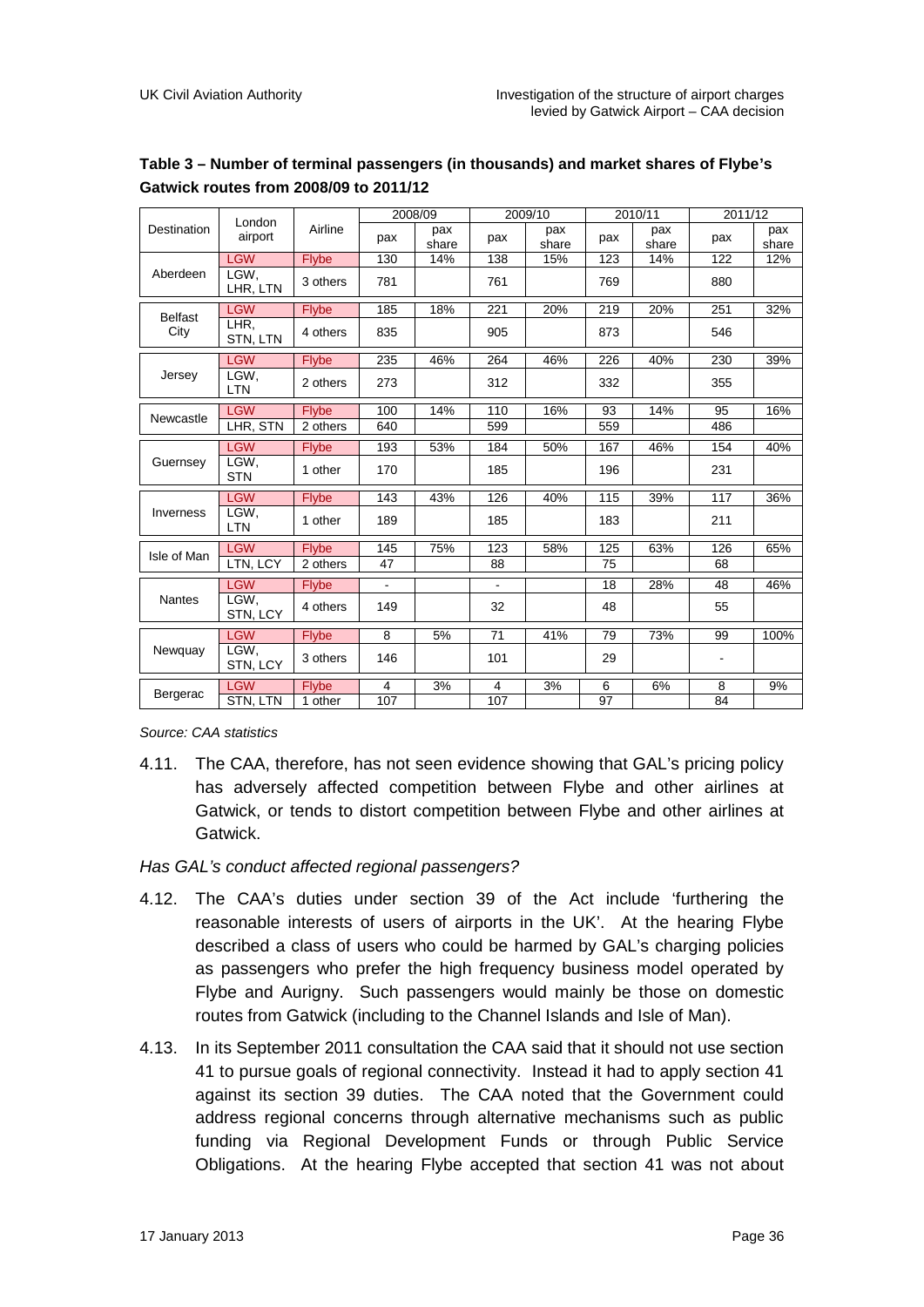promoting regional connectivity, but did not see why it could not be used to prevent regional connectivity from being eroded from its current level.

- 4.14. If GAL's charges achieve its objective of reducing the number of small aircraft operating in peak periods at Gatwick, passengers who want to travel to, or from, Gatwick at peak times on routes served by small aircraft may suffer harm unless another service is available to them. An alternative service may be provided by the same airline deploying larger aircraft, by another operator on the same route, or may be offered at another London airport. Further, even if another peak service is available, passengers may face higher fares if competition on the route is reduced. However, as these flights carry a relatively small number of passengers, and only some of those passengers are likely to value the benefits of a peak service sufficiently to feel obliged to pay the higher peak fares, there may only be a small number of passengers who suffer harm.
- 4.15. The above analysis only considers harm to a section of existing customers for the type of service that Flybe and similar operators have been offering at the relevant times. In evaluating whether discrimination is unreasonable such that intervention is warranted by the regulator, the CAA considers that it is reasonable to look at the overall likely effect on the interests of users.
- 4.16. If other services replace those that are lost at peak times, the passengers on the new services will benefit, thus reducing the net harm. As the new services might be expected to carry more passengers than those displaced, given the incentives created by the airport operator's structure of charges, the number of passengers benefiting from the change in services would be expected to be higher than the number that suffer harm. A judgement of whether there has been harm could in principle take into account more than the number of passengers involved, as the value that the passengers attach to the lost services may differ from the value attached to the new services. Fares paid give some indication of the value that a passenger attaches to a service. However, information on fares paid is not always available, and the fares that will be paid by passengers on new services is unknown. Given this lack of data, the CAA considers the best available measure for passenger benefit (or harm) is likely to be passenger numbers at the airport. As mentioned in paragraph 3.43, passenger numbers at Gatwick have increased in the past twelve months. Furthermore, domestic (and Channel Islands) passenger numbers have risen faster than have total passengers<sup>[40](#page-36-0)</sup>. These figures could reflect many factors, nevertheless they do not show evidence of harm to Gatwick's passengers on domestic and Irish routes.
- 4.17. The CAA does not agree with the States of Guernsey that it cannot take into account the interests of future users of the airport in reaching its decision in this case. There is no distinction in the Act between airlines currently

<span id="page-36-0"></span><sup>40</sup> Source: GAL December 2012 passenger numbers.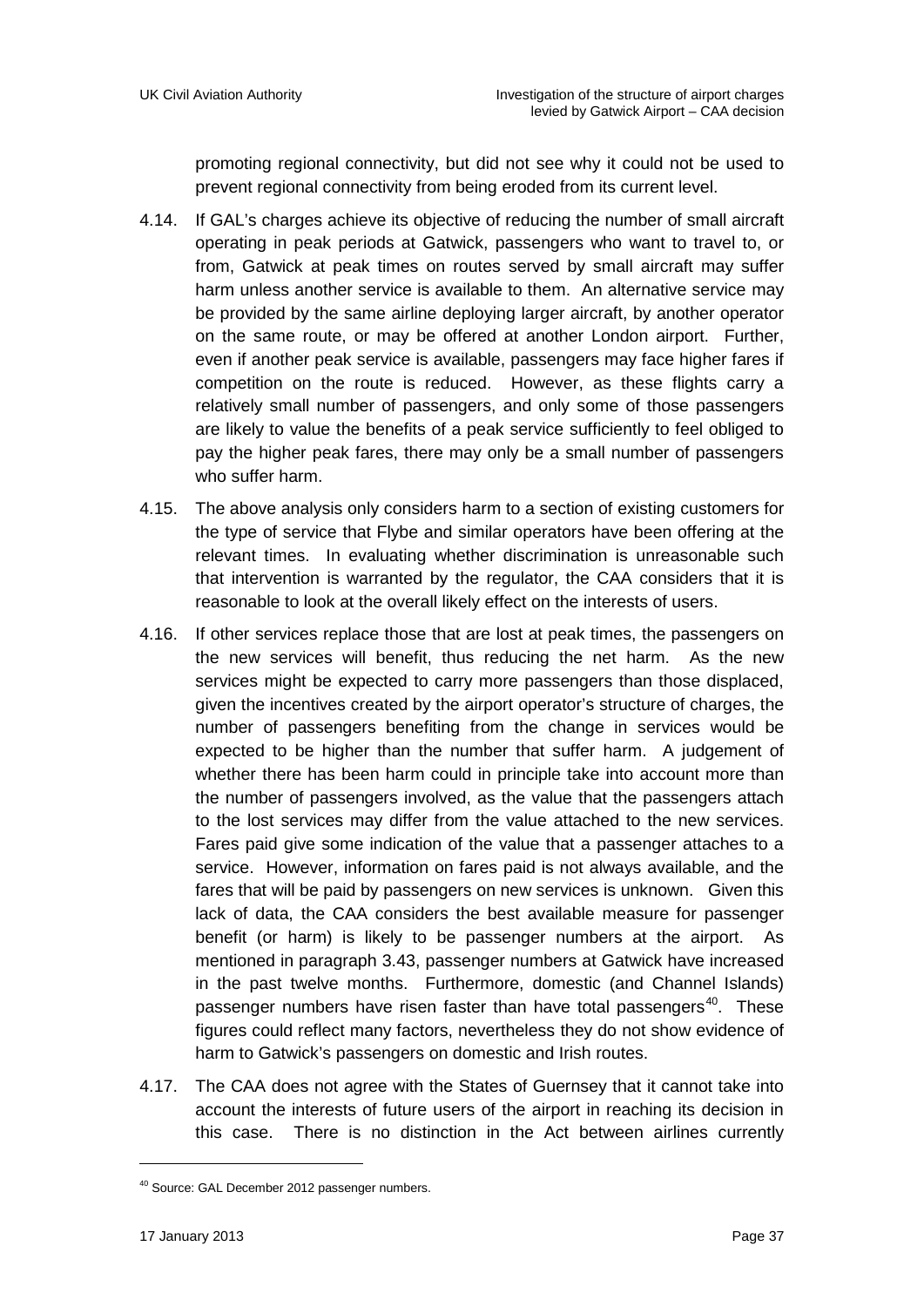operating at the airport and passengers on their services, and airlines and passengers that want to use the airport in future. In reality, the CAA can only affect outcomes for passengers who have not yet flown, whether these passengers are intending to use the airport on the next day or the next year. The CAA does not consider that its decision gives hypothetical users of an airport in China flying to the UK precedence over actual users within the UK.

- 4.18. The analysis above deals with total passenger harm (or benefit). The CAA has also looked at the impact on some individual routes. These are set out below. Since the introduction of the new charges structure Flybe ceased its routes to Leeds Bradford, Dusseldorf and Aberdeen. The Leeds Bradford and Dusseldorf routes had the lowest load factors of Flybe's routes, only 38% and 44% respectively over the 12 months to April 2011 $41$ . Although some passengers will have been harmed by Flybe's withdrawal from these routes, the CAA notes that Flybe was not a major player to Dusseldorf, its market share on the city pair to London being below 10%, and that British Airways will commence a new service from Heathrow to Leeds Bradford in December 2012.
- 4.19. When the European Commission considered IAG's acquisition of bmi, the Commission looked at the situation on the London-Aberdeen city pair. The Commission's figures showed that Flybe's Gatwick traffic accounted for 10% to 20% of passengers on the city pair. Although this is a reduction in service for Aberdeen, particularly for those who want to use Gatwick, the proportionate effect on traffic on the city pair is relatively small. However, slots at Heathrow have been given to Virgin to operate an Aberdeen route (replacing the previous bmi Heathrow-Aberdeen service), and this will mean there will be three airlines competing on the city pair (British Airways, easyJet and Virgin).
- 4.20. The CAA considered whether Flybe serves a distinct population of customers who might suffer particular harm. Table 4 below shows the characteristics of Flybe's passengers taken from CAA survey data. Whilst Flybe carried a slightly greater proportion of business and a slightly lower proportion of connecting passengers than other airlines on its city pair routes, the differences were only marginal. In addition, the proportion of connecting passengers in Table 4 includes passengers who "self-connect", purchasing two different tickets rather than an intra- or inter-lining ticket. Due to the largely point-to-point nature of airline business models at Gatwick (with the possible exception of a comparatively small leisure-oriented network operated by British Airways), the loss of the most marginal domestic or short haul routes from Gatwick appears unlikely to lead to significant (if any) substitution

<u>.</u>

<span id="page-37-0"></span><sup>&</sup>lt;sup>41</sup> In its response to the CAA's provisional decision Flybe said that GAL's view that Flybe's withdrawal from these two routes was due to the new charging structure from 1 April 2011 was inaccurate. Flybe said that the new charging structure began in 2010 and that the 2011 charges exacerbated rather than introduced problems on routes which had performed better and in any case sustainably until 2011 even with quite low load factors. The CAA accepts that Flybe knows why it withdrew from routes, however, this does not alter the CAA's conclusions.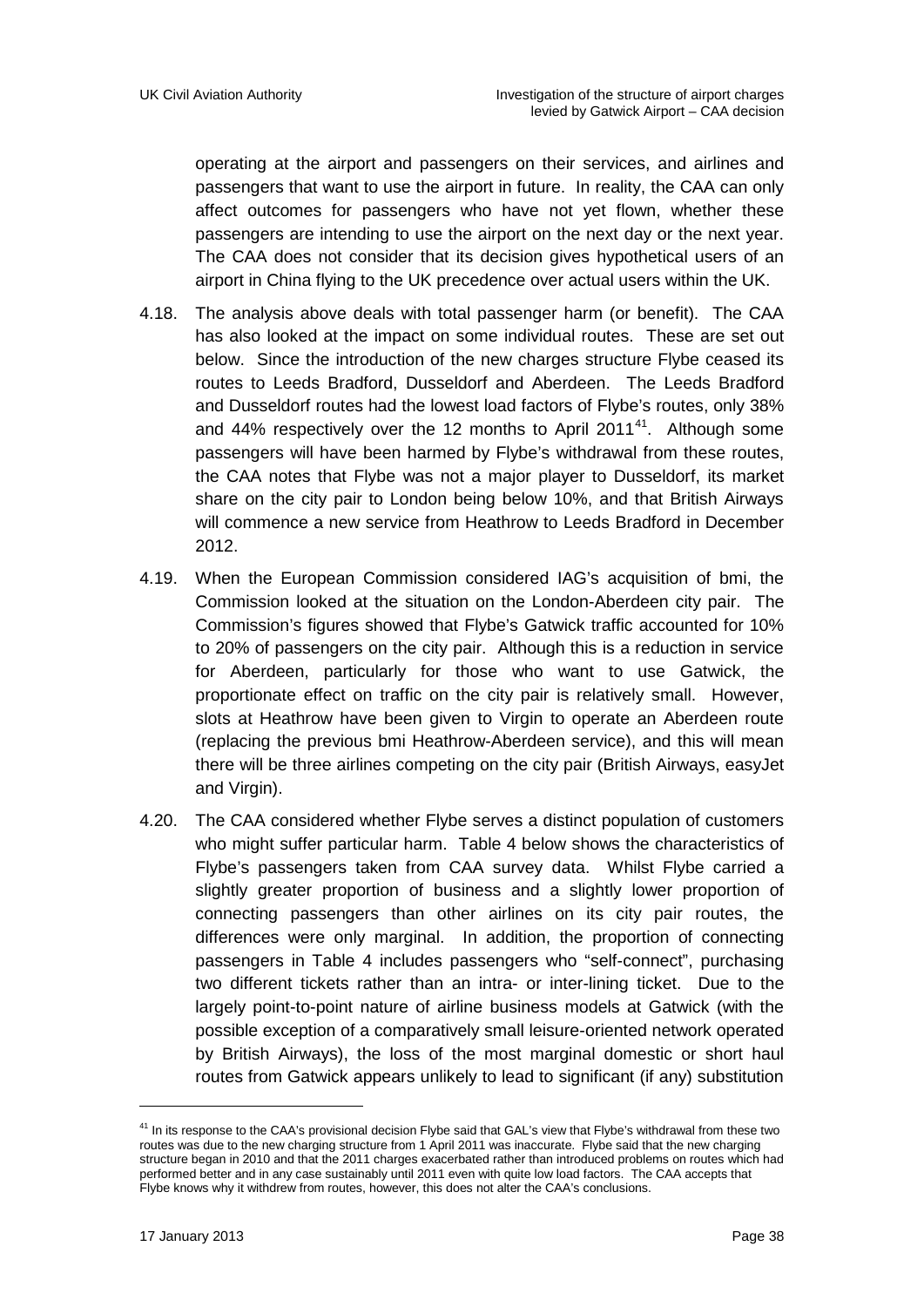activity by long haul airlines away from the airport<sup>[42](#page-38-0)</sup>. Flybe does carry a higher proportion of UK nationals than its competitors on these routes. However, overall the data does not show that Flybe's passengers have materially different characteristics than those carried by its competitors and, therefore, does not suggest they represent a distinct set of passengers.

#### **Table 4 – High level passenger profile on Flybe's Gatwick routes and routes to the same airports from all London airports 2011**

|                              | Non-connecting<br>passengers | <b>Business</b><br>passengers | UK.<br>nationals | <b>Observations</b> |
|------------------------------|------------------------------|-------------------------------|------------------|---------------------|
| <b>Flybe</b>                 | 68%                          | 42%                           | 89%              | 965                 |
| <b>All other</b><br>airlines | 65%                          | 39%                           | 74%              | 4,182               |

*Source: CAA statistics*

- 4.21. The CAA examined Flybe's passenger share of the city pair routes in 2011 to see whether there were areas which would not be served if Flybe ceased its Gatwick services<sup>[43](#page-38-1)</sup>. The results, in Figure 1 below, showed:
	- Flybe's passenger share was over 50% on three routes: Isle of Man, Leeds Bradford and Newquay. On each of this routes in 2012 other airlines have either started, or announced they are going to start, services to Gatwick or another London airport<sup>[44](#page-38-2)</sup>.
	- Flybe's market share was over 40% on four more routes: Guernsey, Inverness, Jersey and Nantes [45](#page-38-3) .
	- Flybe was a minor provider on four routes. Its market share was under 20% for Aberdeen, Bergerac, Dusseldorf and Newcastle.
- 4.22. Overall the figures show that whilst Flybe operates to a number of destinations from Gatwick, there are no routes it alone serves, or on which it

<span id="page-38-0"></span> $42$  In its response to the CAA's provisional decision Flybe said that the CAA based this conclusion on a backwardlooking assessment of airline business models and the behaviour of connecting passengers. Flybe thought that domestic connectivity might become more important if Gatwick attracts more long haul services, The CAA accepts that this might be the case, but considers that it is not unreasonable for GAL to hold the view that Gatwick would remain a predominantly point-to-point airport in future.<br>
<sup>43</sup> In its response to the CAA's provisional decision Flybe said that the CAA should analyse for each route whether

<span id="page-38-1"></span>and to what degree the various London airports are substitutes for each other. The CAA does not agree. There is well established case law for considering airline competition issues are on a city pair basis rather than using particular airports. For example, as mentioned in paragraph 4.18, in the European Commission's 2012 consideration of the International Airline Group's acquisition of bmi. Given that the CAA's decision on the case is based on GAL's objective justification for its charges, rather than on whether regional passengers have suffered harm, the CAA does<br>not consider that such a detailed analysis would be warranted.<br><sup>44</sup> British Airways stated a paymenta is

<span id="page-38-2"></span>British Airways started a new route to the Isle of Man from London City in May 2012 whilst easyJet commenced Gatwick to the Isle of Man service in October 2012. As mentioned in paragraph 4.17, British Airways commenced a new service from Heathrow to Leeds Bradford in December 2012. On 6 December 2012, easyJet announced that it

<span id="page-38-3"></span>would be starting a thrice weekly service from Southend to Newquay in Summer 2013.<br><sup>45</sup> The CAA notes that although Flybe's market share for Guernsey is only 40%, the combined share of its and Aurigny's Gatwick routes is over 90%.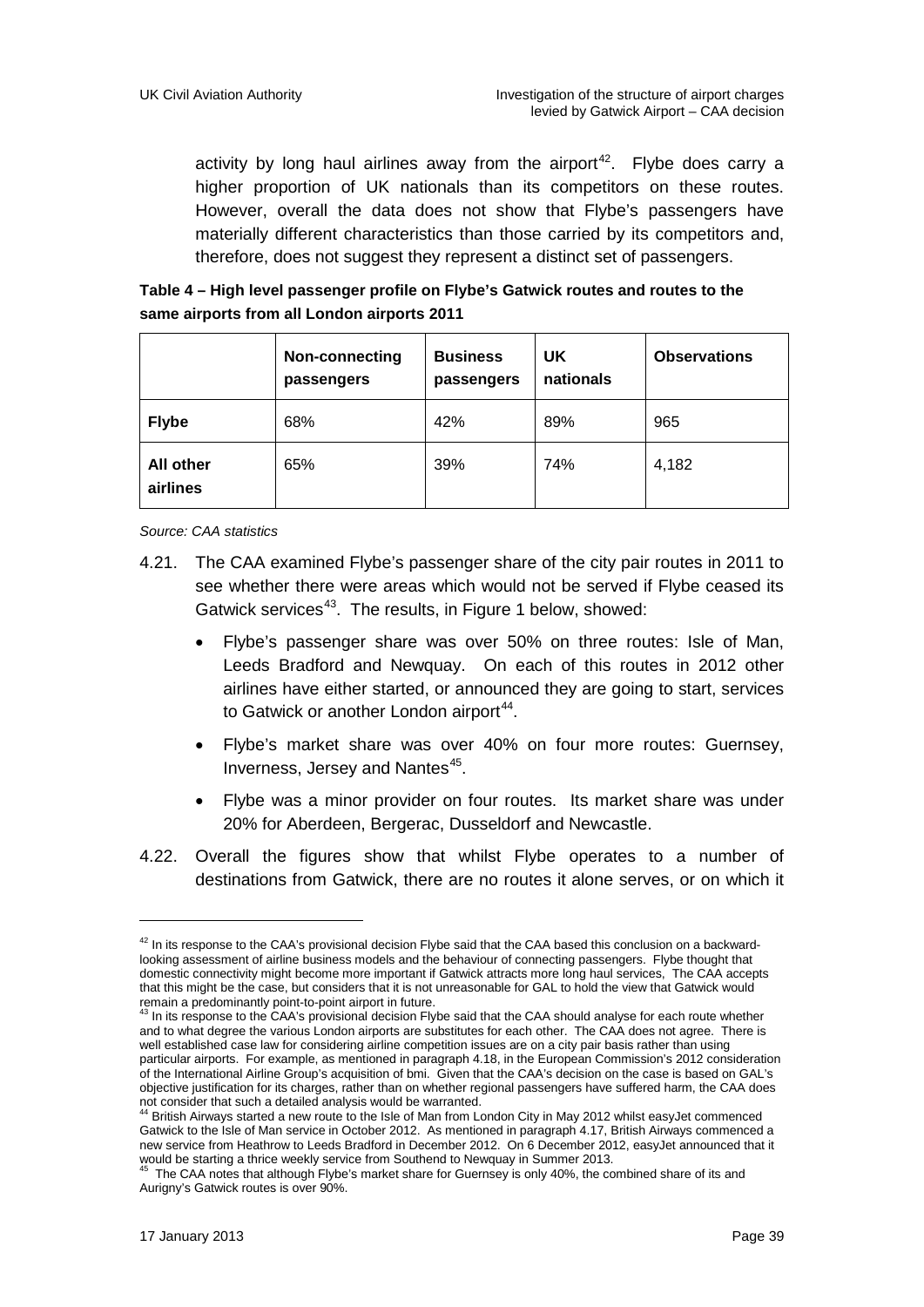has been announced that other services will be commenced. However, on Newquay the alternative to Flybe's Gatwick route will not be operating every day so will only be of limited use to business passengers. Furthermore, there are new routes opening to domestic destinations, albeit operated by airlines with different business models.





*Source: CAA statistics*

4.23. Overall, the CAA has not seen any evidence so far suggesting that regional passengers have markedly suffered harm from GAL's amendments to its structure of charges. It is possible that some passengers have suffered harm, but the numbers involved would appear to be low, and the number of passengers that will benefit from GAL's re-structuring may well be higher especially in the longer term.

#### *Conclusion on effects*

4.24. The CAA has examined the effects of GAL's prices on Flybe, competition and on regional passengers. The CAA did not find evidence that GAL's structure of charges materially harms or tends to harm either the competitive process or regional passengers.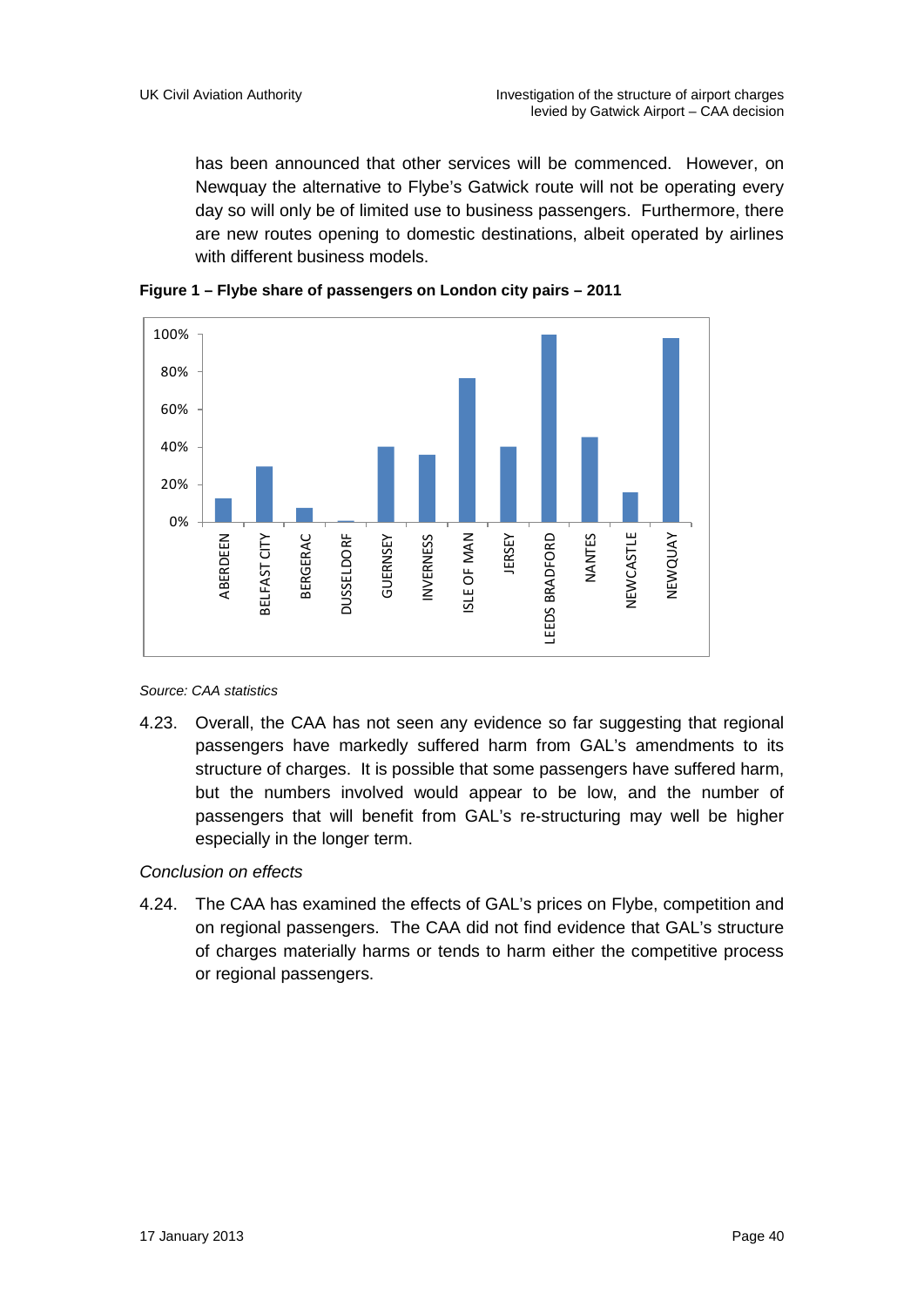#### **5. CONCLUSIONS**

5.1. The CAA has concluded that GAL's charges re-structuring was objectively justified and has seen no evidence that GAL's structure of charges materially harms or tends to harm competition either between airports or between airlines. The CAA considers that the balance of evidence does not show that consumers as a whole have suffered, or are likely to suffer, harm from the charges. The discussion below considers these conclusions in the context of the CAA's section 39 duties which it must follow when investigating airport operator conduct under section 41. The duties are considered in turn below.

*Does GAL's conduct further the reasonable interests of users of airports within the United Kingdom?*

5.2. GAL's revised charging structure has led to the charges paid by Flybe and other operators of small aircraft increasing by more than some of their competitors. However, charges paid by other airlines (who arguably make more efficient use of Gatwick's constrained facilities) have increased by a lower proportion. Whilst some of Flybe's passengers might face increased fares or reduced frequencies, the evidence so far does not suggest that the number of passengers affected has been or would be large. If Flybe does withdraw from routes, or reduces its frequency on them, the CAA would expect that other operators or routes would take their place. Passengers on these new routes would benefit from them. The CAA has seen no evidence so far that would suggest that GAL's revised charging structure has damaged the interests of users overall (both airlines and passengers). To the extent that GAL's policy leads to higher passenger numbers at the airport as intended this is likely to further the reasonable interests of airport users.

*Does GAL's conduct promote the efficient, economic and profitable operation of the airport?*

- 5.3. GAL argued that its airport charges would lead to a more efficient and economic use of Gatwick's runway. All parties agreed that GAL's charging policy might lead to a more efficient and economic use. Flybe thought that GAL's justification might be merely theoretical and would not produce the predicted use in practice. However, the evidence suggests that there is excess demand for Gatwick's runway at peak times and that it was reasonable for GAL to expect that its charges would lead to a more efficient and economic use.
- 5.4. In conclusion, the CAA considers that GAL's re-structuring of its airport charges is likely to promote the efficient, economic and profitable use of the airport.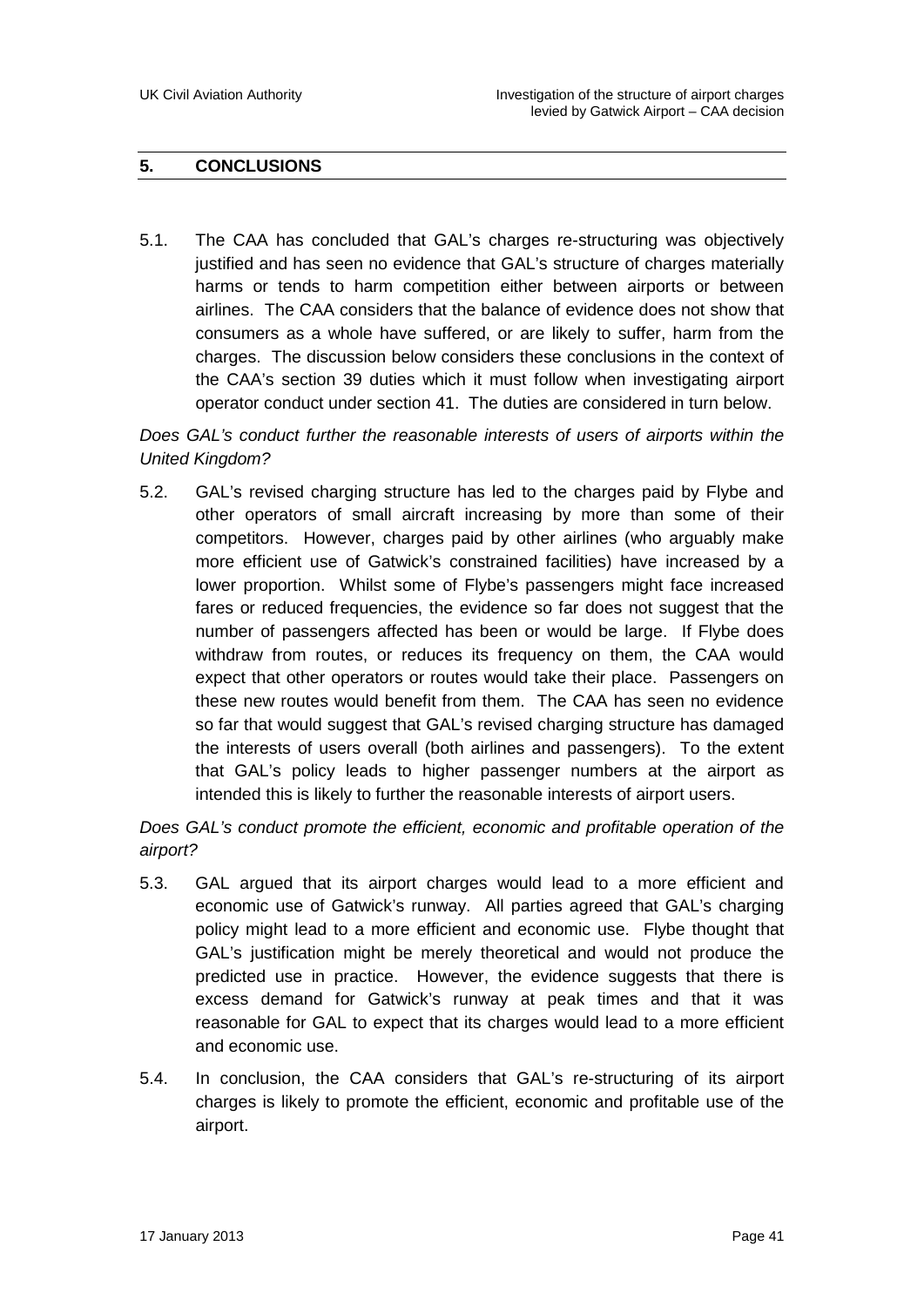*To encourage investment in new facilities at airports in time to satisfy anticipated demands by the users of such airports*

5.5. Neither party argued that GAL's charging structure has much effect upon investment. If GAL's charges result in larger aircraft carrying more passengers using the airport, investment in new capacity could be required to accommodate the additional passengers. However, any effect is unlikely to materialise in the short term, and, if it does materialise, its magnitude is likely to be small.